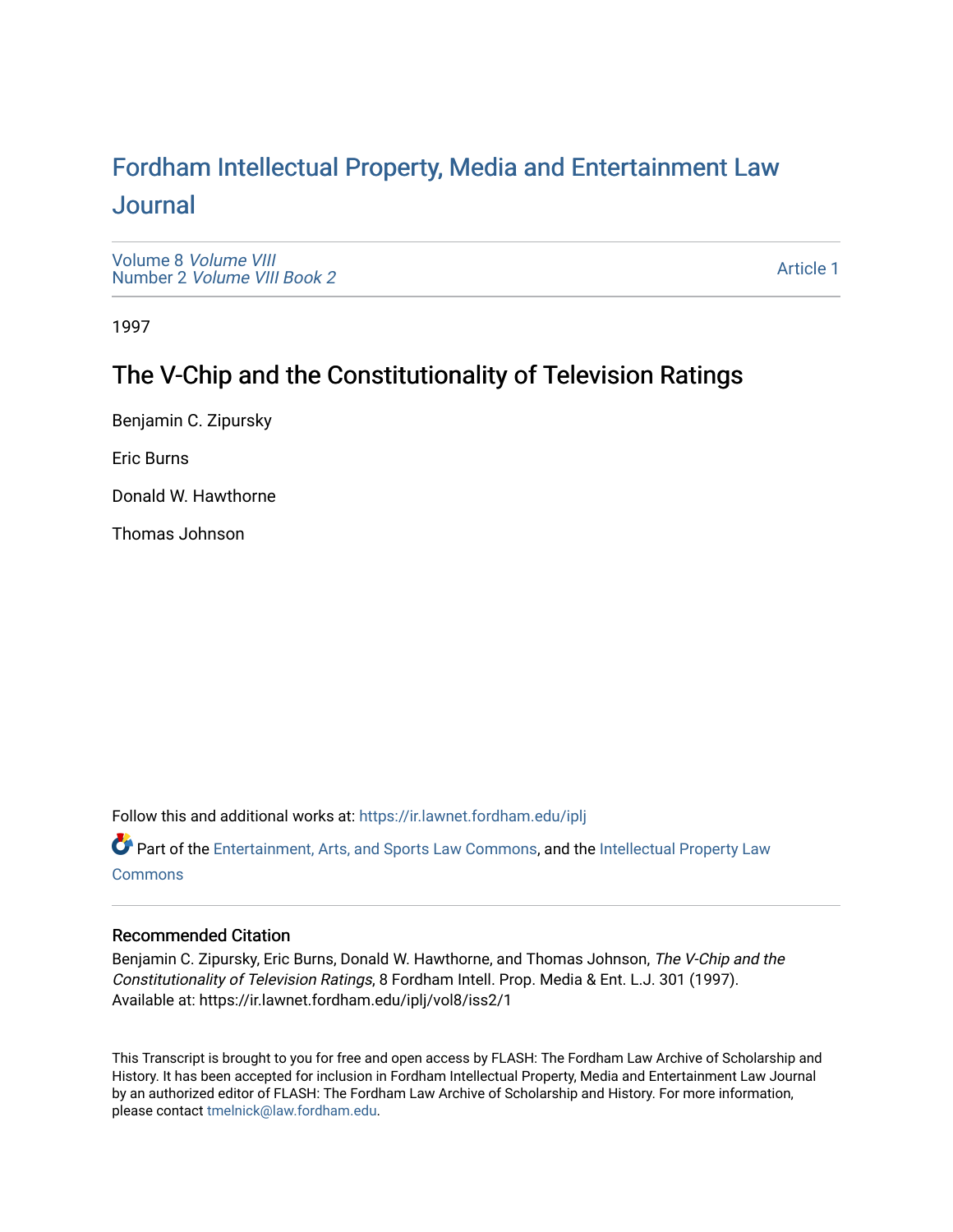# Panel 1: The V-Chip and the Constitutionality of Television Ratings

Moderator: Benjamin C. Zipursky\* Participants: Eric Burns\*\* Donald W. Hawthorne, Esq.\*\*\* Thomas Johnson\*\*\*\* David H. Moulton, Esq.\*\*\*\*\* Robert W. Peters, Esq.\*\*\*\*\*\*

MR. ZIPURSKY: Welcome to the *Fordham Intellectual Property, Media & Entertainment Law Journal's* Sixth Annual Symposium on the First Amendment and the Media. I am Professor Benjamin Zipursky of Fordham University School of Law.

Out first panel discussion covers one of the hot topics in both the television industry and the legal profession, the V-chip and the constitutionality of the associated television ratings that will be required to make the chip work properly. I would like to introduce today's panelists.

Our first speaker is Eric Burns. He is a media analyst with Fox News Channel. He has covered the television ratings issue exten-

<sup>\*</sup> Associate Professor of Law, Fordham University School of Law. Swarthmore College, B.A. 1982; University of Pittsburgh, M.A. 1985, Ph.D. 1987; New York University School of Law, J.D., *magna cum laude*, 1991.

<sup>\*\*</sup> Media Analyst, Fox News Channel, New York, N.Y. Westminster College, B.A. 1967.

<sup>\*\*\*</sup> Associate, Paul, Weiss, Rifkind, Wharton & Garrison, New York, N.Y. Princeton University, B.A., *magna cum laude*, 1982; Oxford University, D.Phil. 1986; Yale Law School, J.D. 1991.

<sup>\*\*\*\*</sup> Senior Writer, Media Research Center, Alexandria, Va. University of Arizona, B.A. 1983; University of Arizona, M.Ed. 1985.

<sup>\*\*\*\*\*</sup> Chief of Staff, Rep. Edward J. Markey (D-Mass.). Harvard College, B.A., *magna cum laude*, 1970; Georgetown University School of Law, J.D. 1977.

<sup>\*\*\*\*\*\*</sup> President, Morality in Media, Inc., New York, N.Y. Dartmouth College, B.A., *cum laude*, 1971; New York University School of Law, J.D. 1975.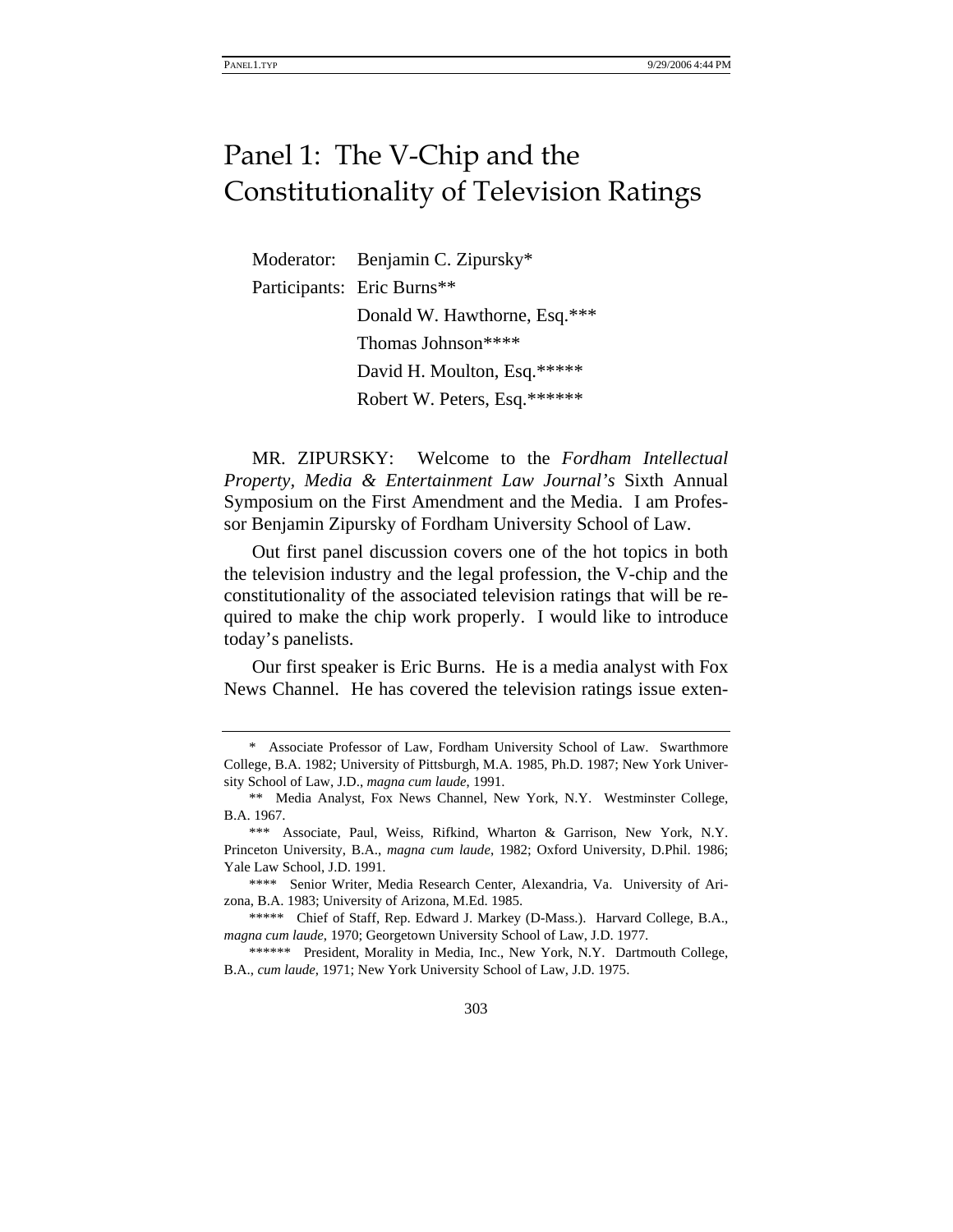sively over the past year or so. Next, we will hear from David Moulton, chief of staff for United States Representative Edward Markey of Massachusetts. Mr. Moulton was the principal House staff member during the drafting of the V-chip law. He was also influential in the television industry's development of the rating system that works in connection with the V-chip. We also will hear from Robert Peters, president of Morality in Media. Mr. Peters has been very active on the V-chip and television ratings issue, having submitted official comments to the Federal Communications Commission ("FCC"). Next, we will hear from Thomas Johnson, a senior writer from the Media Research Center in Alexandria, Virginia. He has written extensively on the subject of television ratings. Our next speaker will be Donald Hawthorne an associate with Paul, Weiss, Rifkind, Wharton & Garrison. He has written widely on communication law topics.

After all the presentations we will have a roundtable discussion and then I will open up questions to the audience. Let's start with Eric Burns.

MR. BURNS: Let me start with a joke that is very popular among lawyers. It involves a client who is terribly upset because his lawyer keeps giving him advice that seems to be contradictory. At one point the client says to a friend, "The next time I retain a lawyer, it will be a lawyer who has just one arm."

His friend asks, "Why?"

The client responds, "So that I cannot hear 'on the one hand and then on the other hand.'"

I did not start with that joke to indicate that lawyers either do or do not collectively have a great sense of humor. Instead, I told it because, regrettably, my position on the issue of television ratings is a matter of on-the-one-hand and on-the-other-hand.

On the one hand, I fail to see how people can have great disagreement with it. As has been said many times, what the rating system does, however imperfectly, is provide more information.<sup>1</sup> More information can only be good. If the information is deemed

<sup>1</sup>*. See* Edward J. Markey, *Opportunity to Create a 'Safe Harbor'*, TIMES UNION (Albany, N.Y.), Oct. 12, 1997, at B1.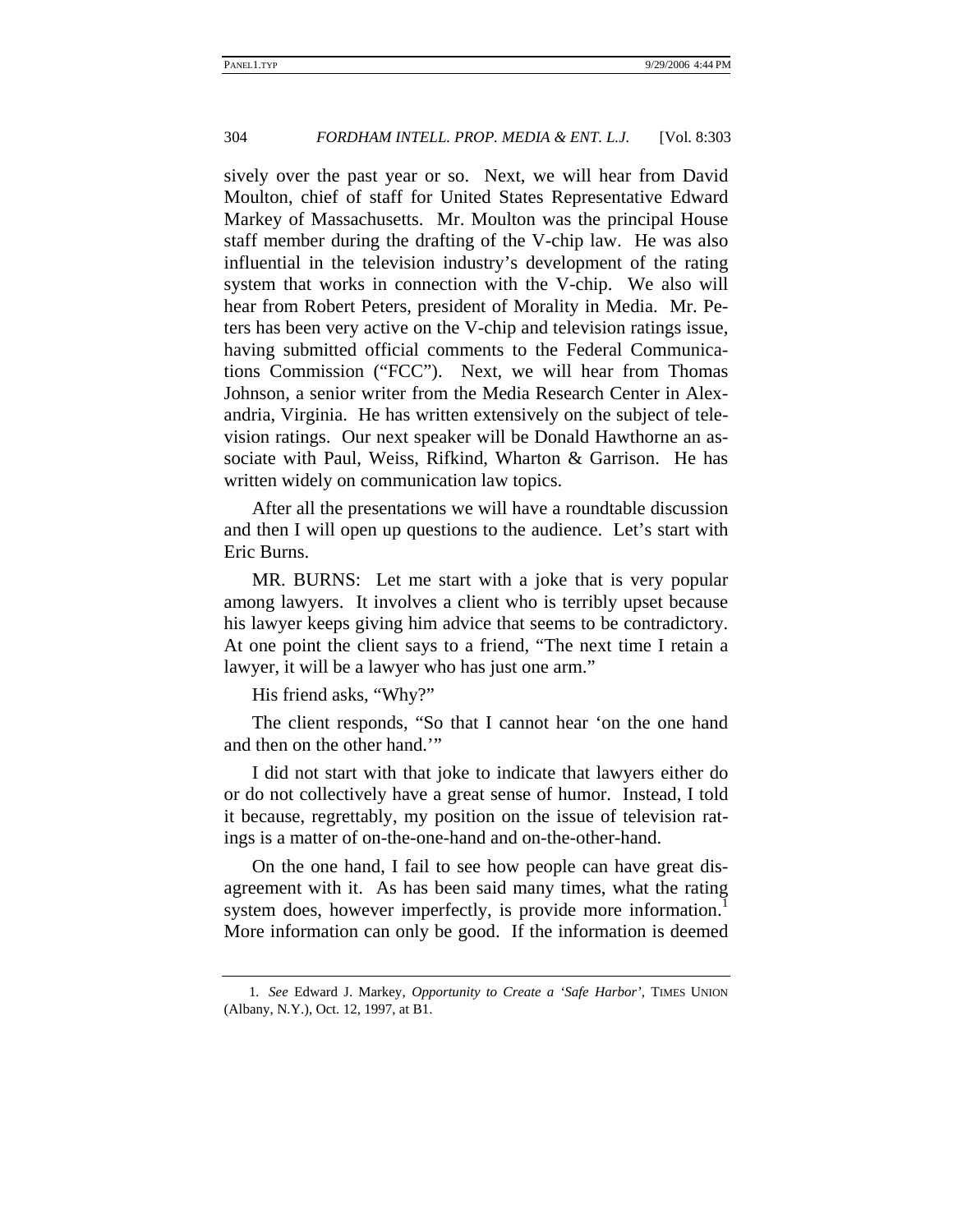faulty by a viewer, the viewer can disregard it.

The information, however, is criticized by some as being arbitrary,<sup>2</sup> which it has to be. But it is certainly less arbitrary than the movie rating system.<sup>3</sup> The movie rating system, for me as a parent, has some value. It is obviously not perfect. I have been surprised by some "PG" movies that I thought should have been "R" or worse. Sometimes, although not terribly often, I may see an "R" movie and wonder why it is not "PG." But the rating system for movies is more arbitrary than television, because fairly recently the television rating system has provided more information.<sup>4</sup>

At the movies, the big surprise is whether the "R" rating is related to language or violence.<sup>5</sup> That is not a surprise on television anymore because the rating system is specific. It has distinct ratings that are assigned because of violence, sexual situations, or language.<sup>6</sup> I fail to see how there can be serious objections to this kind of information, which may be disregarded if one so chooses.

On the other hand, I do not watch much television. In fact, I have never seen a complete episode of *Seinfeld*; I have never seen

<sup>2</sup>*. See* Aaron Barnhart, *TV Ratings Headed for Rewrite to Give Parents More Guidance Compromise Adds Labels to Age-based Voluntary System*, KANSAS CITY STAR, Jun. 25, 1997, at A1 (discussing survey that found that a majority of parents with young children were not using the system because of the arbitrary nature of the ratings assigned to shows); *see also* Lawrie Mifflin, *Parents Give TV Ratings Mixed Reviews*, N.Y. TIMES, Feb. 22, 1997, at C8 [hereinafter Mifflin I] (quoting a mother of a thirteen year old daughter complaining about the "arbitrary nature of [the] ratings").

<sup>3</sup>*. See* J.M. Balkin, *Media Filters, the V-Chip, and the Foundations of Broadcast Regulation*, 45 DUKE L.J. 1131, 1170 (1996) (discussing the "coarseness" of the movie rating system).

<sup>4</sup>*. See* Matthew L. Spitzer, *An Introduction to the Law and Economics of the V-Chip*, 15 CARDOZO ARTS & ENT. L.J. 429 (1997) (describing the evolutionary stages of the television rating system).

<sup>5</sup>*. See* Balkin, *supra* note 3, at 1170.

<sup>6</sup>*. See* Lawrie Mifflin, *Senator Tells Networks to Revamp New* Ratings, N.Y. TIMES, June 4, 1997, at C13 [hereinafter Mifflin II] (discussing Senator John McCain's instruction to the television networks to make the ratings content specific); Mifflin I, *supra* note 2; Sheryl Stolberg, *How Are Ratings of TV Programs Working So Far?*, SEATTLE TIMES, Feb. 12, 1997, at A3.

In addition to the age based ratings, the following content specific ratings were added: "V" for violence, "S" for sexual content, "L" for vulgar language, "D" for suggestive dialogue, and "FV" for fantasy violence in children's programs.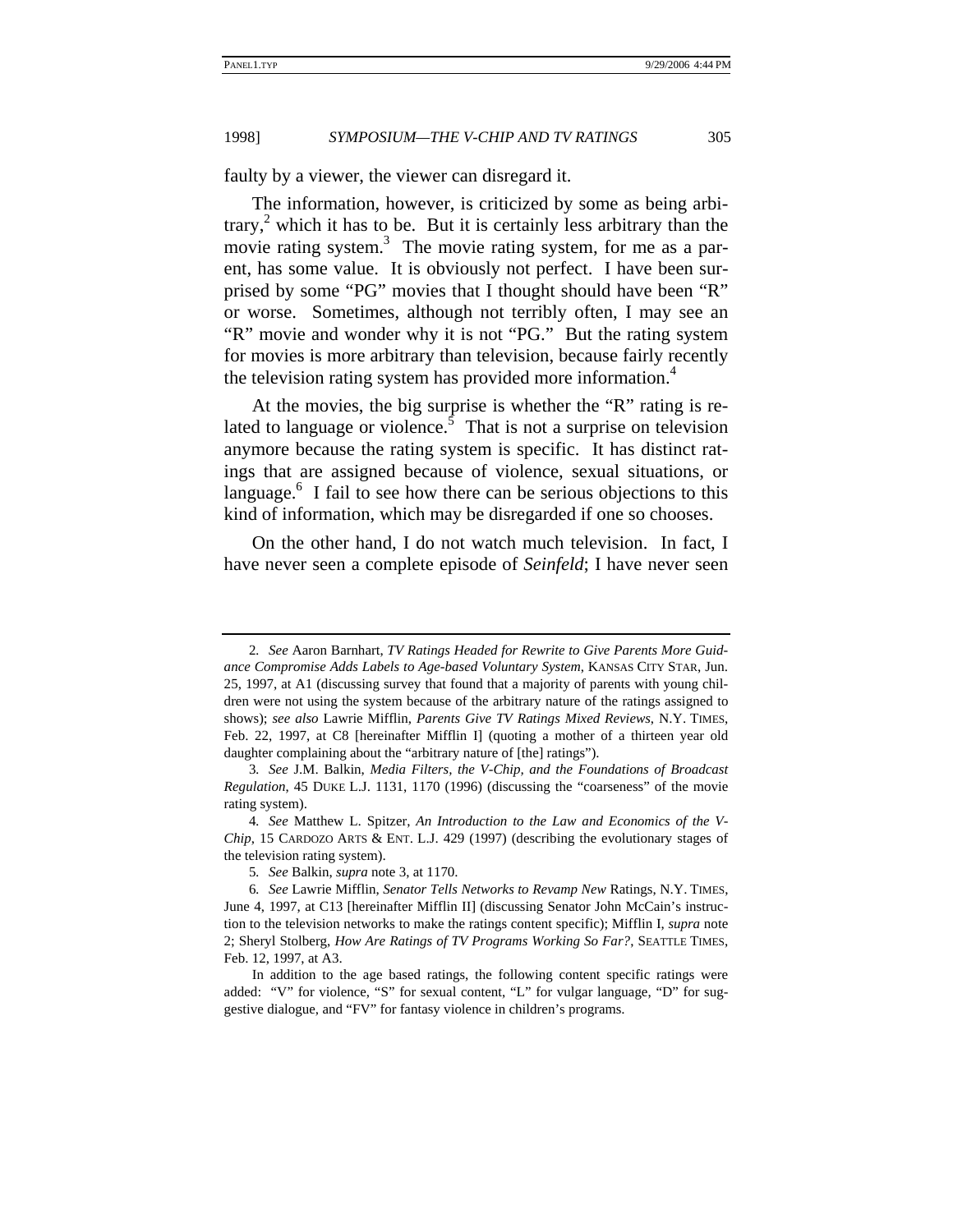an entire episode of a program produced by Steven Bochco.<sup>7</sup> It is not uncommon for people who work in television to watch television less than others.

I say this to point out my ignorance of television, which is important to my point. If someone who watches as little television as I do knows the approximate content of every television show before viewing it, other people should know too. Any situationcomedy on one of the six networks $8$  today, which is on after  $8$ p.m., will have many breast or derriere jokes with much sexual innuendo, if not sexual situations. If a situation comedy rises above this level of body parts and lack of imagination, there is so much publicity that you cannot help but notice. I do not understand why people need a rating system in order to tell their children not to watch a particular show.

I never saw an episode of *The Cosby Show* either, but I live in this culture, so I know that *The Cosby Show*—not the one now, but the one in the  $1980s^9$ —was a clean show. By the same token, for a Steven Bochco television program on after 9 p.m., do you really need to see the rating to know that the program will contain violence? The need for ratings surprises me to some extent.

I applaud the coming of the V-chip, $^{10}$  and I think I will be able to operate it quite well without ever looking in the upper left-hand corner of the television screen.<sup>11</sup> One of my preliminary points is that, although my two-handed view of the television rating system has enabled me to discuss it with people of both points of view, I am completely stunned when the issue of censorship is raised. $12$ 

<sup>7.</sup> Steven Bochco's television credits include the programs *Hill Street Blues*, *NYPD Blue*, *Brooklyn South*, and *Murder One*.

<sup>8.</sup> The six networks are ABC, CBS, Fox, NBC, UPN, and WB.

<sup>9</sup>*. The Cosby Show* aired on NBC on Thursday nights from 1984 through 1992.

<sup>10</sup>*. See* Mary Deibel, *How V-Chip Rating Plan Will Operate*, PATRIOT LEDGER, Mar. 13, 1998, at 11 (noting that, according to the Federal Communications Commission, at least half of all television sets with 13-inch screens or larger will be built with V-chips by 1999, with the remaining half to be equipped by January 1, 2000).

<sup>11</sup>*. See* Spitzer, *supra* note 4 (describing the V-chip). Television ratings appear in the upper left-hand corner of television screens at the beginning of a program.

<sup>12</sup>*. See* Steve Johnson, *V-Chip Fueling Censorship Debate: The Government Could Be Buried Up to Its Eyeballs in Controversy If It Insists on Creating a Ratings System to Curb Violence and Sex on Television*, CHI. TRIB., Feb. 11, 1996, at 1 (describing the de-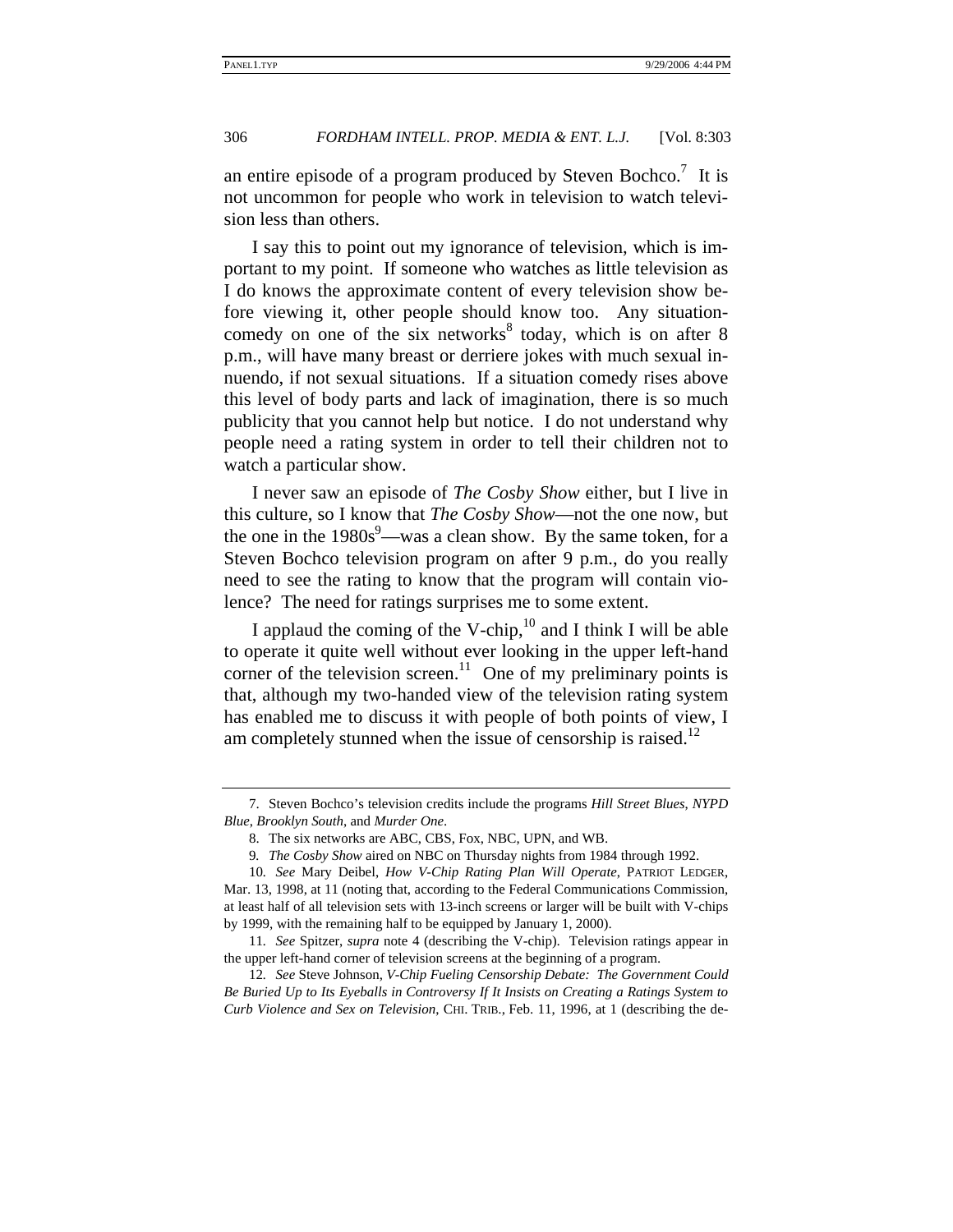Censorship is something that, by definition, is forced. It is the removal of an object of art, loosely defined, by legal sanction.<sup>13</sup> I was on television once when someone compared the television rating system to what happened to James Joyce's *Ulysses*, 14 which is a very hard thing to listen to with a straight face or in a restrained manner.

In regard to the television rating system, they seem analogous to product ingredient lists on the items you buy in the supermarket.<sup>15</sup> The television rating system provides viewers with a list of ingredients found in a particular television program. For example, one program may contain sexual content and violence.

I am startled when this is considered a censorship issue. It surprises me more than Frank Zappa's<sup>16</sup> lame insistence in the 1980s, when Tipper Gore wanted labels on records, that it was a form of censorship.17 It is a form of information that may be regarded or

14. JAMES JOYCE, ULYSSES 11 (Hans Walter Gubler et al. eds., Garland Publishing 1986) (1900). *See generally* United States v. One Book Called "Ulysses", 5 F. Supp. 182 (S.D.N.Y. 1933), *aff'd*, 72 F.2d 705 (2d Cir. 1934) (striking down a prohibition against selling James Joyce's *Ulysses*).

15*. See* Nutrition Labeling and Education Act of 1990 (NLEA), Pub. L. No. 101- 535, 104 Stat. 2353 (1990) (codified as amended in 21 U.S.C. § 343-1 (1998)) (governing the nutritional labeling of food products).

16. Rock musician Frank Zappa was one of the most vociferous opponents of proposed legislation to require content labels on music recordings. *See* Richard Harrington, *The Capital Hill Rock War; Emotions Run High as Musicians Confront Parents' Group at Hearing*, WASH. POST, Sept. 20, 1985, at B1; *see also* John Horn, *Zappa, Snyder Take on Lyric Critics*, L.A. TIMES, Sept. 19, 1985, § 6, at 12. Zappa testified before the Senate Subcommittee on Communications and stated that the proposal "is an ill-conceived piece of nonsense which fails to deliver any real benefits to children, infringes on the civil liberties of people who are not children and promises to keep the courts busy for years, dealing with the interpretational and enforcemental [sic] problems inherent in the proposal's design." Harrington, *supra*; *see also* Horn, *supra*.

17. In 1985, Tipper Gore, wife of Vice President Al Gore and a member of the Parents Music Resource Center, proposed legislation requiring warning labels to be placed on sound recordings. *See* Harrington, *supra* note 16; *see also* Horn, *supra* note 16.

bate caused by the television ratings system); Tom Shales, *Chip of Fools; Any way you Program it, the V-Chip is a Long Stride Toward Censorship*, WASH. POST, Mar. 10, 1996, at G1 (discussing censorship and the V-chip).

<sup>13</sup>*. See* BLACK'S LAW DICTIONARY 224 (6th ed. 1990) (defining censorship as the "review of publications, movies, plays, and the like for the purpose of prohibiting the publication, distribution, or production of material deemed objectionable as obscene, indecent, or immoral," and noting that "[s]uch actions are frequently challenged as constituting a denial of freedom of press and speech").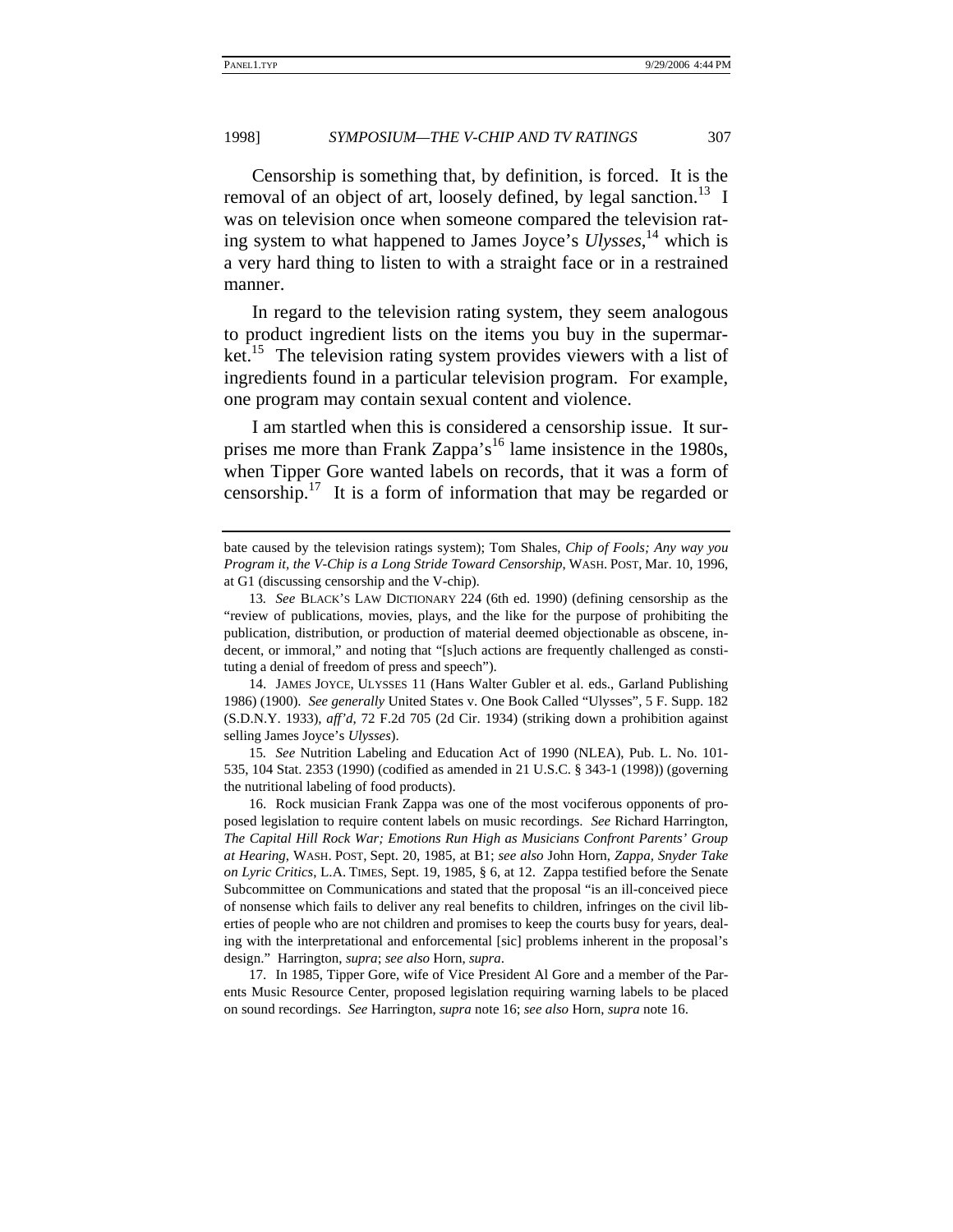disregarded as people choose.

MR. ZIPURSKY: Thank you. Mr. Moulton is next.

MR. MOULTON: I am the Chief of Staff to Congressman Edward Markey, $18$  who was the primary architect of the V-chip  $\text{bill}^{19}$  in Congress. I have been with him for quite a while, in fact, going back to the origins of this.<sup>20</sup>

I thought I would talk a little bit about the origin of the V-chip because I find that many times, when speaking about it, the speakers make assumptions about how much information the audience has. So if you will bear with me for a moment, I am just going to run through some of the highlights of how we got the V-chip. It will help us understand how the government and the industry can work together in the future.

I am a lawyer, but I am not going to make a lot of references to case law. I am here as a policymaker and as a parent. My children are eight years and twelve years old now; during the course of this debate, they were around ages four and eight. Children's age is important to the ratings debate.

Many people, especially parents, think that the V-chip will be most useful when children are quite young—two, three, four, five, six, seven years old. When you start having arguments with your children about whether they can watch *Seinfeld* or not, they are at a stage where they are starting to make decisions for themselves, which you as a parent will likely want to encourage. You may have your debates, but they are not likely to be resolved by using the V-chip. The V-chip is just a way to block out material that parents do not want to see during a certain stage in their child's development.

The V-chip broke the cycle of sympathy that had been substituted for solutions to television violence for many decades. Since the 1960s, parents have cried out for relief for their children from

<sup>18.</sup> D-Mass., 7th Cong. Dist. Markey sponsored the original legislation mandating a V-chip electronic blocking device for new television sets and the ratings system that accompanies it.

<sup>19.</sup> Telecommunications Act of 1996, Pub. L. No. 104-104, 110 Stat. 56 (1996).

<sup>20</sup>*. See* 139 CONG. REC. 2011 (1993) (introducing Rep. Markey's Television Violence Reduction Through Parental Empowerment Act of 1993).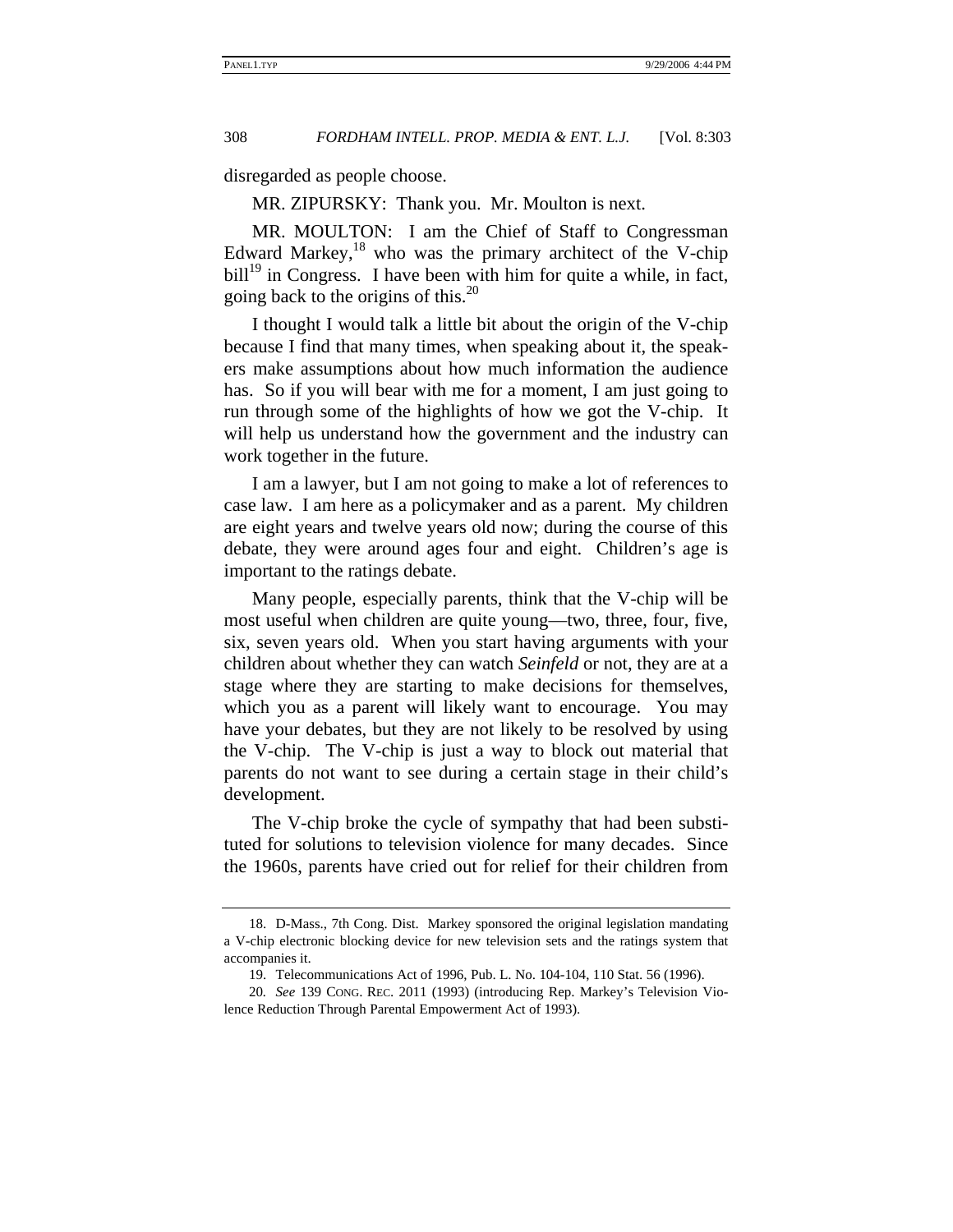the diet of mayhem and violence found on television. Congress listened to their cries and held hearings, shedding a spotlight on the industry. $21$  Almost routinely, the industry would mount a counteroffensive, declaring parents to be irresponsible for not policing their children themselves, and criticizing the government for censorship in violation of the First Amendment. The press and pundits used barrels of ink, to do an on-the-one-hand, on-the-otherhand analysis. The media recognized that the politicians were justified in criticizing the television industry for negatively influencing children, and that the industry had a valid concern over governmental censorship. After the press urged both sides to work it out, nothing would change; parents would receive no help.

In 1993, we started to break that cycle because technology made it possible to take a whole new approach. This is where the V-chip enters the fray. The V-chip is full of paradoxes. The first paradox is that the V-chip, which is technology designed to help parents detect violence, was made possible by the technology responsible for closed captioning on television for the deaf and hard of hearing.

In 1990, we passed a whole different law, the Television Decoder Circuitry  $Act<sub>1</sub><sup>22</sup>$  which had nothing to do with television violence. It became the platform on which we built the V-chip, but it was built for a different purpose. That statute required that, as of 1993, every television set larger than thirteen inches contain the electronics needed to provide closed captioning for the deaf, $^{23}$ making it viable to send electronic information to your television set over the vertical blanking interval. The vertical blanking interval is part of the signal that carries the television show to your television set but is not visible; thus, closed captioning can be sent to television receivers and remain invisible unless and until the

23*. See id.*

<sup>21</sup>*. See generally* 139 CONG. REC. 5050 (1993) (containing Senator Paul Simon's testimony concerning current activities by the industry to limit television violence and the public's opinion on media violence); 132 CONG. REC. 7960 (1986) (containing Senator Paul Simon's introduction of Senate Bill 2322, which provided for a study of any impact television violence has on the population, and Senate Bill 2323, which created an antitrust exemption to allow television and cable networks to act jointly in establishing guidelines).

<sup>22.</sup> Pub. L. No. 101-431, 104 Stat. 960 (1990).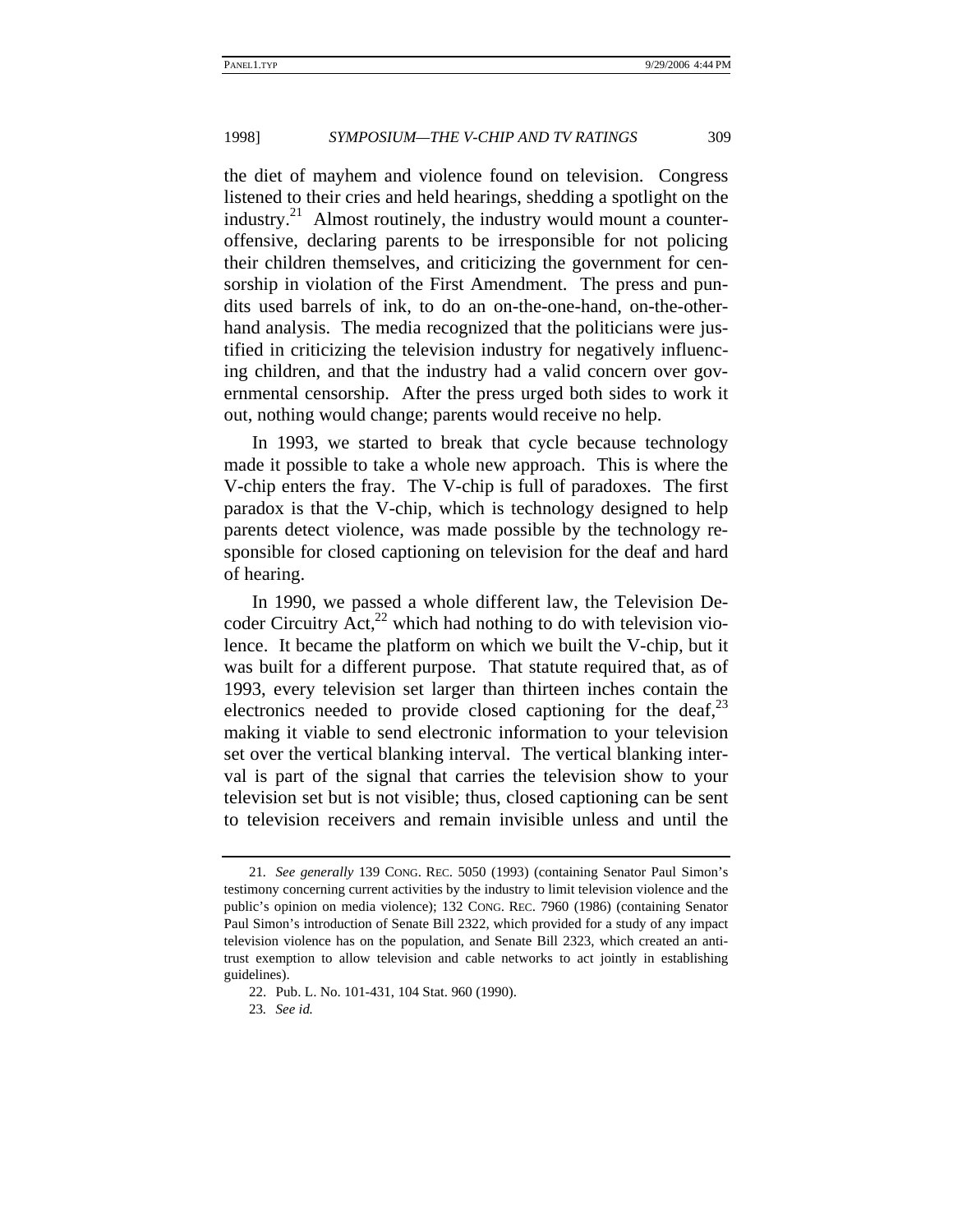consumer activates the decoder chip.<sup>24</sup> So when you go into a bar and see words crossing the bottom of the screen, the bar has activated the decoder chip in the television.

The technology is wonderful. We sell somewhere between 20 million and 25 million television sets a year,<sup>25</sup> which is an extraordinary number. That allows closed captioning technology to be installed in new television sets for less than five dollars per set.<sup>26</sup> So it has been a boon, not just for the hearing impaired, but for those struggling to hear televisions, like barflies.

It turns out that this electronic platform that decodes closed captioning can also be used to decode other information.<sup>27</sup> Now, this was not initially Congressman Markey's idea. When he was chairman of the Telecommunications Subcommittee, $^{28}$  the Electronics Industries Alliance, a trade association,  $2^9$  came to the Congress and asked for our support. That association wanted to activate a series of features using the decoder circuitry electronics and the vertical blanking interval to send information.<sup>30</sup> Now, they were talking about a whole range of features. They wanted support for almost forty different features.<sup>31</sup> For example, one feature allowed you to push one button and force your television to show you only sports or show you only public affairs.

One of the things that they wanted to do was provide blocking

<sup>24</sup>*. See* Barry Chamish, *New Technologies Pack More Value into Satellite Channels*, SATELLITE COMM., Feb. 1996, at 22.

<sup>25</sup>*. See* Evan Ramstad, *Christmas '96: Dear Santa, Skip the VCR, I Want Clothes*, WALL ST. J., Dec. 6, 1996, at B1 (noting that a record 25.4 million televisions were sold in the United States in 1994; estimating that 23 million televisions would be sold in the United States in 1996).

<sup>26</sup>*. See* Robert J. Hawkins, *Technology to Block Programs Already in Place*, SAN DIEGO UNION-TRIB., Feb. 11, 1994, at E12 ("During hearings on closed-caption technology, opponents claimed it would add as much as \$40 to the cost of a television set . . . . The real cost has turned out to be under \$10 and as low as \$5.").

<sup>27</sup>*. See* Chamish, *supra* note 24.

<sup>28.</sup> Rep. Edward J. Markey chaired the House Telecommunications and Finance Subcommittee of the Energy and Commerce Committee from 1987 through 1994.

<sup>29</sup>*. See* Electronics Industries Alliance (visited Apr. 14, 1998) <http://www.eia.org>; see also Consumer Electronics Manufacturers Association (visited Apr. 14, 1998) <http://cemacity.org>.

<sup>30</sup>*. See* Representative Edward Markey, *How the V-chip Came to Pass: A Paradoxical History*, ROLL CALL, Mar. 11, 1996.

<sup>31</sup>*. See id.*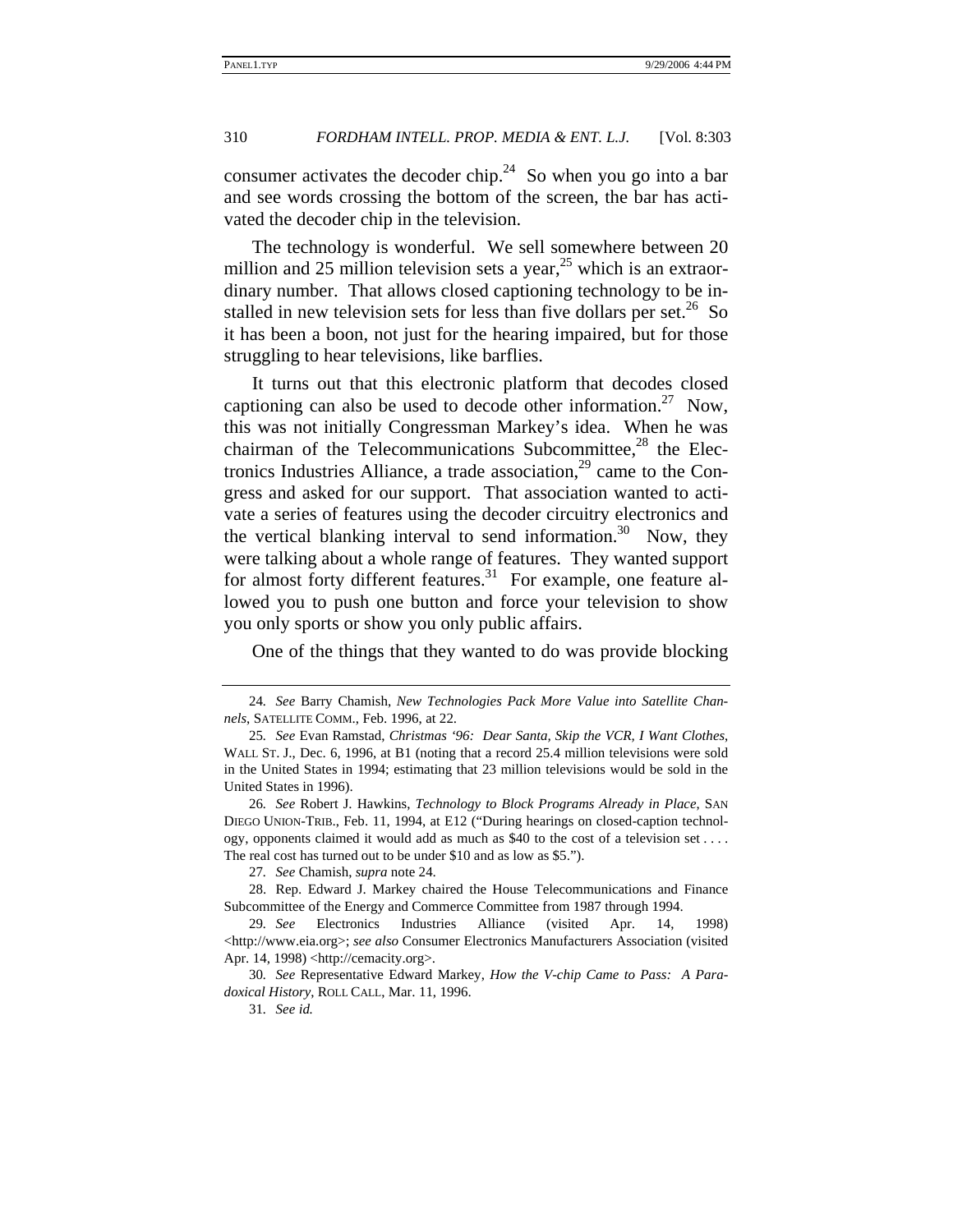for violence, sex, and language on the basis of the broadcast, which we thought was a good idea and would be very helpful to parents. $32$ But it was the television set industry that initially came up with this idea, based on their offering of V-chip features that they thought would help sell television sets.

This is where the broadcasters came in. They lacked formal status on the board of the Electronics Industries Alliance,  $33$  but they had traditionally been afforded great deference in the consensus standards that the association puts together to control what goes into television sets. $34$  In 1992, when the Electronics Industry Alliance suggested adding a blocking-by-rating system in the closed captioning chip,  $^{35}$  the broadcasters refused.<sup>36</sup>

This is the second major paradox. Here, with the broadcasters' refusal, this became a story not of government versus industry, but rather a story of industry versus industry. The sellers of television sets wanted to provide customers with an additional feature and the broadcasters did not allow it because they viewed the system as a threat.

The Electronics Industry Association needed FCC approval, and that is why they had come to us. When Congressman Markey and the House Telecommunications and Finance Subcommittee of the Energy and Commerce Committee learned that this feature had been vetoed by the broadcasters, we decided that Congress would probably have to play a role in this battle.<sup>37</sup> So the paradox is that the television industry itself, not Congress, conceived of the feature, and the government's role was to put this feature back on track after it was derailed initially by the broadcasters' objections.<sup>38</sup>

This brings us to the third paradox, which is that the broadcasters, in a vain attempt to avoid ratings, actually made the case for

<sup>32</sup>*. See id.*

<sup>33</sup>*. See supra* note 29 (providing the web site for the Electronics Industries Alliance).

<sup>34</sup>*. See* Markey, *supra* note 30.

<sup>35</sup>*. See id.*

<sup>36</sup>*. See id.*

<sup>37</sup>*. See id.*

<sup>38</sup>*. See id.*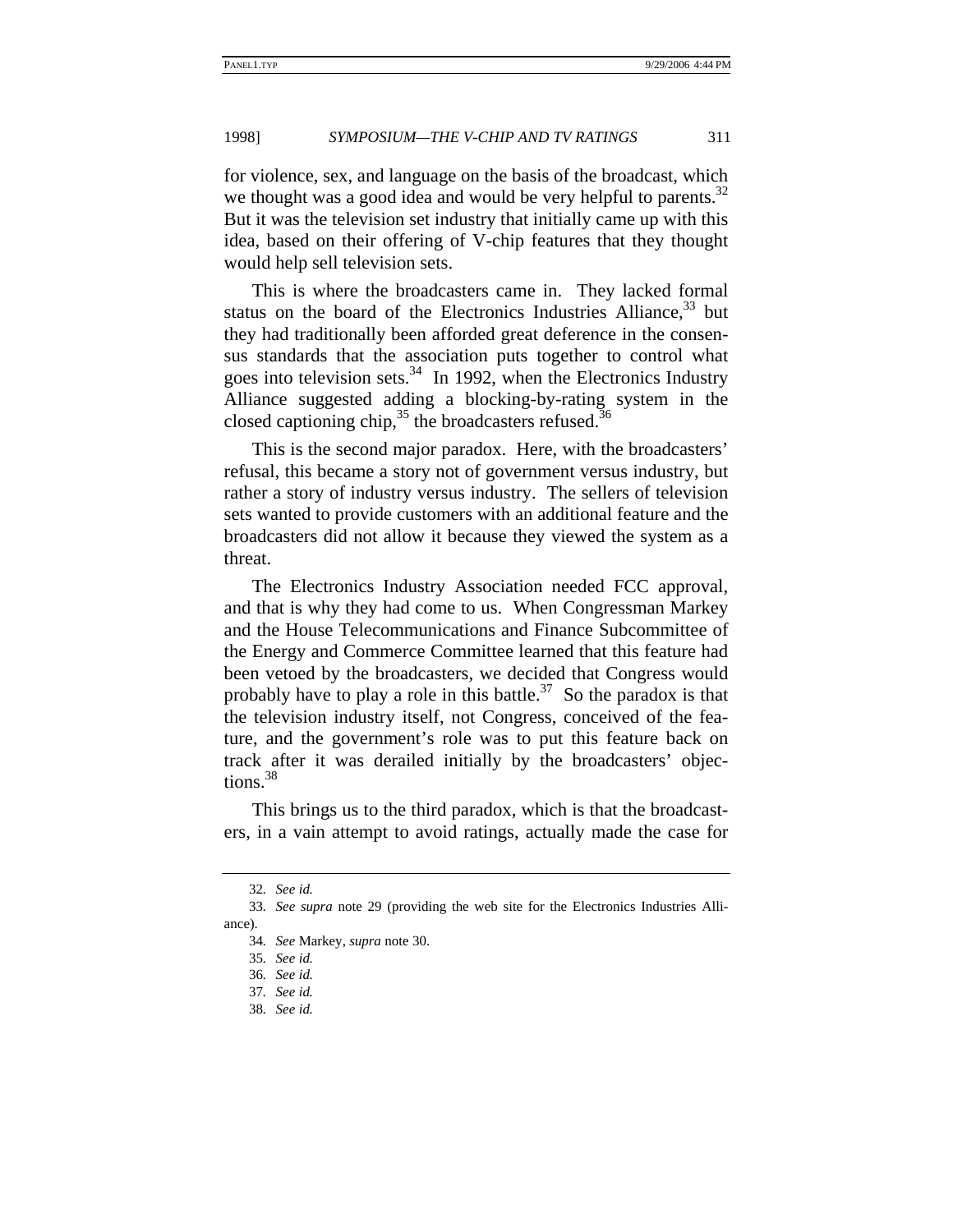ratings by initially airing advisories.<sup>39</sup> We had begun to convene hearings in order to explore the impact of television violence on children; one such hearing was scheduled with the executives of the major networks. $40$  On the eve of that hearing, knowing that they were going to be quizzed about ratings and about the feature, the broadcast industry took an initiative and made an announcement that they had come to an agreement to begin airing advisories, which is the process of providing information on the screen about the violence, sex, and language of shows.<sup>41</sup>

Now, this was back in 1993, and one of the objections raised by the broadcasters was that the V-chip would lead to bigger problems.<sup>42</sup> The broadcasters understood why violence was an issue, and they knew that it would quickly become more involved, resulting in ratings for sex and other things.<sup>43</sup>

The press conference announcing the advisories was very interesting. The executive for ABC stepped out and said, "We are going to be the first to actually put an advisory on one of our shows. It is coming out this fall. It is *NYPD Blue*, and we are putting the rating on not because of violence, but because of some of the sexual material and content."<sup>44</sup> So, in fact, after the broadcasters expressed displeasure about moving into an area where they did not want to go, an executive stood up at our press conference and volunteered to put a rating on a program for sexual content, which is another paradox.<sup>45</sup>

Once they started providing advisories, that was the beginning of the semantic game, namely, trying to distinguish advisories

<sup>39</sup>*. See* H.R. REP. NO. 103-417 (1993) (noting that the four major networks and fifteen of the largest cable programmers implemented an advanced parental advisory system); *see also* Markey, *supra* note 30.

<sup>40</sup>*. See* Markey, *supra* note 30.

<sup>41</sup>*. See* H.R. REP. NO. 103-417; *see also* Markey, *supra* note 30.

<sup>42</sup>*. See, e.g.*, Newton J. Minnow, *How to Zap TV Violence*, WALL ST. J., Aug. 3, 1993, A14 (noting that Lucie Salhany, Chairman of the Fox television network, was concerned that the V-chip would result in more problems).

<sup>43</sup>*. See, e.g.*, Minnow, *supra* note 42 ("Fox TV Chairman Lucie Salhany argues, 'Quite frankly, the very idea of a V-chip scares me. I'm also very concerned about setting a precedent. Will we have a 's-chip' for sex?'").

<sup>44</sup>*. See Networks Oppose "Violence Chip"*, TELEVISION DIG., June 28, 1993, at 1. 45*. See id.*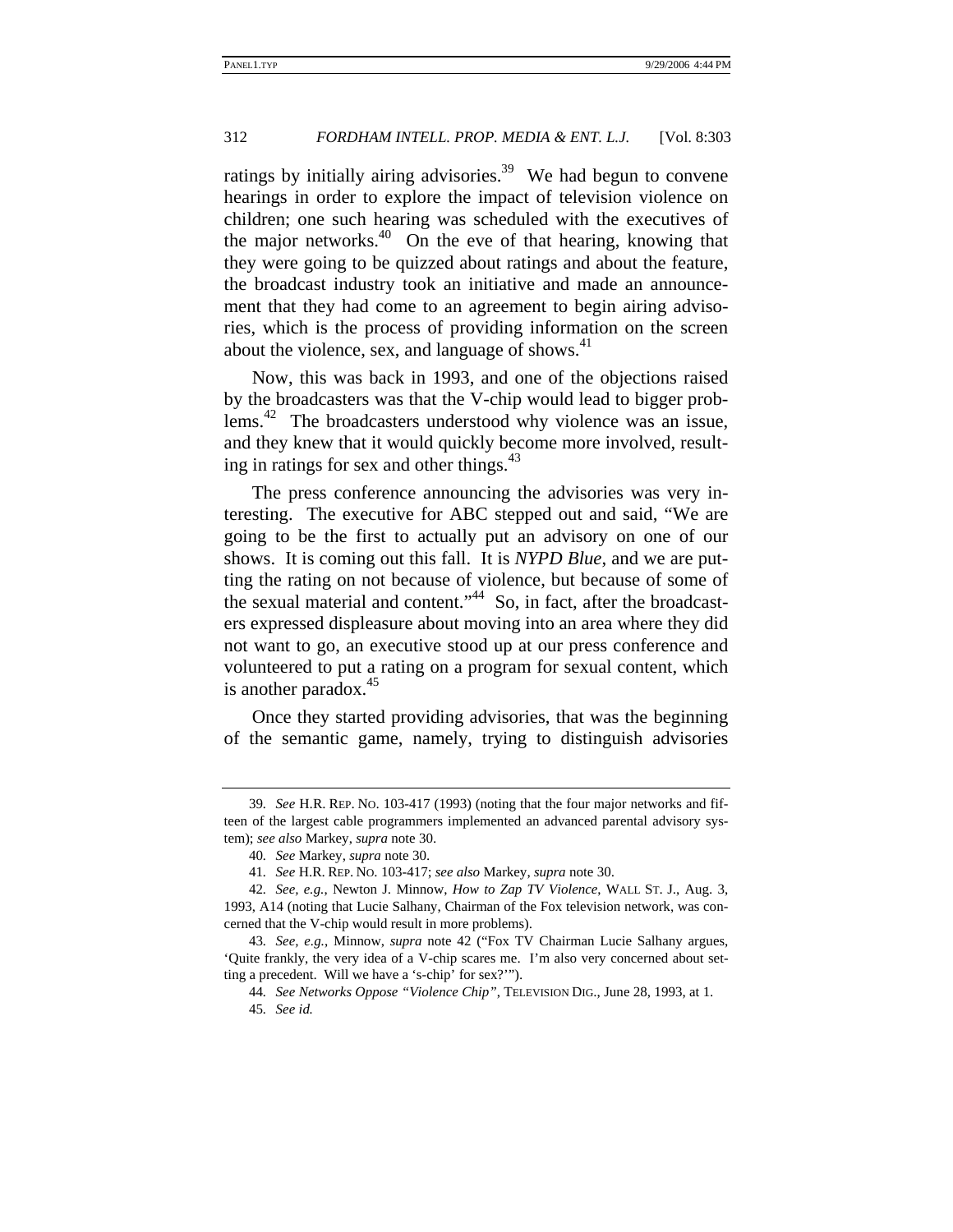from ratings. The industry was adamantly opposed to ratings but provided advisories.46 That was a major slippery slope for them. The broadcasters changed their practices when they began to provide advisories. They needed to look at a television show ahead of time, make some judgments about what information a parent would like to have, and provide that information. Well, that is very close to providing ratings.

Ratings involve more formalism because of the need for consistency from network to network. It requires some group to oversee the ratings in order to maintain consistency. But still, it is just a process of providing information earlier. In any case, trying to distinguish advisories from ratings became somewhat adverse. In the end, it became a distinction that was impossible to maintain.

By 1993, the networks were providing advisories in order to head off the V-chip. $47$  The networks felt that the advisories were enough, and were quick to point out that they were completely voluntary. The networks did not want Congress to pass any bill, and they argued that it would constitute censorship in violation of the First Amendment. The censorship and First Amendment arguments were flawed because the bill does not impact the broadcasters.48 The bill effects television set manufacturers, who actually wanted to use the V-chip.

The networks continued to maintain that ratings were anathema and that allowing blocking technology to block shows that were rated was heresy. At the hearings, they contended that the blocking technology was unfair because it would cause the loss of advertising revenue.<sup>49</sup> They knew that the V-chip could have a bigger impact on the network-television industry, which depends on advertising revenues, than it would have on the cable television in-

<sup>46</sup>*. See* Donna Kelly, *Reno Speaks to Senate on TV Violence*, TELEVISION DIG., June 28, 1993, at 1.

<sup>47</sup>*. See* H.R. Rep. No. 103-417 (1993) (noting that the four major networks and fifteen of the largest cable programmers implemented an advanced parental advisory system).

<sup>48.</sup> Telecommunications Act of 1996, Pub. L. No. 104-104, 110 Stat. 56 (1996); *see also* H.R. 2888, 103d Cong. (1993).

<sup>49</sup>*. See also* Minnow, *supra* note 42 (noting the industry concerns that "the V-chip might cut into advertising revenues").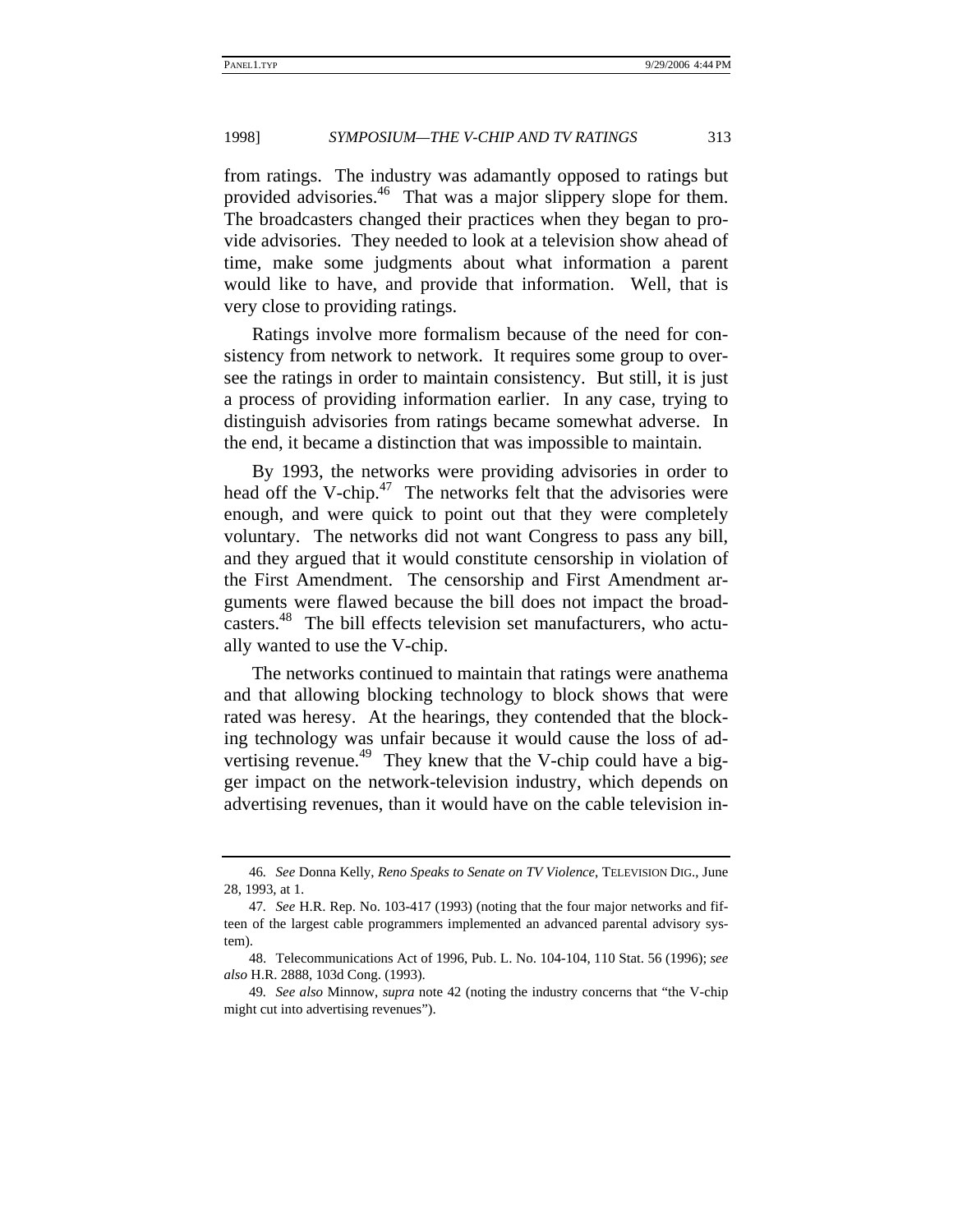dustry, which thrives on revenues from monthly subscription fees.<sup>50</sup>

So we proceeded with the bill and introduced it in  $1993$ .<sup>51</sup> Next, a period ensued where not much progress occurred legislatively. After introducing the bill, the Electronics Industry Association was now in a position to set standards and develop the technology. They were at the stage where a standard could be written for the technology, where the industry could agree on what codes would be used and so forth. At that point in time, the only thing preventing the television set manufacturers from building new sets with the technology was the lack of cooperation by the broadcasters, who still maintained that they would not send any signals. The television set manufacturers did not want to spend money to include a feature that consumers would never be able to use.

Nonetheless, with the support of the bill, they proceeded to write the standards. Since 1994, we have actually had a standard for the V-chip that has been totally aired among all industry television set manufacturers and participants, and is ready to go.

It was then time for Congress to pass a bill to prevent broadcasters from refusing to send any signals to the V-chip.<sup>52</sup> Now, we had always maintained that we were not going to force broadcasters to send those signals, and that is the way we wrote the law.<sup>53</sup> So there was a little game going on here. If we could not get voluntary cooperation from the broadcasters, we would proceed to require that V-chips be placed in television sets, thereby providing millions of Americans with the means to block out material. Then, we would mount a public relations campaign, highlighting the fact that the only reason parents were unable to block out shows is the broadcasters' refusal to send signals.

That was the kind of dynamic associated with the passage of the legislation. We ended up, however, getting much more coop-

<sup>50</sup>*. See id.*

<sup>51.</sup> The Television Violence Reduction Through Parental Empowerment Act, H.R. 2888, 103d Cong. (1993).

<sup>52</sup>*. See supra* text accompanying notes 35-38 (describing the broadcasters' refusal to send signals to the V-chip).

<sup>53.</sup> Telecommunications Act of 1996, Pub. L. No. 104-104, 110 Stat. 56 (1996); *see also* H.R. 2888, 103d Cong. (1993).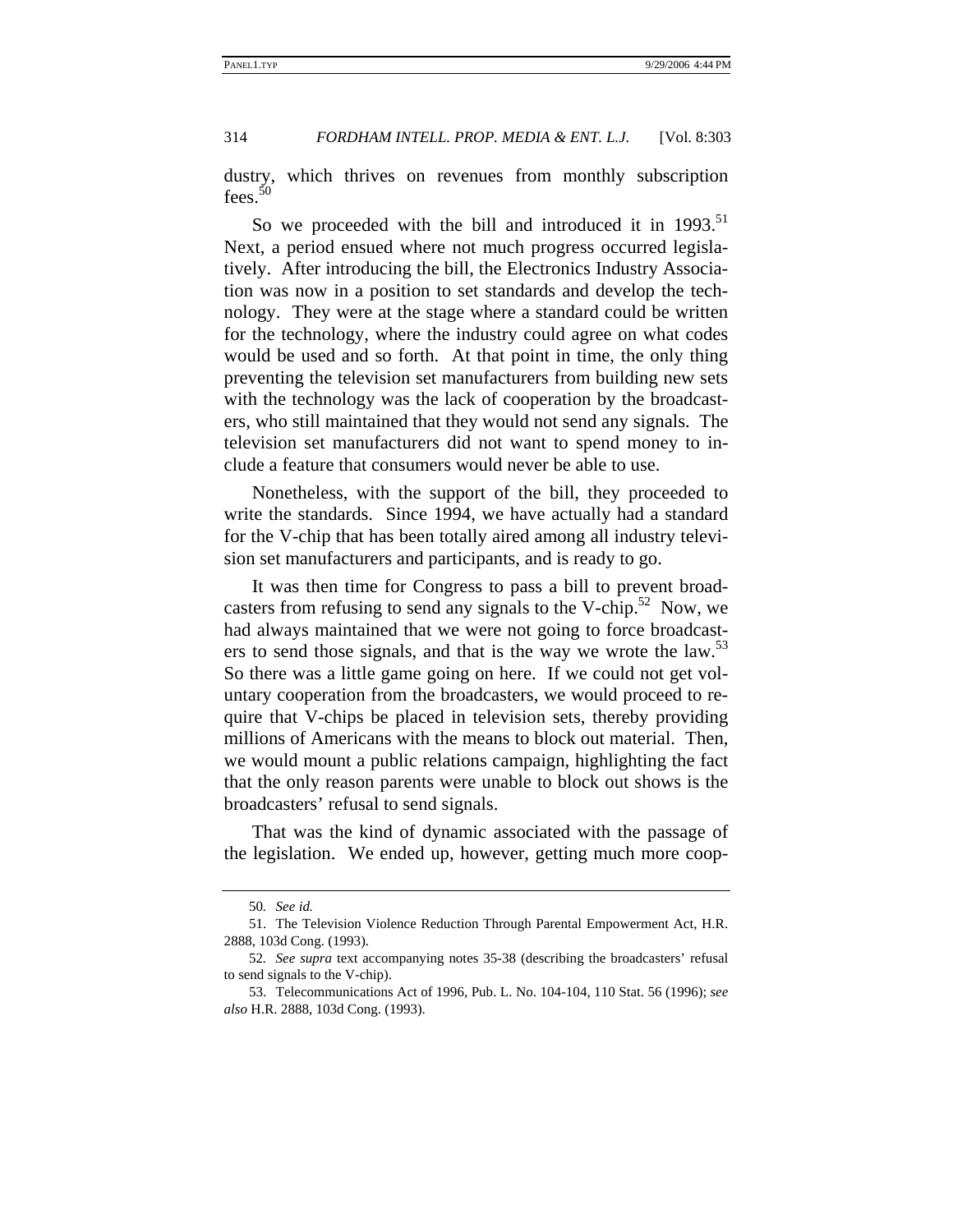eration from the broadcasters than we had anticipated.<sup>54</sup> But we never did anticipate forcing them to rate anything, and we did not.<sup>55</sup> That is important to keep in mind.

We finally passed the bill in 1996. It became a rider on the Telecommunications Act of 1996,<sup>56</sup> which was a bill that had broad bipartisan support moving through Congress. The V-chip requirement became an amendment to it—relatively minor requirement, considering the scope of the entire piece of legislation. In any case, it was one of the provisions of the Telecommunications Act of 1996 that received much publicity because it was easy to understand and the President brought it to the public's attention.<sup>57</sup>

The legislation passed over very strong objections from the broadcasters.58 In fact, the broadcasters initially prevented us from amending the Telecommunications Act of 1996 to include the Vchip provision at the Committee level. Then, Senators Conrad and Lieberman took it to the floor of the Senate, where is was opposed by Senators Dole and Simon, a bipartisan pair. They argued against passage of the bill, maintaining that more studies were necessary.<sup>59</sup> Nonetheless, their efforts were unsuccessful; Senator Dole was unable to gain enough votes to defeat the amendment. When he released the votes that he had managed to procure by virtue of his seniority, those votes switched over to support the amendment, and the ultimate vote was something like seventy-six to twenty. Although it looked overwhelming for the V-chip on pa-

<sup>54</sup>*. See* Markey, *supra* note 30.

<sup>55</sup>*. See id.*

<sup>56.</sup> Telecommunications Competition and Deregulation Act of 1996, Pub. L. No. 104-104, 110 Stat. 56 (1996).

<sup>57</sup>*. See, e.g.*, Rick Marin, *Blocking the Box*, NEWSWEEK, Mar. 11, 1996, at 60 (discussing the V-chip); *Q and A with President Clinton; The V-Chip May Simply Give Viewers Another Way to Vote*, L.A. TIMES, Mar. 2, 1996, at 1 (noting that President Clinton supports the V-chip); *Clinton Sells V-Chip and TV Ratings System*, STAR-TRIB. (St. Paul, Minn.), Mar. 2, 1996, at 9A (same).

<sup>58</sup>*. See, e.g.*, *To V or not to V*, BROADCASTING & CABLE, Nov. 20, 1995, at 70 (noting that the broadcasters objected to the passage of the V-chip provision); Steven McClellan, *It's Markey v. Industry on V-Chip: IRTS Panel Debates Program-blocking Technology*, BROADCASTING & CABLE, Oct. 30, 1995, at 28 (same).

<sup>59</sup>*. See The Mysterious V-Chip*, 141 CONG. REC. S12,208 (1995) (statement of Sen. Dole); *The V-Chip*, 141 CONG. REC. S10,661 (1995) (statement of Sen. Simon).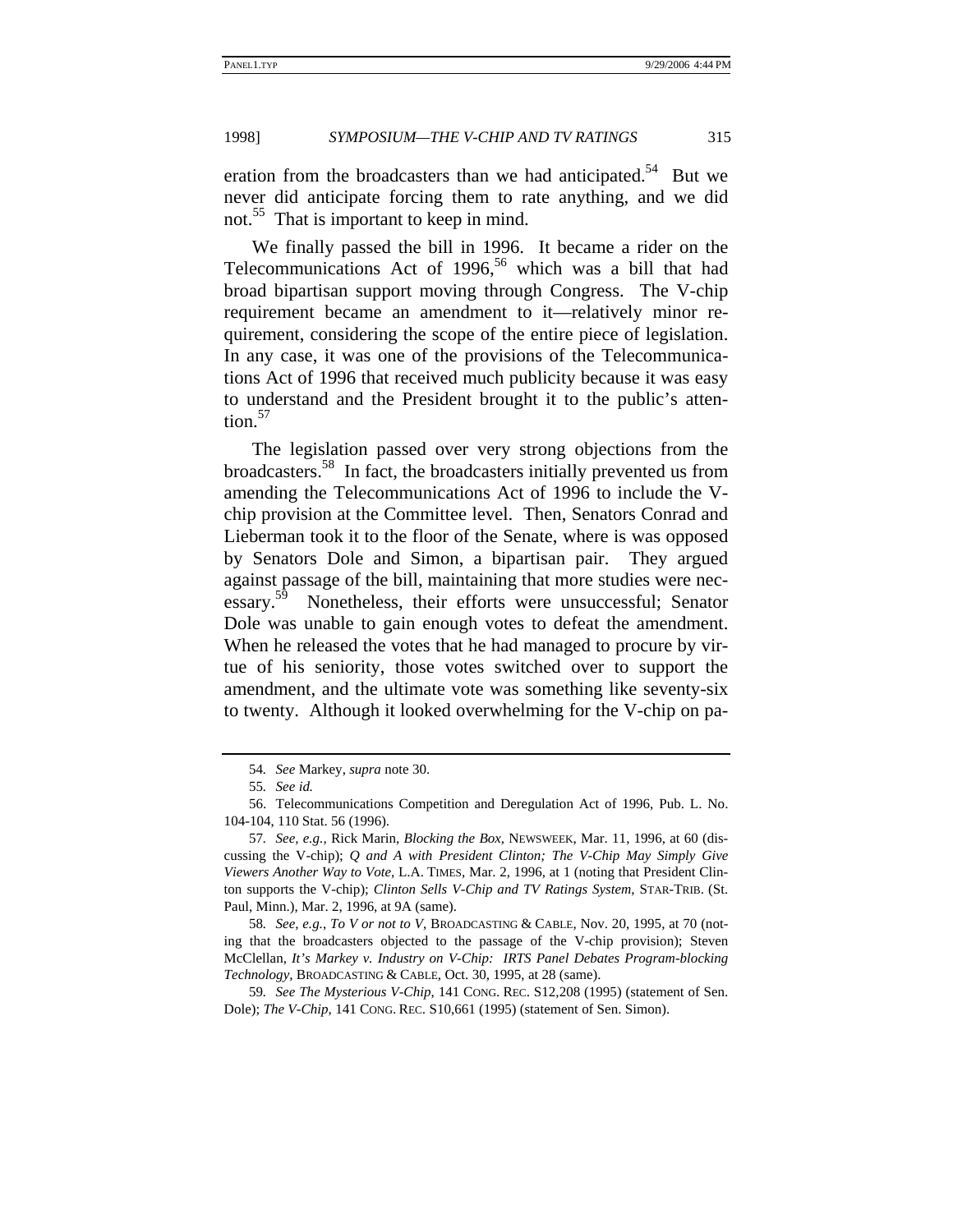per, in fact it was a very close vote.

Then, in the interval between the Senate consideration and the House consideration of the bill, the President weighed in through a conference with the FCC. We took the bill to the House floor in August  $1995<sup>60</sup>$  Although we were initially defeated, we ultimately succeeded by a half-a-dozen votes. Finally, it became law when the President signed the Telecommunications Act in February  $1996^{61}$ 

Now, the industry completely changed its position and volunteered to put together a rating system. One of the reasons behind the industry's change was a study that they themselves had commissioned several years earlier in an attempt to prevent use of the V-chip. $62$  Coincidentally, that study was completed and publicized during February of 1996, and it clobbered the industry.<sup>63</sup>

It is certainly ironic that every study commissioned by the industry on the subject of television violence results in damage to the industry. To some extent, the industry may be harmed as a result of the way the press characterizes those studies, because many of the industry studies are much more moderate than reported in the press. But that study in particular backfired.

The industry had not yet decided what to do about the V-chip and its lawyers were recommending legal action. Then the study hit, and the industry changed its position. Television industry leaders volunteered to come to the White House and attend a goodwill summit held by the President, in which everyone would say nice things about each other and would pledge to begin their rating systems.<sup>64</sup>

64*. See* Chris McConnell, *Broadcasters will meet with Clinton, but . . . ; industry* 

<sup>60</sup>*. See Introducing the Markey-Moran-Burton-Spratt Amendment on Parental Blocking of TV Shows that Harm Children*, 141 CONG. REC. E1565 (1995) (statement of Rep. Markey).

<sup>61</sup>*. See* Jonathan Weber, *War Over Net Restrictions Just Beginning*, L.A. TIMES, Feb. 8, 1996, at D1 (noting that President Clinton signed the legislation on February 8, 1996).

<sup>62</sup>*. See CBS This Morning* (CBS television broadcast, Feb. 7, 1996) (discussing the industry-study released in September 1995).

<sup>63</sup>*. See* Elizabeth Jensen, *Violence Floods Children's Television, New Study Says*, WALL ST. J., Sept. 20, 1995, at B1 (reporting that Senator Markey stated that the study would encourage parents to use the V-chip).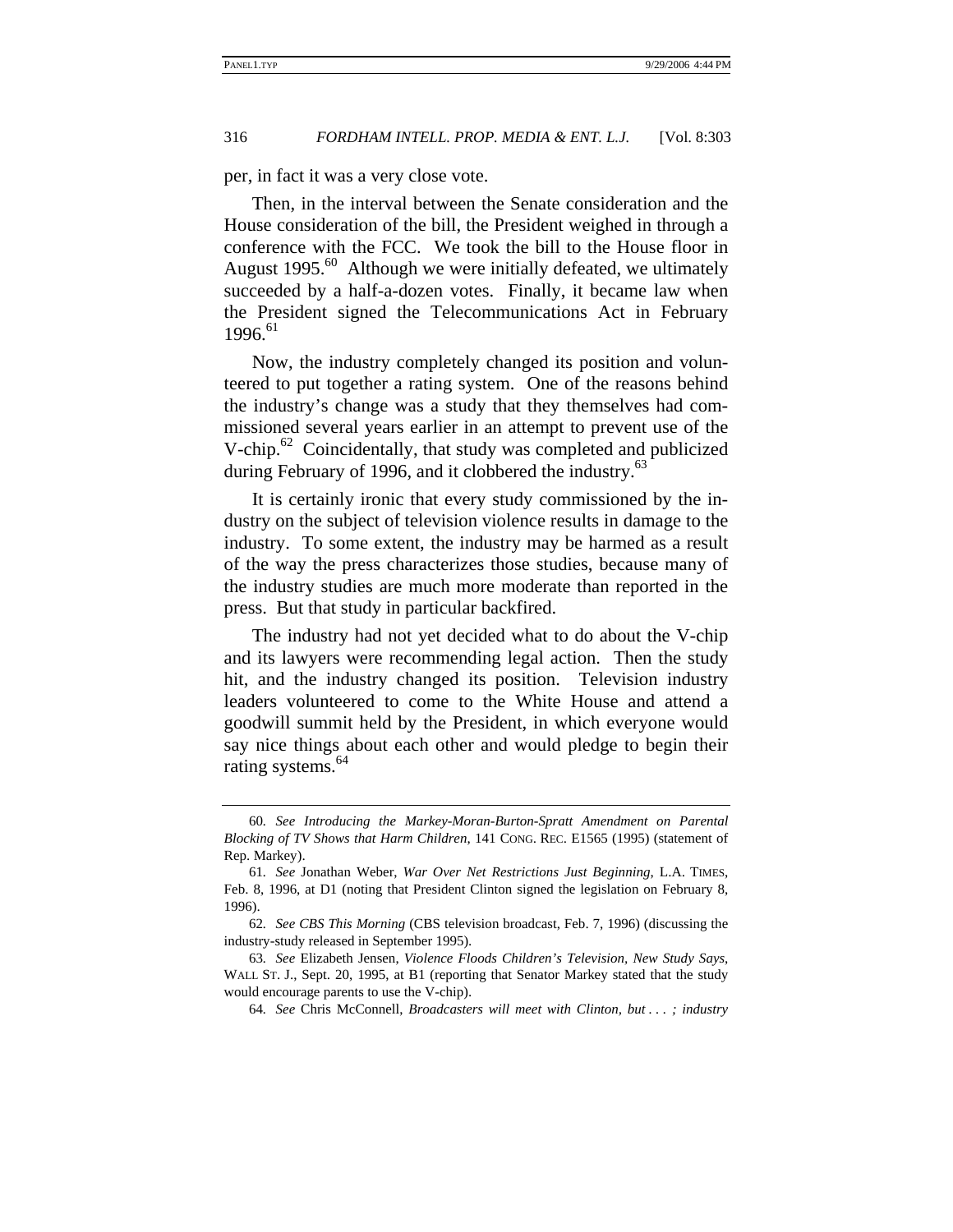The industry then spent six months putting a rating system together, which looked exactly like the movie rating system.<sup>65</sup> This resulted in vigorous criticism from parents' groups and public advocates, accusing the industry of taking the "V" out of the V-chip. Many critics of the industry's television rating system charged that it did not provide parents with what they wanted. They wanted a rating system that told when there was violence. They did not want a rating system that gave the opinion of the industry as to whether material is appropriate for a child under a specific age. The parents wanted to know the level of violence and sex contained in a television program, to assist them in deciding whether to watch or turn off the show. $66\,$  So, within four months of an initial refusal by the industry to make voluntary changes, they actually established a rating system that identifies violence, sex, and language, which we are now beginning to see on television. $\frac{6}{7}$ 

I agree completely with the notion that the ratings that appear up in the corner of the screen are of little utility to most parents.<sup>68</sup> Part of that is associated with the fact that they appear for a mere five seconds, so unless you are watching at the beginning of the show, you will not see the rating. If you start viewing in the middle of the show, you cannot find out the rating.

It is important to note that the only reason we have this rating system is because of the law. Hopefully, within time, the ratings will not only be provided on screen at the time the show is aired, but will also be provided ahead of time. Such information can be distributed through newspapers, which is not happening yet.

*remains opposed to V-chip*, BROADCASTING & CABLE, Jan. 29, 1996, at 7.

<sup>65</sup>*. See* Heather Fleming, *Valenti Delivers V-Chip Code: Says Industry Will Go To Court If Government Tries To Change It*, BROADCASTING & CABLE, Dec. 16, 1996, at 6 (noting that Motion Picture Association of America President Jack Valenti announced the industry's proposed age-based television rating system, which is similar to the movie rating system).

<sup>66</sup>*. See id.*; Ellen Goodman, *Ratings System Won't Tell Parents Very Much; Industry Wants the V in V-Chip to Stand for Vague and Vacuous*, STAR TRIB. (St. Paul, Minn.), Dec. 18, 1996, at A25.

<sup>67</sup>*. See* Paige Albiniak, *Ratings Get Revamped: Networks, Except for NBC, Agree to Add Content Labels*, BROADCASTING & CABLE, July 14, 1997, at 4; *Finally, Some Light for Parents in the TV Issue, Better Ratings System Opens the Way for Use of the V-chip*, L.A. TIMES, July 11, 1997, at B8.

<sup>68</sup>*. See* discussion *supra* note 11.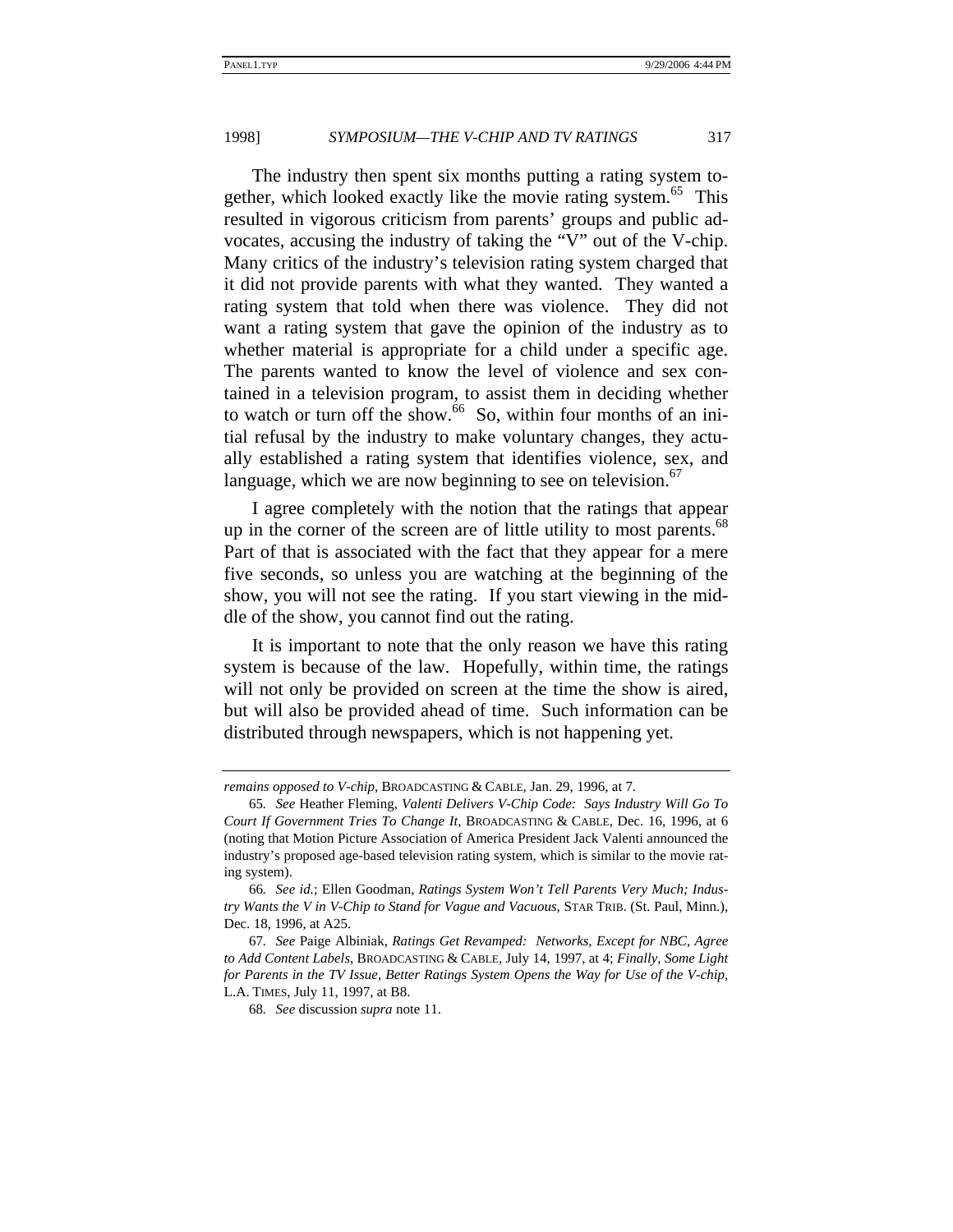From my perspective, providing information to viewers is the only purpose of the rating system. Again, my fellow panelist Eric Burns had it right when he described the ultimate purpose. Moreover, you do not actually need the rating to appear on the screen in order to be useful. The point is, a signal will be sent over the air to V-chips that, if activated by the owner of a television set, will block out specific programs, preventing viewers from ever seeing that material.

Some members of the industry understands this. Leslie Moonves, the president of CBS, does not have any problem with the Vchip and the rating system because he does not think it will have any effect on his business. On the other hand, Warren Littlefield, the president of NBC, warns of the dangers found in the present framework. Those warnings are absolutely preposterous when we are talking about providing information about violence, sexual content, and indecent language.

This past October, they began implementing the rating system. The American Civil Liberties Union ("ACLU") and others have strained to find a First Amendment violation in the system, which most non-parents consider irrelevant to their lives and most parents consider a welcome development. I do not begrudge the ACLU's vigilance, but, in this case, its fears are simply misplaced.

The very invocation of the word censorship in this television ratings debate is completely out of proportion and out of context. Censorship is supposed to mean an official attempt to control what you can see or hear, but the V-chip law does not require the television industry to provide any ratings. Its basic mandate falls, not on the broadcasters, but on the television set manufacturers. It requires that the technology be built into the television sets, but it does not mandate a rating system.

Under the law, the television industry decides which television programs to rate, not the government. The television industry also decides what the rating should be for particular programs. Who decides whether to use the ratings? Parents, not the government. A television rating simply tells the consumer what is in the product. It is similar to a label on a can of soup. While companies always attempt to knock out such labels on the charge of censorship, the courts have time and again found such labels to be consistent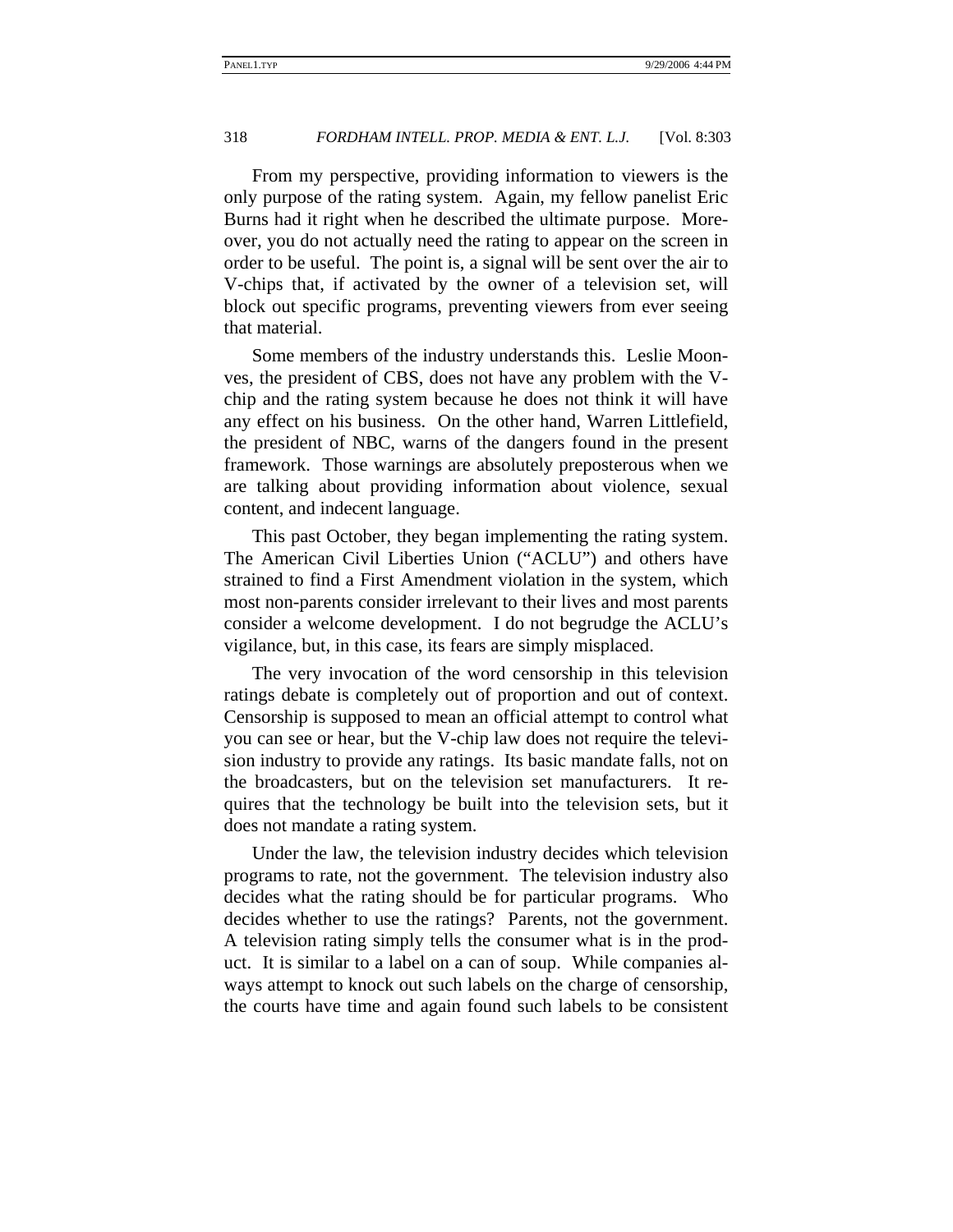with the First Amendment, even when the government has required a label and specified the words.

In the case of labeling consumer products, the labeling laws often specify the words, the size of the print, and even the placement of the label on the product: none of which is occurring here. After all, giving people more information, not less, is one of the core values of the First Amendment. In fact, parents, not the government, will ultimately decide the value of this whole undertaking, and that is how it should be.

The advance in technology made it possible to provide the Vchip in every new television set. You will likely be able to buy a television set with a V-chip in it this fall. There is a big delay right now because of the slowness of bureaucracy. The FCC must have a meeting to validate the V-chip technology and the rating system. There is no controversy about it; they just have not done it yet. Once the FCC does that, the television set manufacturers will proceed with production. As between 20 million and 25 million television sets are sold each year in the United States of America. With 100 million total households in the country, in a couple of years, V-chips will be in 40 million to 50 million television sets.

In addition, you can attach a black box to an existing television set and achieve the same results as the V-chip television sets. Those boxes are available for fifty or sixty dollars. Furthermore, the cable industry is proceeding with upgrades—not for V-chip purposes, but for many other purposes—and once the specifications are in place, the cable industry will be able to provide Vchips.

So V-chips will come this year.<sup>69</sup> I consider 1998 the year of the V-chip. This is not a panacea. It is not a substitute for teaching children the difference between right and wrong, but neither is it the government telling industry what to put on the air. Any broadcaster can continue to provide adult programming. The rights of adults to see programming that is violent or sexual is preserved, as are the rights of parents to shield their children from that same material.

<sup>69</sup>*. See* Deibel, *supra* note 10.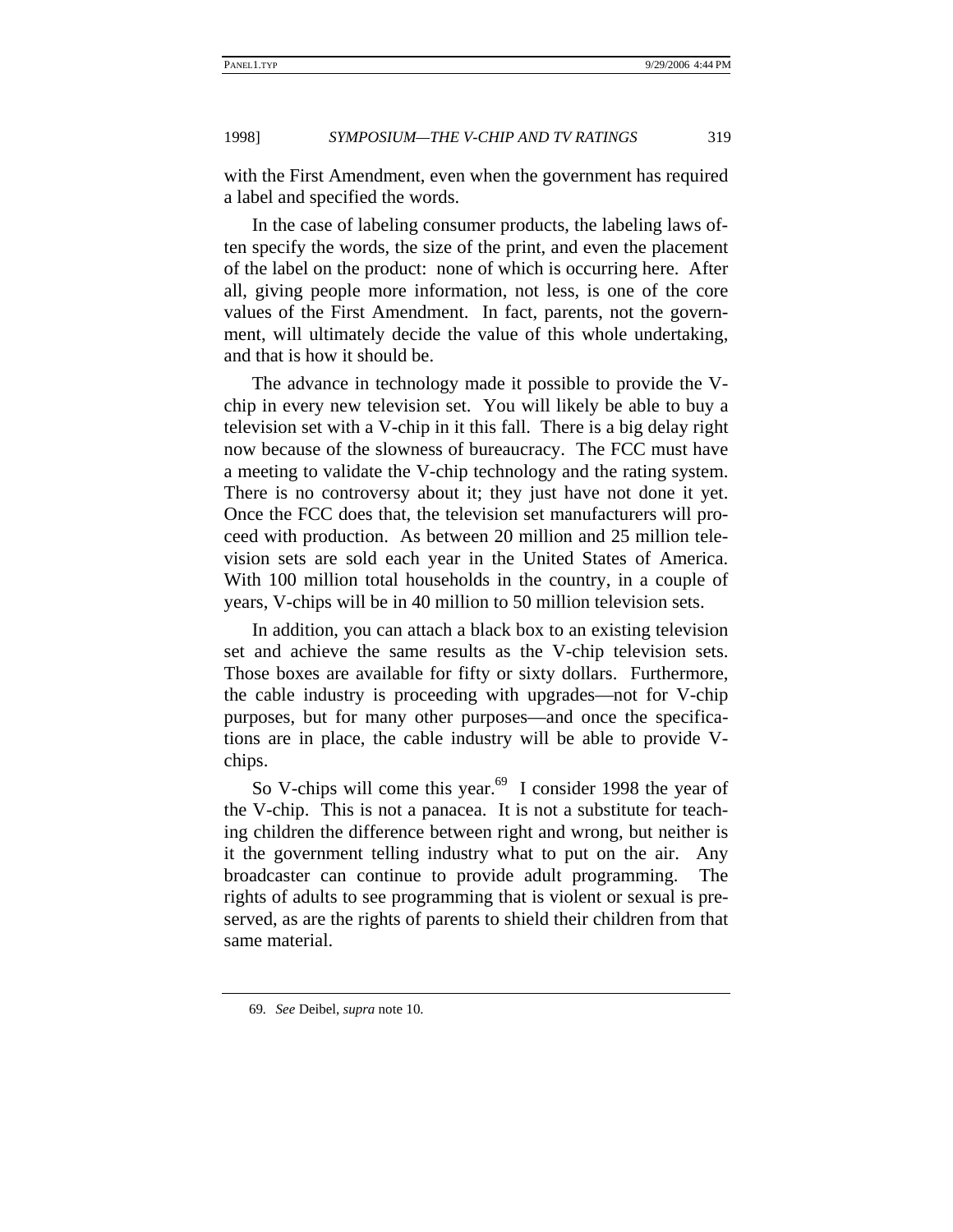As technology evolves, society continually will need to find ways to balance both the good and evil that the technology facilitates. Television is not exempt. All America benefits from free over-the-air television that is universally available. It is a great benefit, but it is also pervasive.<sup>70</sup> By the time the average American child leaves elementary school, he or she has witnessed more than 8,000 murders and 100,000 acts of televised violence. Ratings and the V-chip help busy parents restore their control over this mayhem. The V-chip actually means the end of the trouble. It is parents taking control of the television set away from the brokers of power.

MR. ZIPURSKY: Thank you Mr. Moulton. Mr. Peters, of Morality in Media, is next.

MR. PETERS: During the legislative process, Morality in Media neither supported nor opposed the V-chip provisions of the Communications Decency Act. We remained neutral for two reasons:

Number one, we do not have a very big staff, and our primary focus was the Internet indecency provisions of the Communications Decency  $Act<sub>1</sub><sup>71</sup>$  not the V-chip. We did not suggest the Vchip; we did not think it was the answer. I took the position that, at least in theory, the V-chip could be helpful to parents.

Not everyone on the staff agreed and, as a compromise, we simply decided to neither oppose nor support the bill. In retrospect, I regret that decision. If I had it to do over again, Morality in Media would have opposed the V-chip provisions for three reasons. First, many within the television industry will use the V-chip and rating system as an excuse for providing morally unacceptable programming. Programming complaints will be met with the industry response advising viewers to use the V-chip to block out unacceptable programming. But no rating system alone can provide adequate protection for all, or even most, children. The obvi-

<sup>70.</sup> See FCC v. Pacifica Foundation 438 U.S. 726 (1978) (holding that broadcasting is uniquely pervasive and accessible to children because it invades the privacy of the home).

<sup>71.</sup> Telecommunications Act of 1996, Pub. L. No. 104-104, § 502, 110 Stat. 56, 133-36.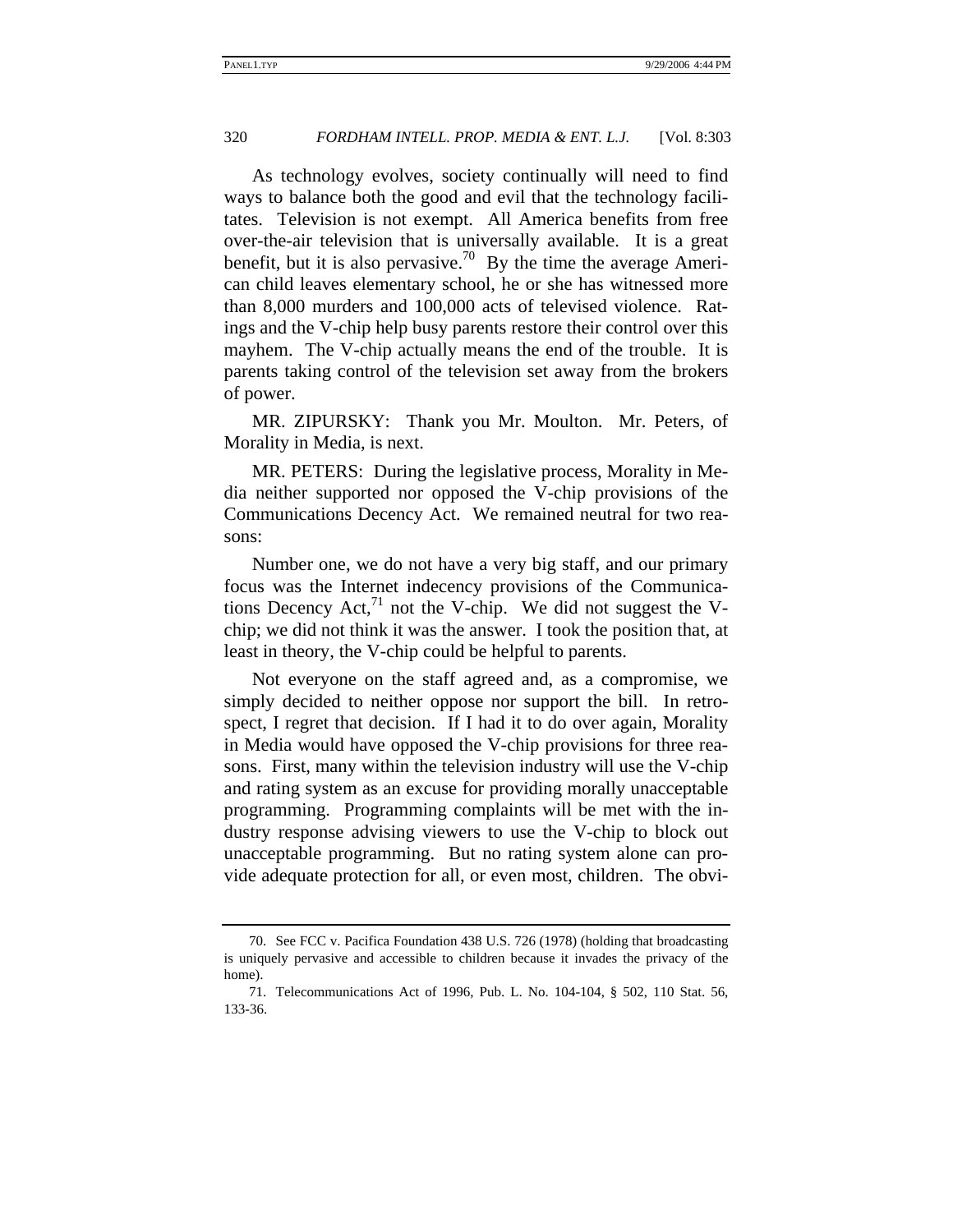ous limits of any rating system are that no rating system will ever be perfect. Many parents simply will not use it. Of those who do, many will not use it wisely. No V-chip can protect children outside the home, and no rating system will be foolproof. If I were a child, it would not take me very long to figure out my father's code.

The second reason why Morality in Media would oppose the V-chip is because if Congress were really intent upon protecting children from indecency—and this law was based in whole or in part on that concept—it would have first extended the prohibitions against broadcast indecency and indecency on basic cable. The law regulating broadcasts containing obscene or indecent language requires broadcasters, not parents, to restrict indecent programming.72 In *Denver Area Educational Telecommunications Consortium v. FCC*<sup> $73$ </sup> a 1996 Supreme Court case, the Court's plurality opinion indicated that the same concerns that justify a restriction on broadcast indecency also justified a restriction on cable television indecency.

The last reason why Morality in Media would have opposed the V-chip is because, as Mr. Moulton indicated, it does not require the industry to do anything. If we are going to have a rating system, we should have a rating system with teeth.

Morality in Media did get involved once the V-chip bill was passed by Congress and the industry came up with its first proposal for ratings. We submitted comments to the FCC opposing those ratings. We also submitted comments opposing the revised proposal, which has been accepted by all but NBC and the Black Entertainment Television cable network, BET.<sup>74</sup>

NBC, at least for now, is sticking with the simpler rating system previously

<sup>72</sup>*. See* 18 U.S.C. 1464 (West & Supp. 1998). According to section 1464: "Whoever utters any obscene, indecent, or profane language by means of radio communication shall be fined under this title or imprisoned not more than two years, or both." *Id.*

<sup>73. 518</sup> U.S. 727 (1996).

<sup>74</sup>*. See* Don Aucoin, *After One Season, TV Ratings Picture is Still Murky*, BOSTON GLOBE, May 28, 1998, at E1 (noting that NBC and BET are "the only two networks that have refused to adopt the ratings"); Laurie J. Flynn, *V-Chip and Ratings Are Close to Giving Parents New Power*, N.Y. TIMES, Apr. 2, 1998, at G6 ("To date, NBC and the BET cable network are still not transmitting the content ratings that the rest of the industry began using last fall."). According to one commentator: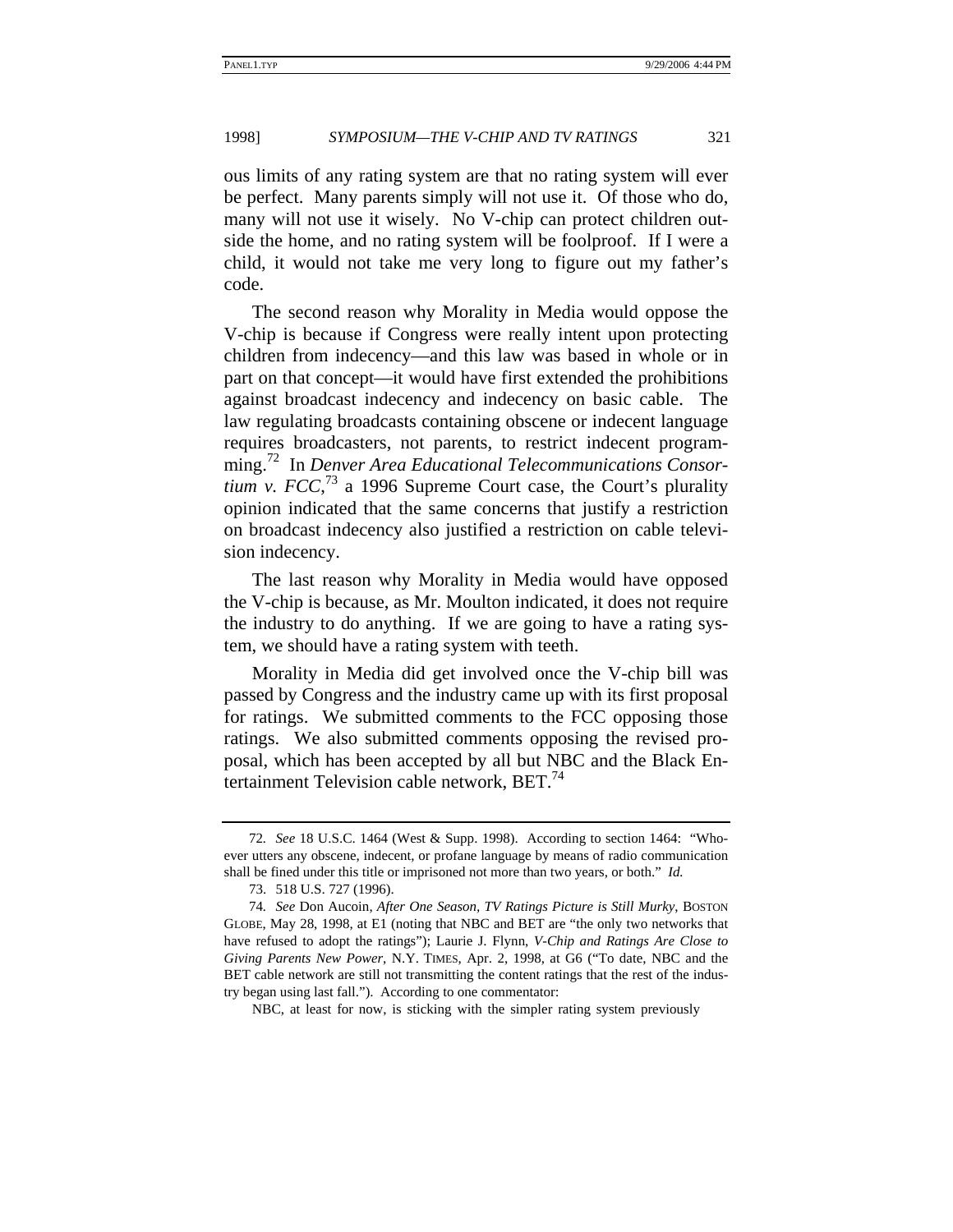Our reasons for objecting to the proposed television rating systems fall into two broad categories. First, age-based rating systems are inherently problematic because they are almost entirely subjective, and because parents differ over what they consider suitable for their children. The members of the industry will have great difficulty in making intelligent decisions about what is suitable for America's children. I do not think any of us could completely do that task wisely.

Second, the industry-proposed rating systems are not accompanied by published, concrete guidelines to inform television producers. The systems are vague on purpose. Although the proposed ratings seem to make sense, when you look carefully at the language that is used to describe the violent, sexual, or vulgar content, it is broad and hopelessly vague.

Related to that, a third reason why we objected to the proposed television rating system and its revision is that neither proposal provides for an independent review of ratings given to programs. The revised proposal did at least create a board, but in effect the board is controlled by the industry.

And, related to our third objection, there are no sanctions for violations. Just as the Motion Picture Association of America ("MPAA") ratings are toothless, the television industry's rating system, which is patterned after the MPAA system, is also toothless. The ratings are unacceptable as a means of protecting children. Of course, they are acceptable to protect the industry.

A last area for comments is the constitutionality of government mandated rating systems. Some may argue that the First Amendment totally prohibits government from requiring persons to provide information about the property, products, or services they offer to the public, regardless of justification. Clearly, that is not the law today. Some will argue that while government should be able to require food distributors to provide information about the prod-

Flynn, *supra*.

used by the industry, which omits content descriptions, like S for sexual situations and L for adult language. BET does not rate shows at all. Because the ratings are voluntary, the F.C.C. has no jurisdiction to force these networks to comply.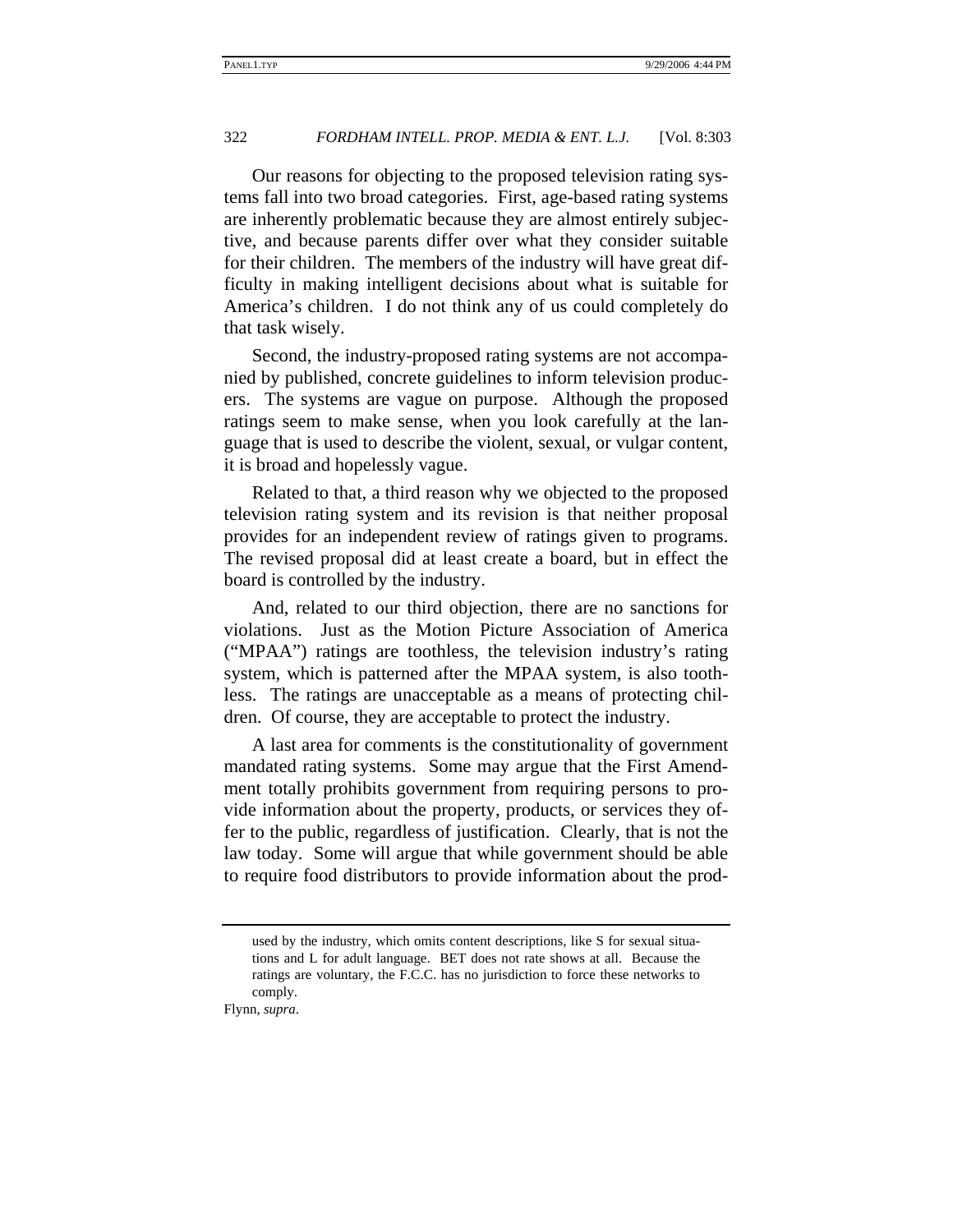ucts they sell in order to protect public health, government should not be able to require television producers to provide any information about the programming they offer in order to protect children.75

I do not think that is the law today. And, if it is not the law, then the issue is not whether but rather what specific types of information government can properly require television producers to provide parents. Now, if government does at some point in the future enact a law or regulation requiring television producers to provide information about program content (keeping in mind that the Communications Decency Act provisions do not require the industry to do anything), it might be well advised to limit the legislation or regulation to depictions or descriptions of sexual or excretory activities or organs, and that includes vulgarity, and to violence. As copy-cat behavior and related phenomena is really the primary concern, the indecency requirement that content be patently offensive should not apply. In one sense, it is irrelevant to the primary concern of this legislation.

Indecency laws were not enacted to prevent copy-cat behavior. They sprang out of the public indecency laws of old that still protect you and I from persons copulating on park benches in broad daylight and going to the bathroom on a street or walking down the middle of the street nude. That is the genesis of the public indecency laws, not the protection of children from violent entertainment. Patent offensiveness<sup>76</sup> is to some extent irrelevant to the is-

<sup>75.</sup> Broadcasters argue that the ratings associated with the V-chip impose contentbased restrictions as a form of compelled speech. *See* Steven D. Feldman, *The V-Chip: Protecting Children From Violence or Doing Violence to the Constitution?*, 39 HOW. L.J. 587 (1996). Proponents of the ratings argue that they merely label the contents of the programs, leaving the broadcasters free to transmit any type of protected speech without resort to the safe harbor provisions now included in the Communications Act of 1934. *See* Action for Children's Television v. FCC ("ACT III"), 58 F.3d 654, 669-70 (D.C. Cir. 1995) (en banc) (allowing the FCC to limit indecent broadcasts to a safe harbor period between 10 p.m. and 6 a.m.). The proponents assert that the ratings are analogous to the food and drug labeling rules, which inform the public of ingredients without regulating the contents. *See* Denise R. Polivy, *Virtue by Machine: A First Amendment Analysis of The V-Chip Provisions of the Telecommunications Act of 1996*, 29 CONN. L. REV. 1749 (1997); Jonathan L. Wolff*, The V-Chip: Giving Parents the Ability to Regulate Television Violence*, SANTA CLARA L. REV. 785 (1997).

<sup>76.</sup> See FCC v. Pacifica Foundation 438 U.S. 726, 743 (1978) (upholding the FCC's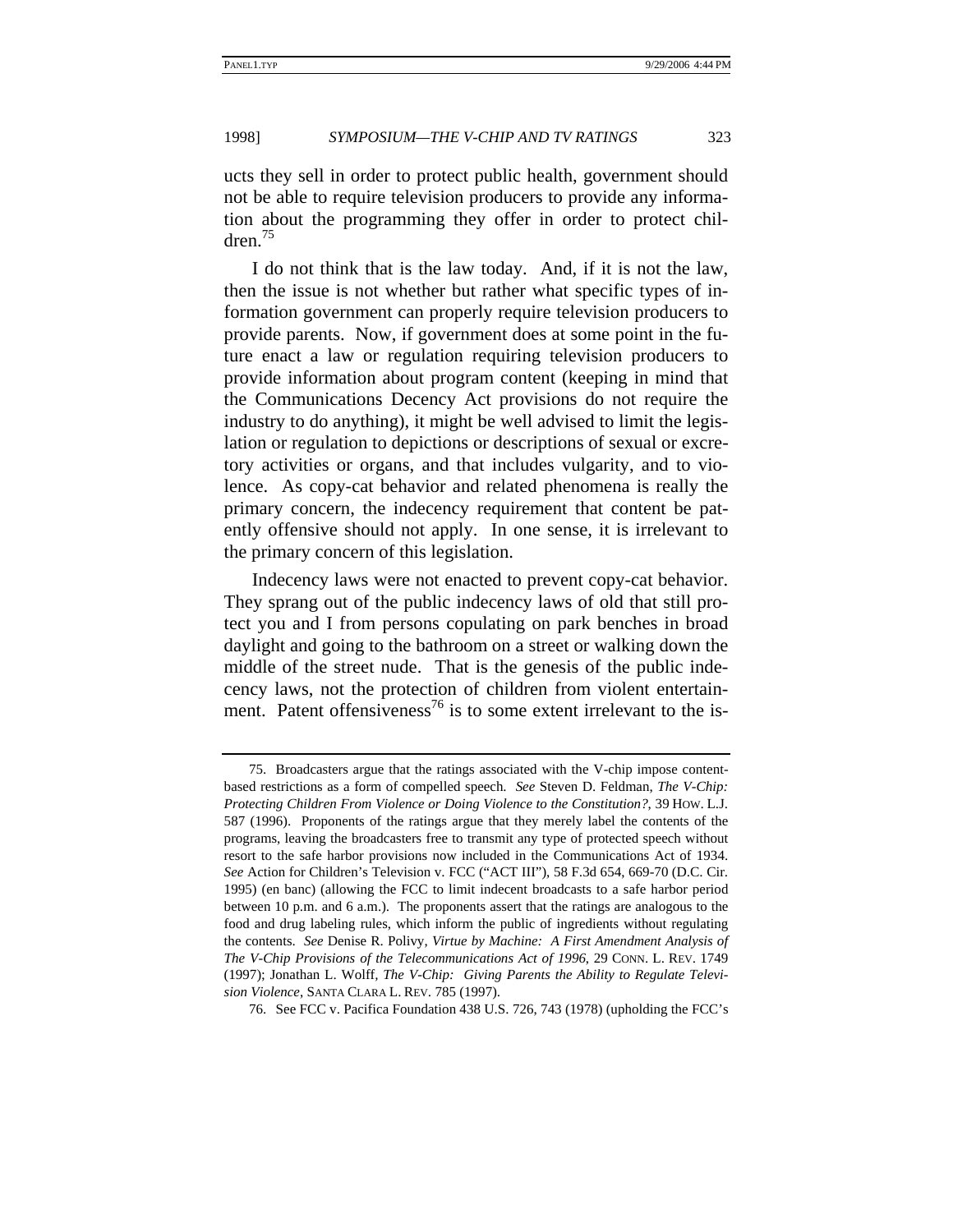sue of whether a child can be injured by something on television.

I never looked at the V-chip provisions carefully until after they had passed. I was just too busy with other things. If I had really taken a look at this law, I would have used everything in our organization's power to defeat it. My biggest problem with the provisions is that the indecency standard is inappropriate for the purposes of this legislation.

Now, my advice to Congress would be to limit the reach of the law or regulation to content that has been shown in the legislative record to raise the valid concerns that the law or regulation is intended to address. Scientific certainty will not be required by the Supreme Court, but evidence of harm undoubtedly will be. It is a tough question. But it is a question in terms of whether Congress can properly require the television industry to provide information about content. There is a potential problem in this area if Congress does requires the industry to do so.

My advice would be to aim the ratings at behavior that has been shown by some evidence to be connected to harms. I will give you one example. A year or so ago, there was a situation in Hattiesburg, Mississippi, involving some children who watched the television show *The Mighty Morphin Power Rangers*, which typically contains violent sword battles. After viewing the show, the children went out to play, had a sword fight, and one of the children killed a two-year-old girl by poking her in the mid-section with a blunt object. Now, if I were in Mr. Moulton's position, I would make sure to introduce that evidence to help establish how television violence can have a harmful effect on children.<sup>77</sup> To

definition of indecent language over the airwaves as "patently offensive references to excretory and sexual organs and activities"). The Court ruled that even though some of the language falling within the FCC's definition of indecency may be protected speech, it "surely lie[s] at the periphery of First Amendment concern." *Id.* 

<sup>77</sup>*. See* Mark Dowdney & David Leigh, Lethal Power Kids' TV Heroes; Hit Show Sparks Storm Over Copycat Violence; Children's TV Show 'Power Rangers' Provokes Copycat Violence Row, DAILY MIRROR, Oct. 19, 1994, at 3 ("The chart topping show was axed in Scandinavia following the horrific killing of a five-year-old Norwegian girl by three six-year-old boys."); Vikki Orvice, Copycat Dangers of the Power Rangers; Outcry Over Children's TV Heroes After Young Fan is Hurt, DAILY MAIL (London), Oct. 19, 1994, at 3 ("[I]n Norway, broadcasting of Power Rangers has been suspended amid fears that it might have influenced three children—one aged five, two aged six—who al-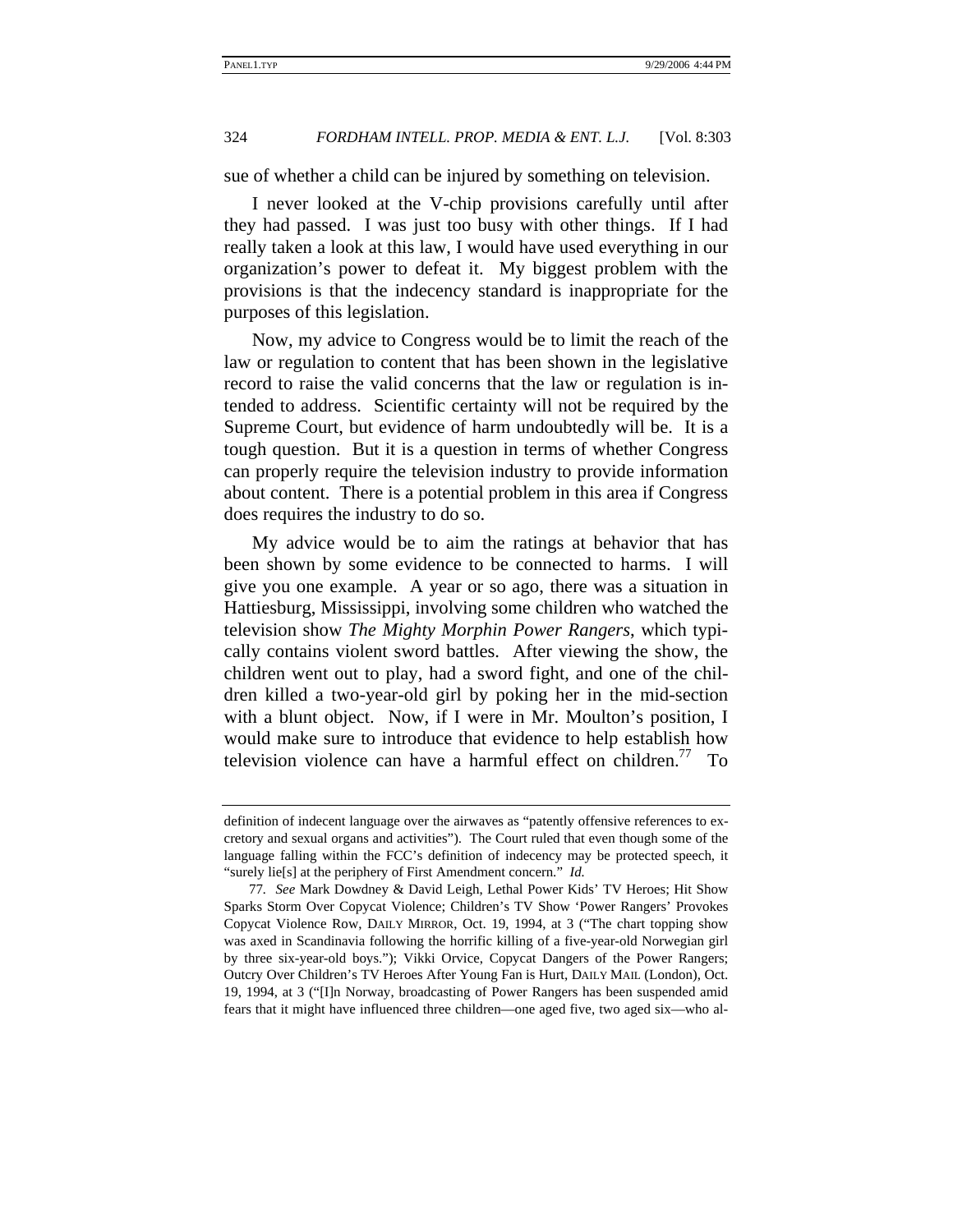play it safe, Congress should try to connect the regulation, which requires information about content, with the prevention of specified harmful behavior.

Certainly, the Supreme Court could require absolute scientific proof before upholding such a regulation. Most assuredly, the ACLU will argue along those lines. Hopefully, the Supreme Court will not take that position.

My last recommendation, if Congress ever does enact legislation requiring the television industry to provide information, is to be as specific as possible about what information will be required. It would be best to have a focused, clear rating system that the broadcasters and the cable people can understand, supported by evidence. Any broadly worded regulation that tried to encompass everything would likely be invalidated by our Supreme Court.

MR. ZIPURSKY: Thank you. Mr. Johnson is our next participant.

MR. JOHNSON: Inasmuch as I am not a lawyer, I am not going to tell you much about the constitutionality or unconstitutionality of the television ratings. Inasmuch as I am someone who watches a lot of prime-time television, I feel more comfortable talking about that. I believe that discussing a rating system without reference to the content of the programming is somewhat premature.

I do not want to avoid the topic, however, even though in a law school setting I may be leading with my chin. I will state more or less a layman's position. Given that the television industry's rating system is self-imposed, I do not see what the First Amendment has to do with it. The First Amendment, as everyone knows, guards against abridgments of freedom of speech. But describing what is in a package does not change its content. Content ratings are a list of ingredients. As such, you can liken them to food labels that warn those who may be allergic or watching their weight that they should not partake of a product.

It is true that had it not been for the perceived likelihood of federal intervention, the industry probably would not have adopted

legedly kicked and stoned a girl of five, leaving her to die of exposure.").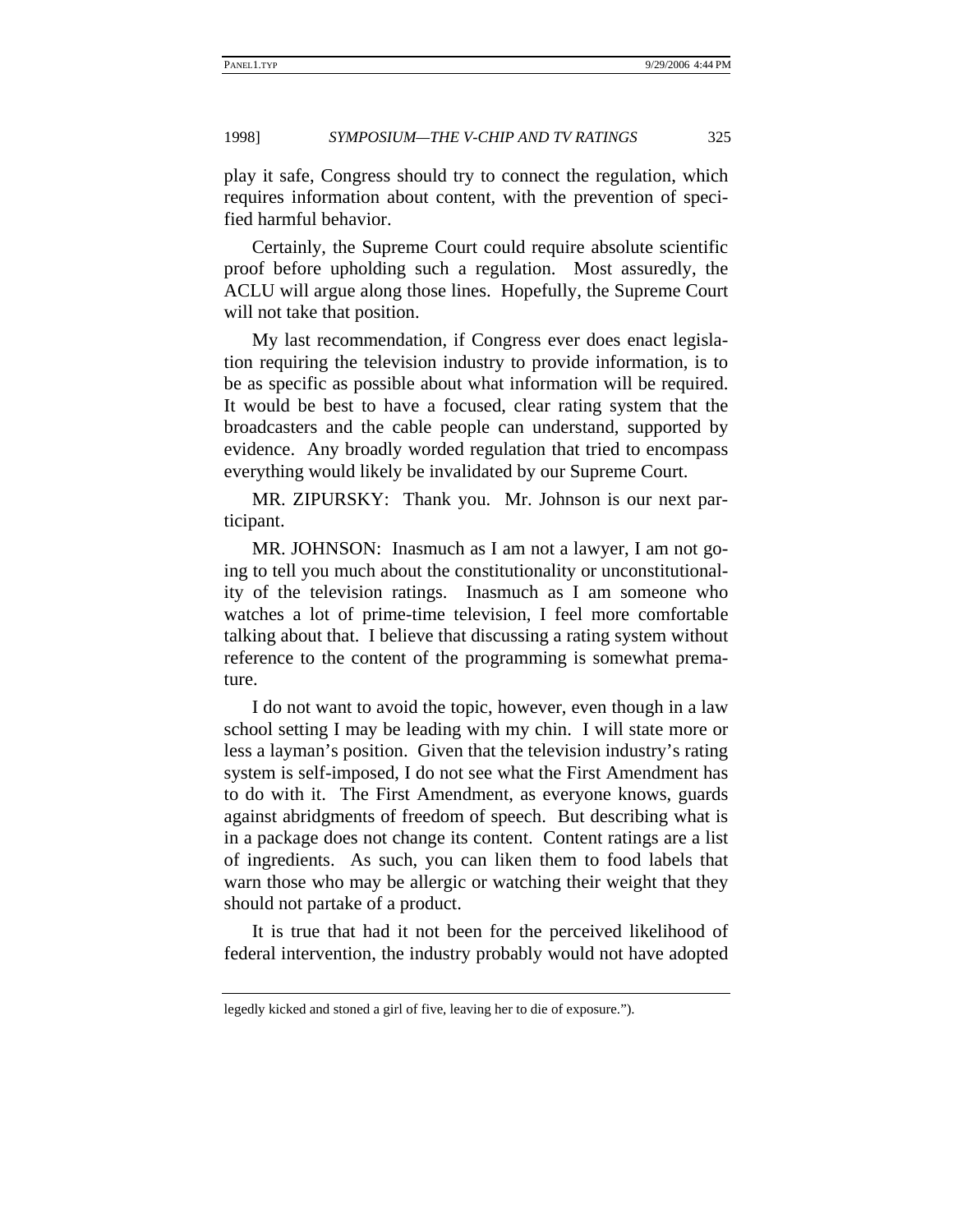an age-based rating system in 1996, and it probably would not have augmented that system in 1997 with content ratings.<sup>78</sup>

I do not want a de facto or de jure ministry of culture rating television shows, much less dictating their content, and I am not comfortable with threats issued from Capitol Hill or anywhere else in government.<sup>79</sup> Nonetheless, hypothetical situations and congressional bluster do not violate anyone's freedom of speech. Were Congress to become more directly involved, such a power play would not pass muster in the courts.

One reason ratings are talked about in First Amendment terms is that such an approach is in Hollywood's interest. Often it is a scare tactic. Rick Cotton, an executive vice president with NBC, which is not using the content ratings, $80$  has stated that this debate is about censorship, no matter what supporters of a rating system claim. Robert Corn-Revere, a former FCC attorney, argues that ratings contribute to a climate of cultural McCarthyism.<sup>81</sup> Brad

80*. See* Aucoin, *supra* note 74; Flynn, *supra* note 74. According to NBC spokeswoman Alex Constantinople: "Right now, [NBC is] sticking with [their] age-based system, which [they] supplement with onscreen and audio advisories where appropriate." Aucoin, *supra* note 74. NBC does not believe that the public is concerned over its lack of participation in the ratings system. *See id.* "An NBC executive who requested anonymity questioned how much parents actually care about television program ratings. 'From the minute this started, we haven't heard a large outcry from parents,' the executive said." *Id.*

81*. See* Nat Hentoff, *NBC and the Government's Enforcers*, WASH. POST, Oct. 18, 1997, at A23 ("Robert Corn-Revere, a lawyer who has worked at the FCC, emphasizes that 'so long as the government brandishes its licensing power in aid of its programming desires, no self-regulation is truly voluntary no matter how many times that euphemism is

<sup>78</sup>*. See* David Hatch, *The Second Front: Legislators Keep Pressure On Ratings*, ELECTRONIC MEDIA, Apr. 14, 1997, at 52 (reporting that a bipartisan coalition of nearly two dozen Senate and House lawmakers "implored" the FCC to reject the age-based system for rating sex and violence on television unless the industry added content icons).

<sup>79</sup>*. See* Doug Halonen, *Broadcast, Cable Groups Rebel at Gore's Ratings Intervention*, ELECTRONIC MEDIA, June 23, 1997, at 1A (reporting that broadcast and cable industry representatives broke off compromise talks with watchdog groups just as it appeared that a deal was within reach over a ratings system.) The National Association of Broadcasters, the National Cable Television Association and the Motion Picture Association of America recessed talks on any changes in the TV ratings system after accusing Vice President Al Gore with improper interference in the television ratings debate. *Id.* Before the walkout, sources on all sides of the compromise had been optimistic that a deal would soon be cut and that the centerpiece of the arrangement would be a broadcast industry agreement to add "S," "V" and "L" designations to the ratings to warn viewers about sex, violence and bad language. *Id.*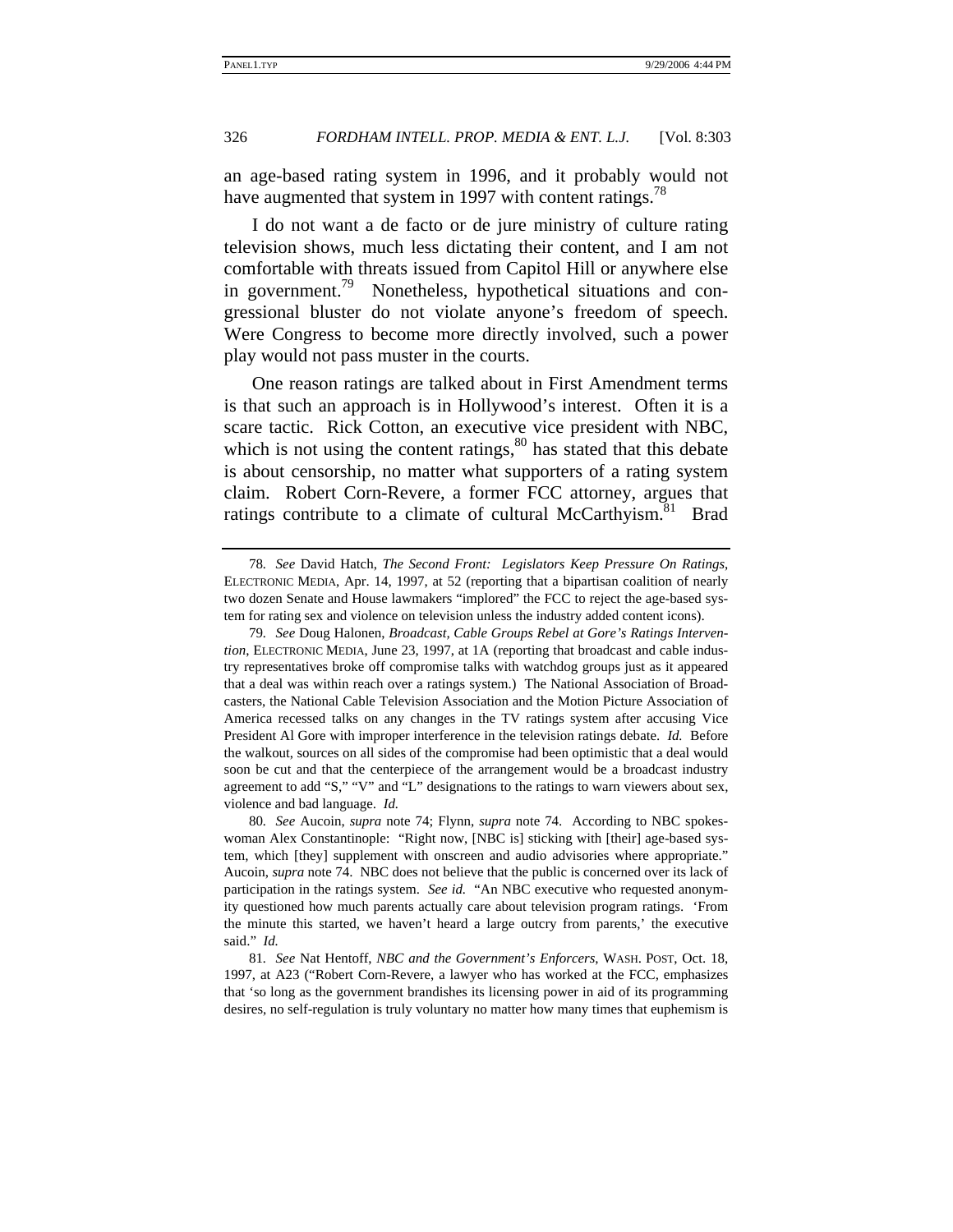Radnitz, of the Writers Guild, believes that content ratings might have a chilling effect. Dick Wolf, the producer of the television program *Law and Order* and several other shows, asserts that ratings might be the most serious threat to free speech since the beginning of broadcast television.

Today—in fact, I believe at this very hour—at the National Association of Television Programming Executives meeting in New Orleans, there is a seminar called "Big Brother: Does He Have a Chip on His Shoulder?"<sup>82</sup> As far as I am concerned, that is too clever by at least half, and possibly by as much as three-quarters. Legitimate threats to freedom of speech ought to be identified and denounced, but so should this sort of hysteria.

I must note that when *Law and Order* producer Dick Wolf is not crying his last name he is capable of illuminating contributions to this argument. He is worried that content ratings may cause advertiser skittishness. He wonders if sponsors will buy time on shows that are, as he puts it, stigmatized by, for example, an "L" for harsh language. Stigmatized is an odd choice of words because the basis for such a content rating is self-inflicted by a television show's producers and writers.

I favor a private sector rating system that accurately informs parents which programs are suitable for children and which are not. The system we have currently does not do that.

Take the television "PG" rating, by far the most common one in prime time. It means, according to the guidelines, that the program in question "contains material that parents may find unsuitable for younger children." What does that mean in practice? Will the "PG" episode contain cursing or sexual material? Maybe not, but maybe. We did one study that found that a little more than half of "PG" shows contained at least one curse word or sexual message. Parents who want to keep their children away from such content might as well flip a coin to determine whether to watch a

involved.'").

<sup>82</sup>*. Big Brother: Does He Have a Chip on His Shoulder?; New Orleans NATPE 1998: Insiders' Guide: Agenda*, ELECTRONIC MEDIA, Jan. 12, 1998, at 94 (reporting that the agenda for the convention included a panel discussion on whether the government has gone too far in regulating the television industry).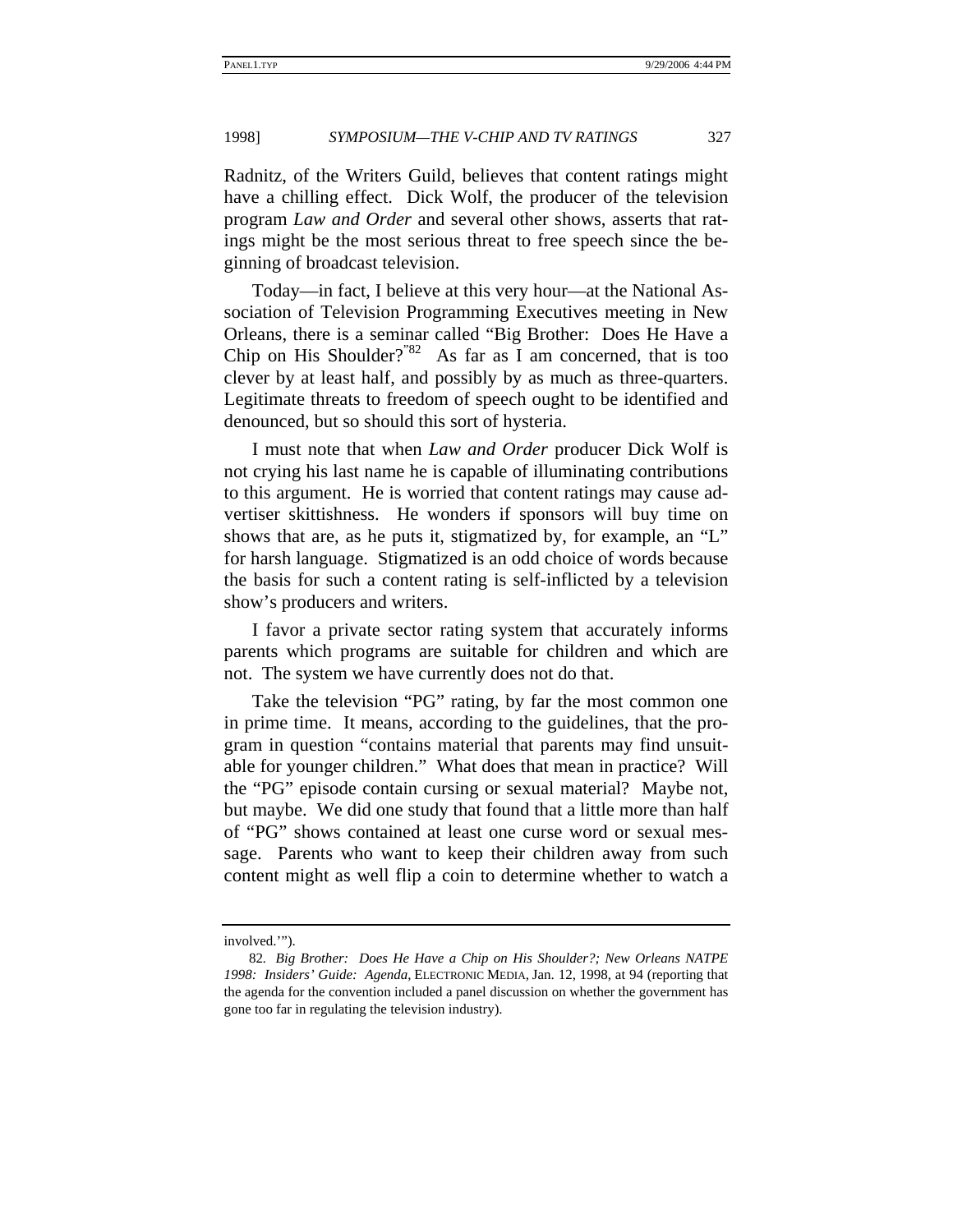show.

As applied, the system is permissive. References to such events as sex on the hood of a car, a man and a woman licking pralines off one another, or a man masturbating by rubbing against a tree, not to mention a plethora of sexual innuendo, have appeared in "PG" rated shows.

With content ratings, we have another definitional problem. Is "ass" considered an obscenity? Does a sexual situation merit an "S" rating? It depends on the network.

To return to the effect of ratings on Hollywood's creative community, we have reason to think that they would not stifle comedic flair or dramatic verisimilitude. The late 1960s and 1970s, right after the Motion Picture Association of America's ratings were enacted, are widely considered the last era in which the major studios encouraged greatness, before the films *Jaws* and *Star Wars* pretty much ruined things for adult moviegoers. When blame is assigned for the dumbing down of Hollywood or the blockbuster mentality, you hear mentioned the names of filmmakers such as Steven Spielberg and George Lucas, not that of Jack Valenti, the head of the Motion Picture Association of America. I doubt that the MPAA ratings are anywhere near the top of the modern filmmaker's list of headaches.

For those who fear that there will be an inhibiting effect in the case of television, we have found that the programs really have not changed since the ratings took effect in January of 1997. We have looked several times at shows in what used to be called the family hour, that is, from eight to nine o'clock in the evening. Beginning a few years ago, the fare traditionally found in this time period, which had been family-oriented, was gradually replaced by adultoriented offerings. Both before and after the introduction of television ratings, the eight o'clock shows have contained considerable sexual material and language that, not long ago, was uncommon even in the ten o'clock time slot.

At the press conference following the White House TV summit in February 1996, ABC's Robert Iger said, "I don't think issues of taste have anything to do with this ratings system. I don't think it will cause us to change any scheduling attitudes, nor will it cause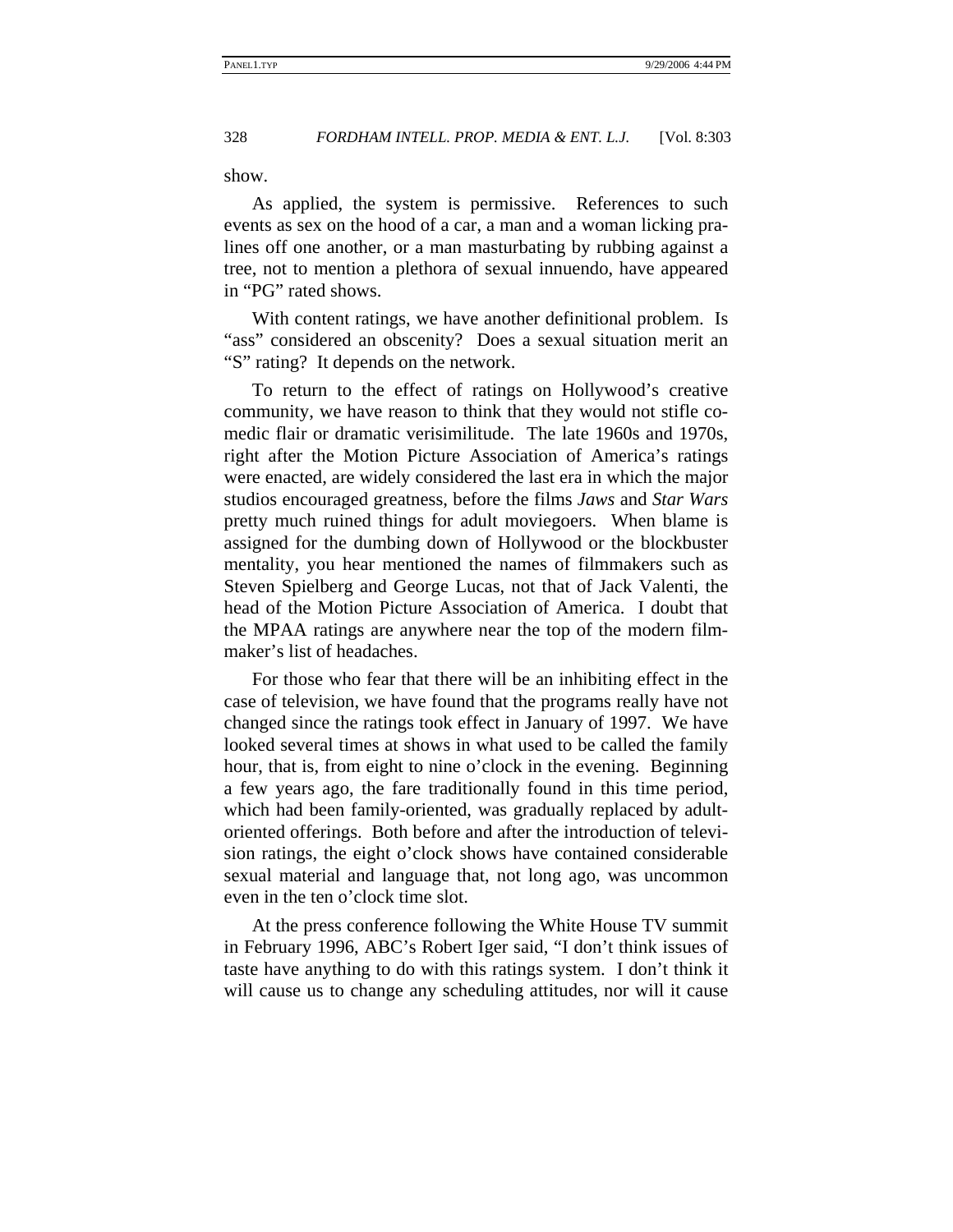us to change broadcast standards." He was right. And ABC is far from the worst offender. If it moved *Spin City* to 9 o'clock or later, its family hour would be largely clean.

The real problem is that a show rated appropriately is not necessarily an appropriate show for its time slot. Ratings are a distraction. While we dispute whether a program should be "TV PG" or "TV 14," or whether or not it should carry a certain content letter, we are not focused on the family audience's severely limited eight o'clock viewing options or, more broadly, on the coarsening of entertainment television.

Under the ratings system, Amanda's right to call Taylor a bitch on Fox's *Melrose Place* has not been infringed. Joey's right to sleep with his girlfriend, and Monica's right to sleep with her boyfriend, on NBC's *Friends* remain intact. In prime time, the First Amendment thrives.

MR. ZIPURSKY: Thank you. Our next speaker is Don Hawthorne, an attorney with Paul, Weiss, Rifkind, Wharton and Garrison here in New York City.

MR. HAWTHORNE: I am a litigator, so my comments will address the reach of the V-chip statute and issues about its constitutionality.

At this point in time, this is a hypothetical conversation. There has not been a constitutional challenge to the V-chip provisions of the Choice in Television Act. $83$  As long as most of the networks continue to find it amenable to go along with the system as it has been implemented now, there may not be any challenge.<sup>84</sup>

I would like to make three points on the constitutionality of this provision.

The first point is that if this were a statute that required ratings to be applied to television shows on the basis of violence and also imposed restrictions on viewing based on that rating, it would al-

<sup>83.</sup> Pub. L. No. 104-104, § 551(a), 110 Stat. 56 (1996).

<sup>84</sup>*. See generally* Denise R. Polivy, Note, *Virtue by Machine: A First Amendment Analysis of the V-Chip Provisions of the Telecommunications Act of 1996*, 29 CONN. L. REV. 1749, 1791 (1997) (discussing the likelihood of successfully challenging the V-chip provisions).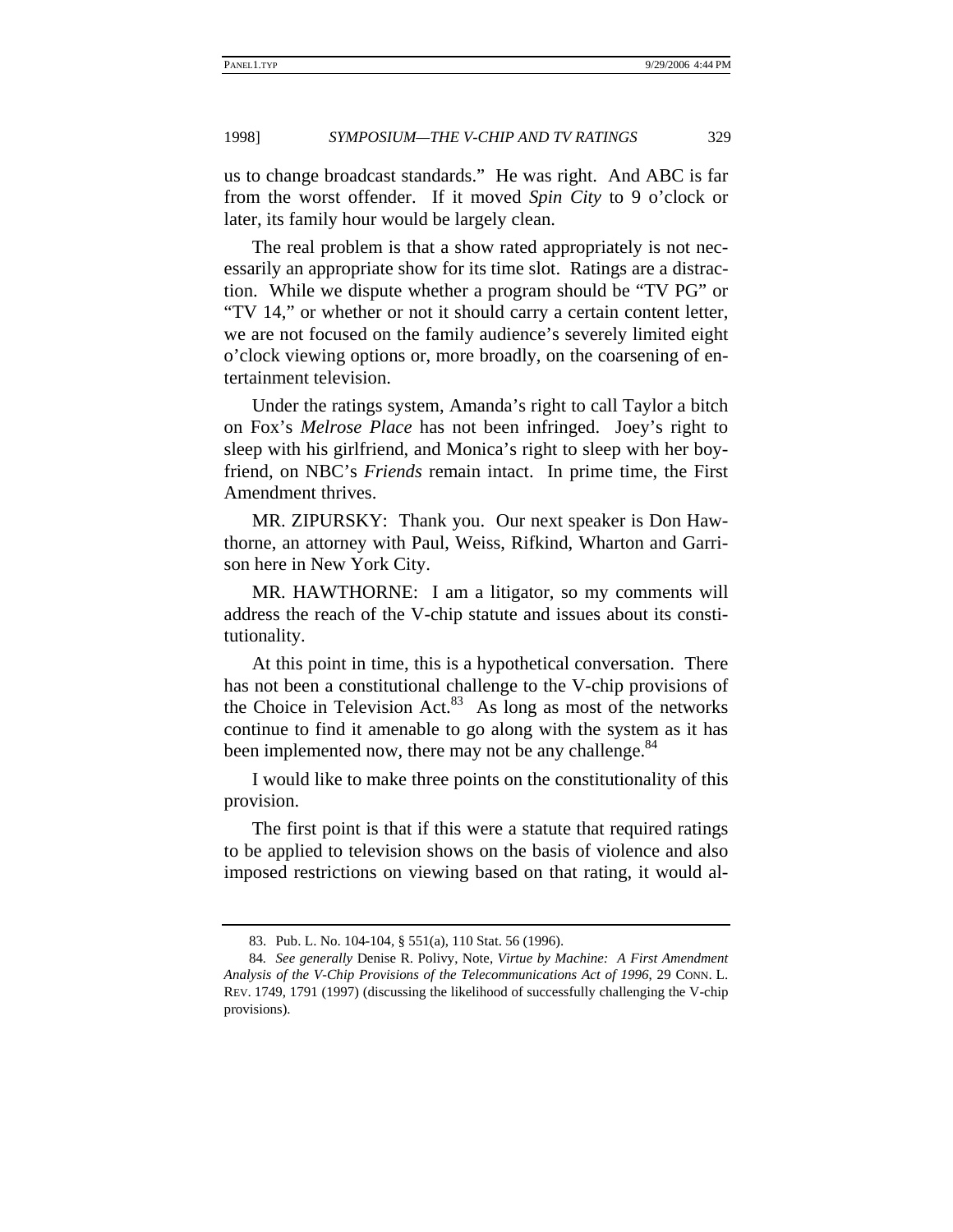most certainly be unconstitutional. $85$  That is, if the statute required a rating to be put on a program and then, based on that rating, consigned the show to a late night "safe harbor," it would very likely be held unconstitutional.<sup>86</sup> The D.C. Circuit Court of Appeals has upheld safe harbors based on indecency. But these cases have been limited to essentially sexual material. $87$  Violence is a different case and any attempt to restrict programming based on violent content would, under considerable precedent, be a very tough row to hoe.

There is actually a fair amount of precedent in this area going back some years. There was a case back in the 1940s about a publication called *Headquarters Detective: True Cases from the Police Life*. 88 This was a Supreme Court case about a comic book that told stories in very grisly detail about real-life police events.<sup>89</sup> A law was enacted, largely with these kinds of publications in mind, that restricted distribution of publications that depicted "deeds of bloodshed, lust or crime."<sup>90</sup> It was directed toward protecting children from this kind of material. $91$  The Supreme Court struck that down years ago, decades ago.<sup>92</sup> There is a clear legal precedent about that.

The problems found by the Supreme Court with the comic book statute would also be found in a law that attempted to limit programming based on violent content.<sup>93</sup> The typical First Amendment analysis would find problems of many kinds.

There is just not a firm enough connection between regulating violence and protecting children to justify substantial limitations on First Amendment freedoms. This lack of causal link explains how courts have resolved "copy-cat" cases of television violence.

<sup>85</sup>*. See* Denver Area Educ. Telecomms. Consortium v. FCC, 518 U.S. 727 (1996); *see also* Action for Children's Television v. FCC, 59 F.3d 1249, 1264 (1995), *cert. denied*, \_\_ U.S. \_\_, 116 S. Ct. 773 (1996).

<sup>86.</sup> *See Action for Children's Television*, 59 F.3d at 1264.

<sup>87.</sup> *See id.*

<sup>88</sup>*. See* Winters v. New York, 333 U.S. 507 (1948).

<sup>89</sup>*. Id.* at 508.

<sup>90</sup>*. Id.* at 507-08 (discussing section 1141(2) of the New York Penal Law).

<sup>91</sup>*. See id.* at 522.

<sup>92</sup>*. Id.* at 520.

<sup>93.</sup> *See id.* at 519.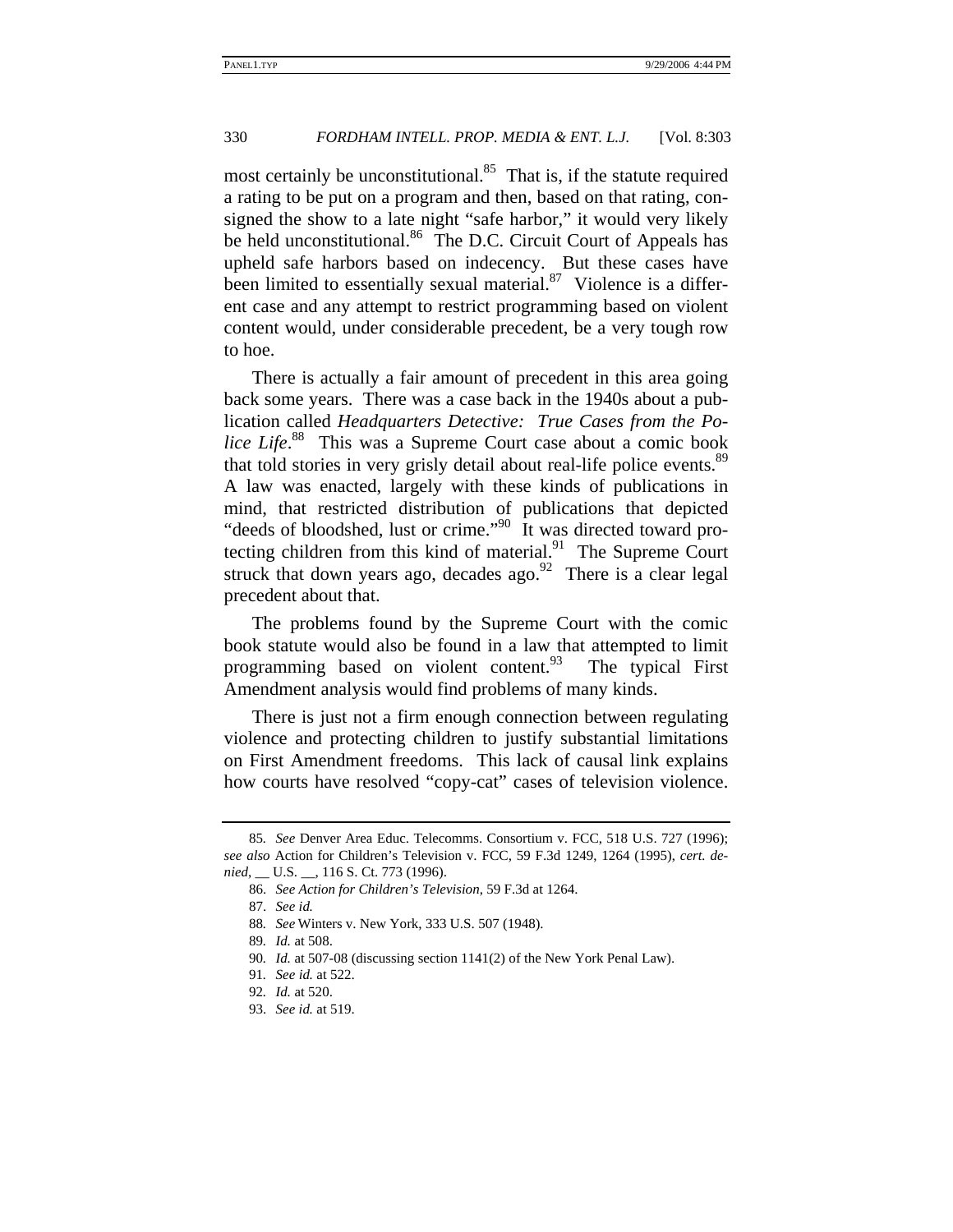These cases concern television shows that contain acts of violence or foolishness where some child imitates those acts and injures himself or someone else. Those types of suits are brought and, uniformly, the courts have thrown them out on the issue of causation. There are too many questions about the relationship between the depiction of violence and behavior to permit government to restrict speech based on that supposed causal relationship.

Restrictions on violence also are very unlikely to ever succeed in passing the test of being narrowly tailored. It is very hard to define what violence is. For this reason, statutes regulating violence are routinely seen as being overbroad. Violence is a judgment; it requires a judgment on the part of government.

We are concerned about troubling depictions of violence. But most people would agree that there are some circumstances where objectively violent events should be seen and should be freely available. For example, news programs or actual depictions of war are things we should see on television.

In short, there would be significant First Amendment problems if the statute were different from what it is. Problems would definitely arise if it facially regulated programming based on violent content and placed restrictions on when violent programs could be scheduled for viewing. That is not what the statute does and, therefore, it is a more difficult constitutional case.

There are two reasons why the constitutionality of the V-chip statute is a more difficult issue. First, this statute has the appearance of private action. On its face, the statute does not require the adoption of a specific rating system with specified elements for determining ratings.

Nevertheless, the private action taken by the industry in implementing ratings, as a result of this statute, is not free from government compulsion. According to the statute, the FCC was to adopt recommendations for a rating system in one year after the enactment of the statute, unless the industry first came together with its own rating system deemed acceptable by the  $FCC<sup>94</sup>$ . Thus,

<sup>94.</sup> Telecommunications Act of 1996, Pub. L. No. 104-104, 110 Stat. 56 (1996); *see also* H.R. 2888, 103d Cong. (1993).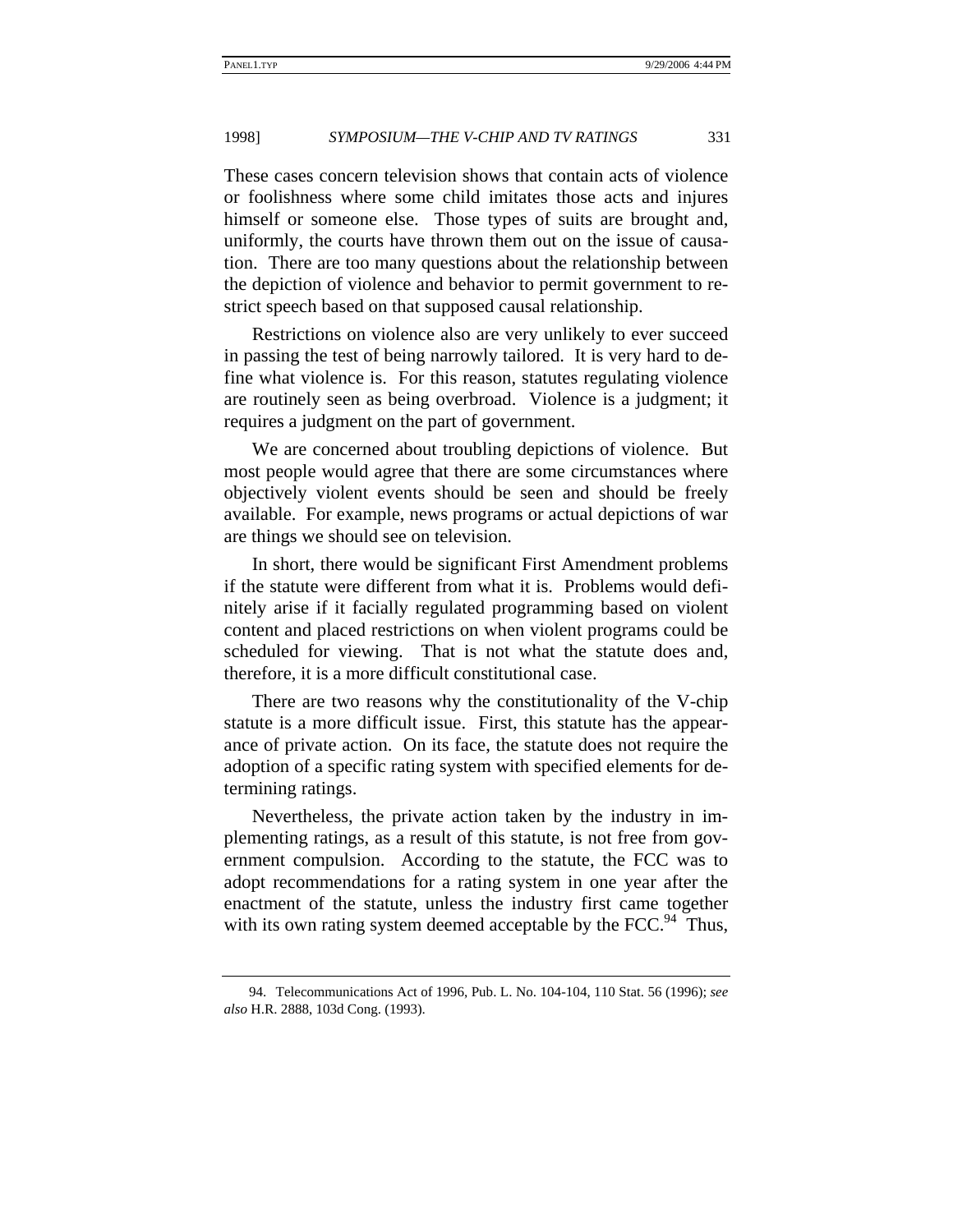there was clearly pressure here. The networks and the MPAA were pressured into coming up with their rating scheme.<sup>95</sup>

This pressure cannot be viewed as being entirely benign. Some defenders of the statute may say that there really is no government compulsion. They would maintain that even if the FCC introduces its own rating scheme, it is only going to be a set of recommendations, and will not be mandatory.

Broadcasters, however, have to be aware that it is the FCC that makes discretionary determinations about license renewals and the like. There already have been voices raised in Congress that something has to be done about the broadcasters who are not participating in the current proposed rating scheme. Senator McCain has asserted that action should be taken against those networks,<sup>96</sup> through either a different legislative initiative or the denial of FCC license renewals.

The state action issue, although it is not an easy question, is one that, depending on the circumstance, probably could be surmounted.

The hardest question is the one of determining whether ratings are censorship. It is a question that has been raised by many people here. Are ratings censorship or is this just information being provided? I am not the first one to say that it is a close question. It would depend in large part on how a particular case presented particular facts.

The question is two-fold. First, who is harmed and, second, what is the injury? Well, there are at least a couple categories of harm you could see that might derive from the statute. The statute requires distributors of programming to carry any rating that has

<sup>95</sup>*. See* Edmund L. Andrews, *TV Executives Reach Broad Accord on Rating Violent Shows*, N.Y. TIMES, Feb. 29, 1996, at A15 ("Clinton has put heavy pressure on broadcasters . . . to come up on their own with a violence rating system, which is essential in order for a V-chip to block out violent programs."); *The ratings that Hollywood didn't want; Something extra for your macaroni*, U.S. NEWS & WORLD REPORT, Mar. 11, 1996, at 13 (noting that "the broadcast and cable networks acceded to public pressure over TV violence . . . and agreed to devise a ratings system for their programs").

<sup>96</sup>*. See generally* Lawrie Mifflin, *Senator Tells Networks to Revamp New Ratings*, N.Y. TIMES, June 4, 1997, at C13 (discussing Senator John McCain's instruction to the television networks to make the ratings content specific) [hereinafter Mifflin III].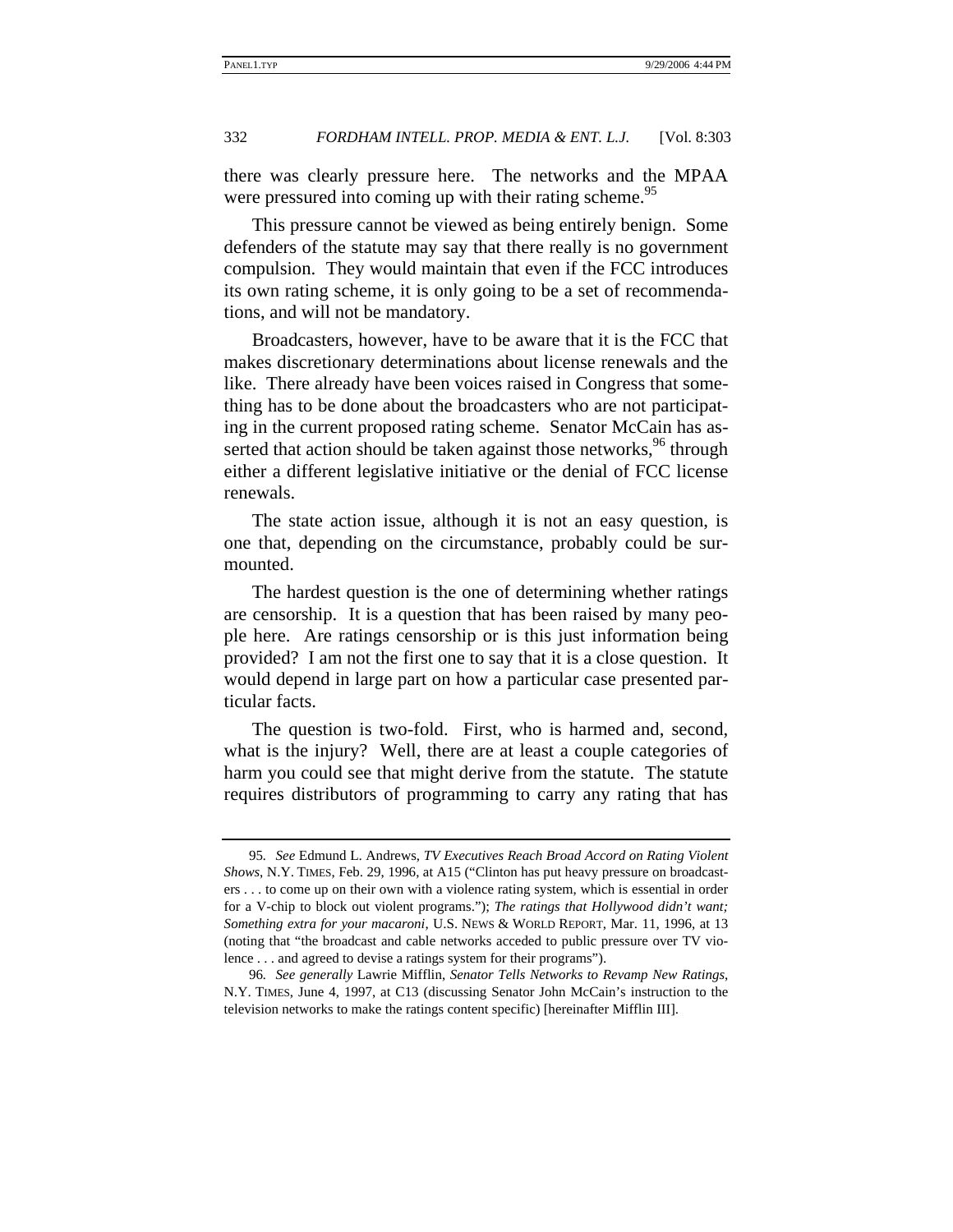been adopted. That is an instance of compelled speech. Maybe it is de minimis compelled speech; maybe not, if the ratings are considered to express judgment about the content of the programming. It is like requiring the distributors to have a kind of running commentary on programming that they provide to their viewers, and there might be some harm there. The extent of the harm, however, depends on the circumstances.

Another form of harm is the extent to which broadcasters may be inhibited from showing programming because of the effects the rating scheme will have on viewers. Maybe the rating scheme is just providing information, but the information is only as good as the rating. Ratings can be effective ways of filtering information, but they require judgments. The judgments will not be made by the viewers, but will be made by a group of broadcasters under compulsion from the government.  $97$ 

How much violence is too much? How much violence is necessary to make a program inappropriate for viewing by people under a particular age? How much violence does it take to get into the various categories or boxes that are put in by the rating scheme? Those are all judgments. Viewers may not watch a television show based on a rating when, if they actually watched that show, they would disagree with that judgment.

From the broadcasters' standpoint, ratings are important because the rating scheme is linked to a V-chip that will function automatically. In this way, the rating that is applied to a television show will directly affect the number of people who see that show.

Most important of all, ratings could have consequences with sponsors. The presence of a particular rating could become a litmus test for sponsors or advertisers. They might not want to be affiliated with programs that contained a certain type of rating. That type of action would have serious consequences.

An unfortunate thing about our discussion today, which otherwise has been quite illuminating, is that we do not have someone here from the broadcasting industry to talk about the extent to

<sup>97</sup>*. See supra* note 95 (noting that the broadcasters were pressured into devising their own rating system).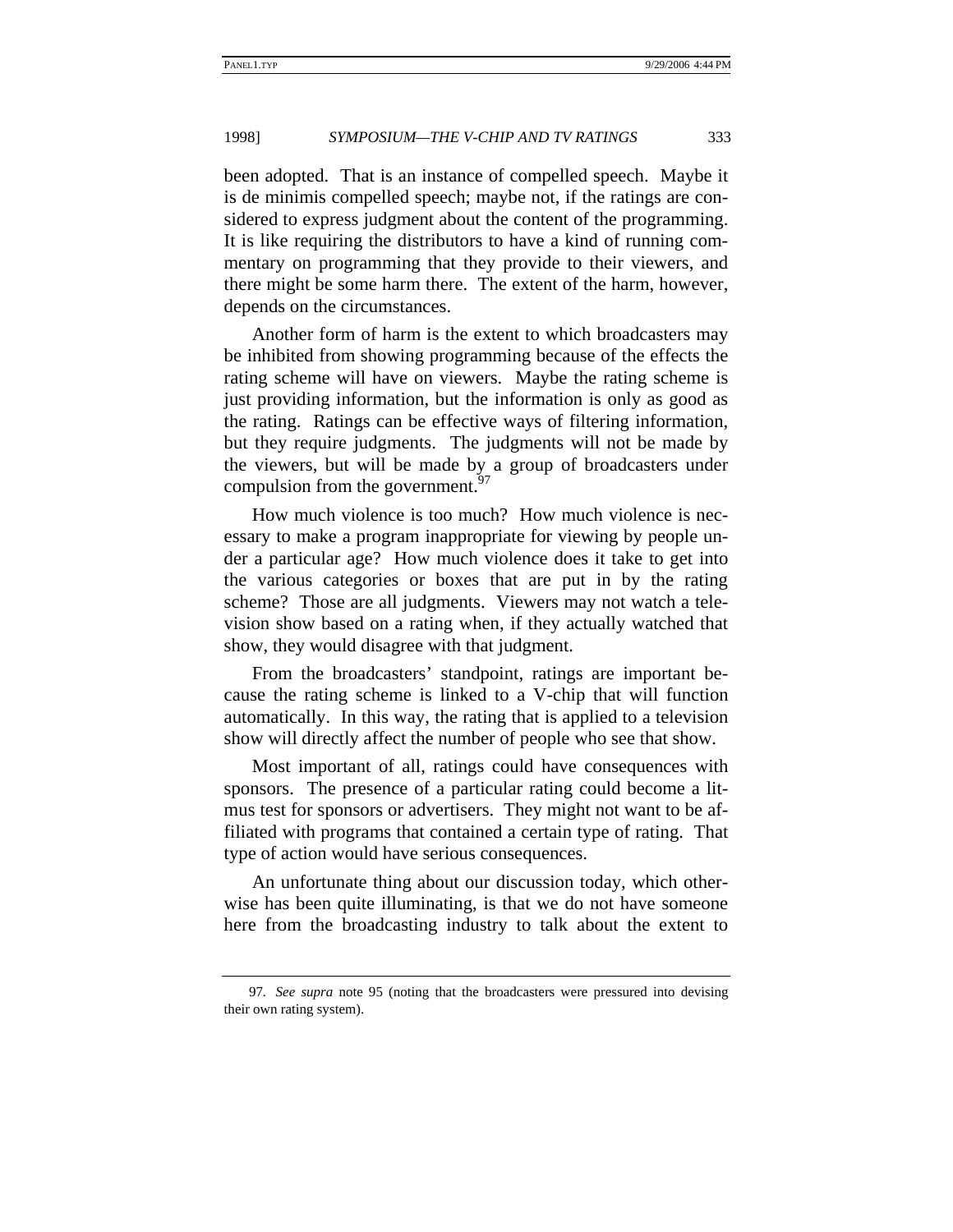which sponsors' reactions to programming really do impact what we see and what gets made in Hollywood. I think if there were a case that could succeed in challenging the constitutionality of the V-chip, it would be based on that kind of evidence.

In closing, although there has been no challenge yet, these issues may be raised in a future case. There are a lot of interesting questions that are still unsettled or undecided.

One is, what is going to happen about the broadcasters who are not going along? NBC is still insisting on using an age-based system, as opposed to the more content-based system that the other networks have adopted. $98\,$  I believe that BET, the cable network, will not use any rating system at all.<sup>99</sup> So what is going to happen? Will the MPAA's rating system be deemed acceptable by the FCC if these other broadcasters do not follow it, and if it is, what are the consequences for those broadcasters at renewal time and the like if they simply say no? There may be a forum in which some of these issues are addressed in the future.

MR. ZIPURSKY: I would like to thank all the participants and start with a few questions of my own. I should say that, as the parent of four-year-old and six-year-old daughters, my gut reaction is: When is the V-chip coming to stores so that I can run out and buy my new television set? But as a professor who teaches the First Amendment, I think it is my duty to start the panel discussion by asking Mr. Moulton some questions about the constitutionality of this legislation.

I think that the Supreme Court's impressive and dramatic treatment of First Amendment issues is characterized by a kind of pragmatism. They do not necessarily look at what the law says; they look at what the law is doing and what the government is doing. And so, it would be premature to conclude in this context that, because the broadcasters are not required by threat of sanction to adopt their system, we are not dealing with a First Amendment violation.

Two key concepts in the First Amendment analysis, content

<sup>98</sup>*. See* Aucoin, *supra* note 74 (stating that NBC is "sticking with its age-based system, which [they] supplement with onscreen and audio advisories where appropriate").

<sup>99</sup>*. See* Flynn, *supra* note 74 ("BET does not rate shows at all.").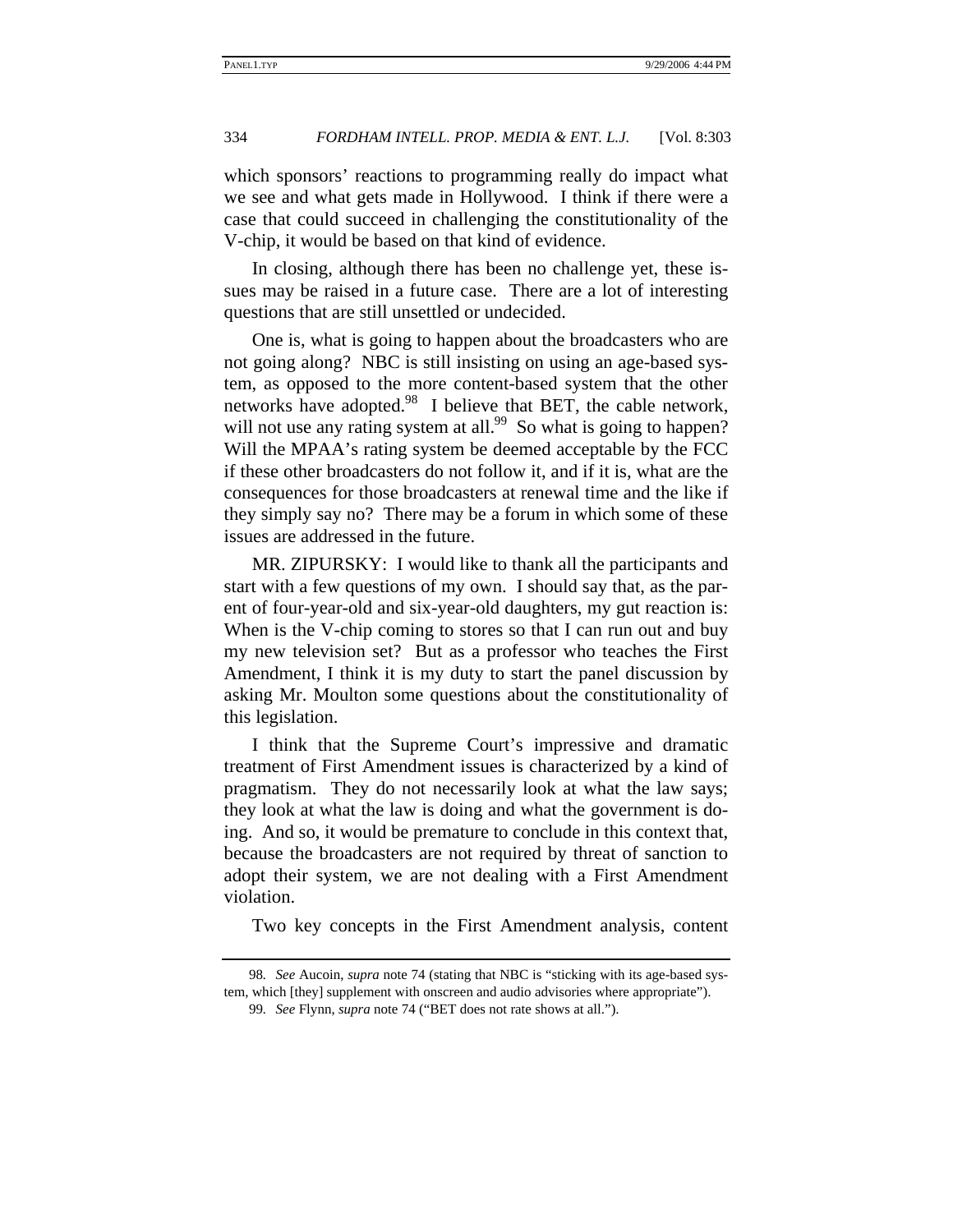neutrality<sup>100</sup> and chilling effect,<sup>101</sup> suggest there may be problems with this regulatory scheme. Certainly it is explicitly content based<sup>102</sup> and, as was pointed out by Mr. Hawthorne, one might well expect it to have very significant effect on what kind of speech occurs, and certainly on what kind of listening and viewing occurs. It certainly could have a very significant effect on the informational marketplace in a way that is content based.

So the question is, whether there is reason to believe that there could be serious First Amendment concerns here, given that the Supreme Court frequently adopts a pragmatic approach to First Amendment issues?

MR. MOULTON: I agree this could turn out to be something that either we did not intend or it could have much more severe effects than we anticipated. It is still a work in progress. NBC producer Dick Wolf has argued that it will have this chilling effect, preventing him from putting on the next *NYPD Blue*, and that it will give the industry an excuse to make things worse. Both of those arguments were suggested here today. They are two com-

<sup>100.</sup> Justice Brennan's opinion in *Texas v. Johnson*, 491 U.S. 397, 420 (1989) (holding that burning the American flag is protected expressive conduct under the First Amendment), provides a helpful description of content neutrality: "If there is a bedrock principle underlying the First Amendment, it is that the government may not prohibit the expression of an idea simply because society finds the idea itself offensive or disagreeable." *Id.* at 414. *See generally* Robert Stone, *Content Regulation and the First Amendment*, 25 WM. & MARY L. REV. 189, 189 (1983) (observing that the requirement of content neutrality "is, today, the most pervasively employed doctrine in the jurisprudence of free expression").

<sup>101.</sup> The Supreme Court has invalidated government action based upon a presumed effect on speech, even without a factual showing that the effect actually existed. *See* Secretary of State of Maryland v. Joseph H. Munson Co., \_\_ U.S. \_\_, \_\_, 104 S. Ct. 2839, 2853 (1984); Cox Broadcasting Corp. v. Cohn, 420 U.S. 469, 496 (1975); Teitel Film Corp. v. Cusak, 390 U.S. 139, 141 (1968); Elfbrandt v. Russell, 384 U.S. 11, 18 (1966); Lamont v. Postmaster General, 381 U.S. 301, 307 (1965); Freedman v. Maryland, 380 U.S. 51, 59 (1965); Baggett v. Bullitt, 377 U.S. 360, 372 (1964); NAACP v. Button, 371 U.S. 415, 434-36 (1963); Talley v. California, 362 U.S. 60, 64 (1960); *see also* Smith v. California, 361 U.S. 147, 153 (1959); Speiser v. Randall, 357 U.S. 513, 526 (1958); Sweezy v. New Hampshire, 354 U.S. 234, 248 (1957) (plurality opinion); Watkins v. United States, 354 U.S. 178, 197-98 (1957); United States v. Rumely, 345 U.S. 41, 46 (1953); Wieman v. Updegraff, 344 U.S. 183, 190-91 (1952); Thomas v. Collins, 323 U.S. 516, 535-36 (1944).

<sup>102</sup>*. See generally* Texas v. Johnson, 491 U.S. 397, 414 (1989) (describing content neutrality).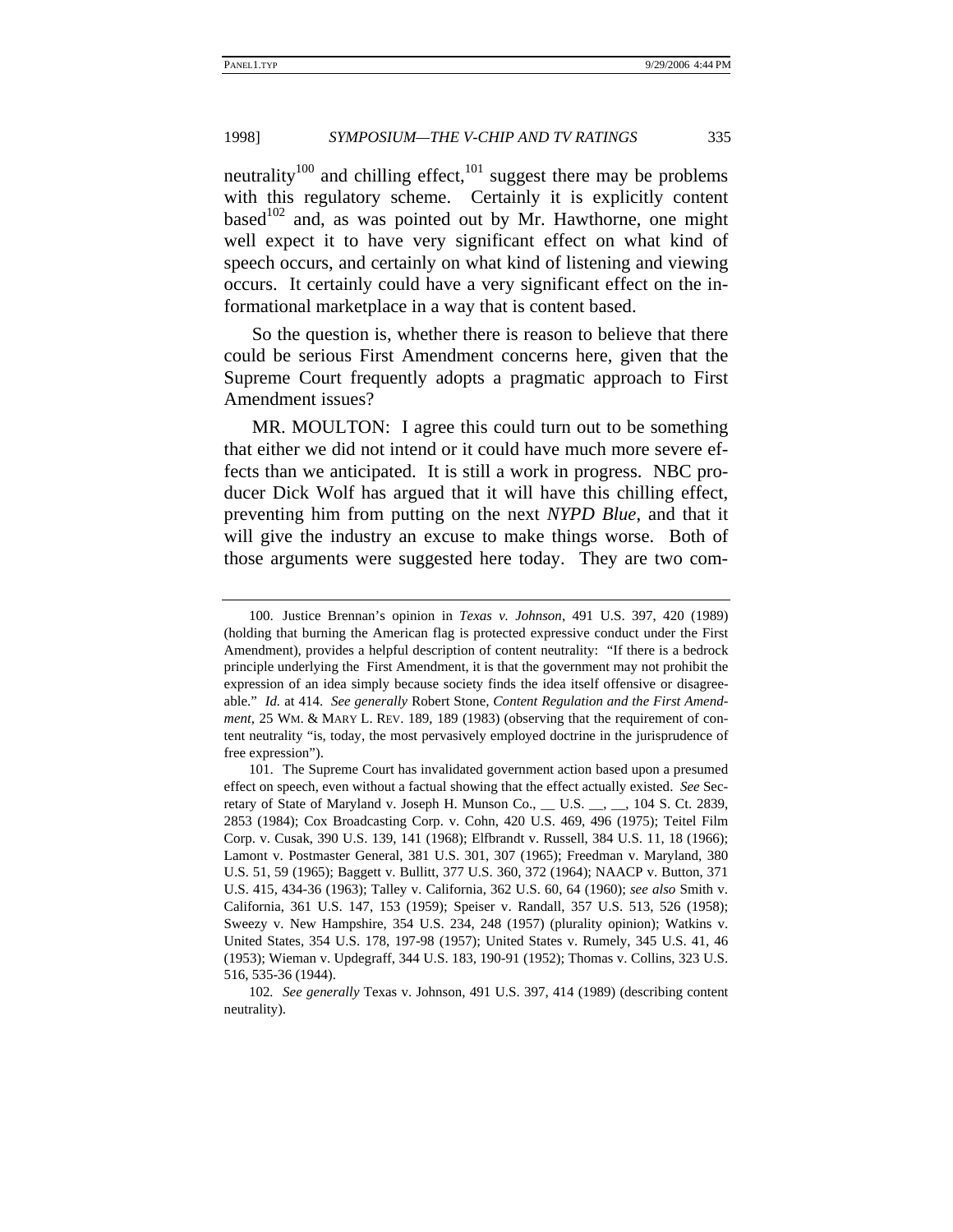pletely opposite reactions to the V-chip.

It could have neither. It could very well have neither. Remember, you have subsets of subsets of subsets of people who have an interest in this debate. We have required one hundred percent of television purchasers to pay for the V-chip, which only a third of them have any real interest in using. Of the parents and families, a subset includes younger children, not older children; and then of that subset, there are the parents who will actually use it. Pretty quickly we are left with a fairly small number of people. On the other hand, it is still in the millions and could affect the Nielsen ratings significantly.

We are not sure yet who will use it and what the effects will be. But still, the difficult situation that any advocate of censorship will face in an argument here is maintaining that the state is making these decisions, because we have not put that decision-making power in the hands of the state.

There was mention of safe harbor legislation. Safe harbor legislation would appoint someone at the FCC to decide whether a show should be inside the safe harbor or outside of it. Therefore, you have a government official making content decisions.

In this case, there is no governmental decision-making with respect to what gets rated and what rating it receives. But, you could have a particular fact pattern where a particular show became a subject of congressional concern leading to action by the FCC. If you were able to tie it all together and establish state action, you might have a harm that was actionable at law. Frankly, the industry has probably adopted that strategy. They will wait for an actionable fact pattern because they do not have a case on its face. They are hoping that Congress or someone at the FCC will make a mistake, and open the door to successful litigation. It is a very difficult situation.

The authors of the V-chip law left it up to the industry to decide what rating system to use and whether to use it. $^{103}$  So if some FCC official turns around and uses it as a litmus test, that would be

<sup>103.</sup> Telecommunications Act of 1996, Pub. L. No. 104-104, 110 Stat. 56 (1996); *see also* H.R. 2888, 103d Cong. (1993).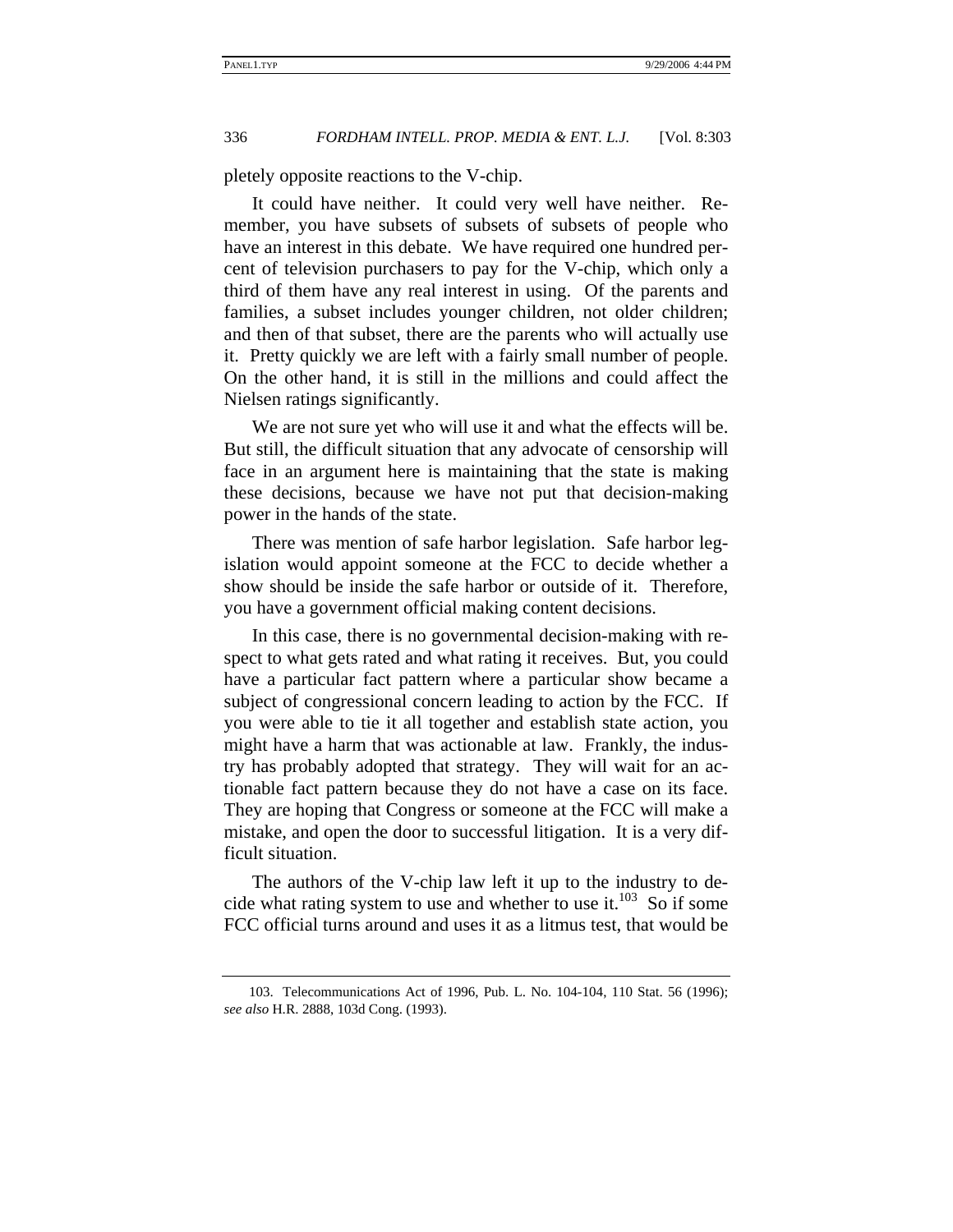a good case for the industry. But I do not think that will happen.

MR. ZIPURSKY: Thank you. I want to focus on constitutional concerns somewhat by asking a hypothetical question of Mr. Johnson. You mentioned McCarthyism. I want to ask whether part of our lack of anxiety about the constitutionalism of this bill has to do with the subjects of speech that are being regulated. Let us suppose hypothetically that the television industry was being encouraged by the government to rate speech on the basis of whether it contained highly liberal or socialist content—not being required on pain of sanction, but simply being encouraged to give it a political rating. Would that trouble you?

MR. JOHNSON: Yes.

MR. ZIPURSKY: Would you think that might present certain constitutional problems?

MR. JOHNSON: You mean as much, if not more, than the case with entertainment television or with language or sex, the sorts of things that people are objecting to? Is rating one worse than rating the other?

MR. ZIPURSKY: Well, the question is, if that regulation would be troubling constitutionally—as I think it would—why is the bill we are talking about today any different?

MR. JOHNSON: I find it troubling as well. I agree with you. I did not refer to the bill in any way in my remarks. Perhaps it would be better if we directed that question to David Moulton.

MR. ZIPURSKY: Okay. Well, the reference to McCarthyism is what prompted my question.

MR. JOHNSON: I was quoting a former FCC attorney without communicating whether or not I approve or disapprove of his point of view, although eventually I made it clear that his position was not the same as mine.

MR. ZIPURSKY: Mr. Burns, would you like to address that question?

MR. BURNS: No, but I would love to defer to Mr. Hawthorne, because it seems to me that it is exactly up his alley.

MR. HAWTHORNE: I would think everyone on this panel is going to be in agreement in finding your hypothetical to be more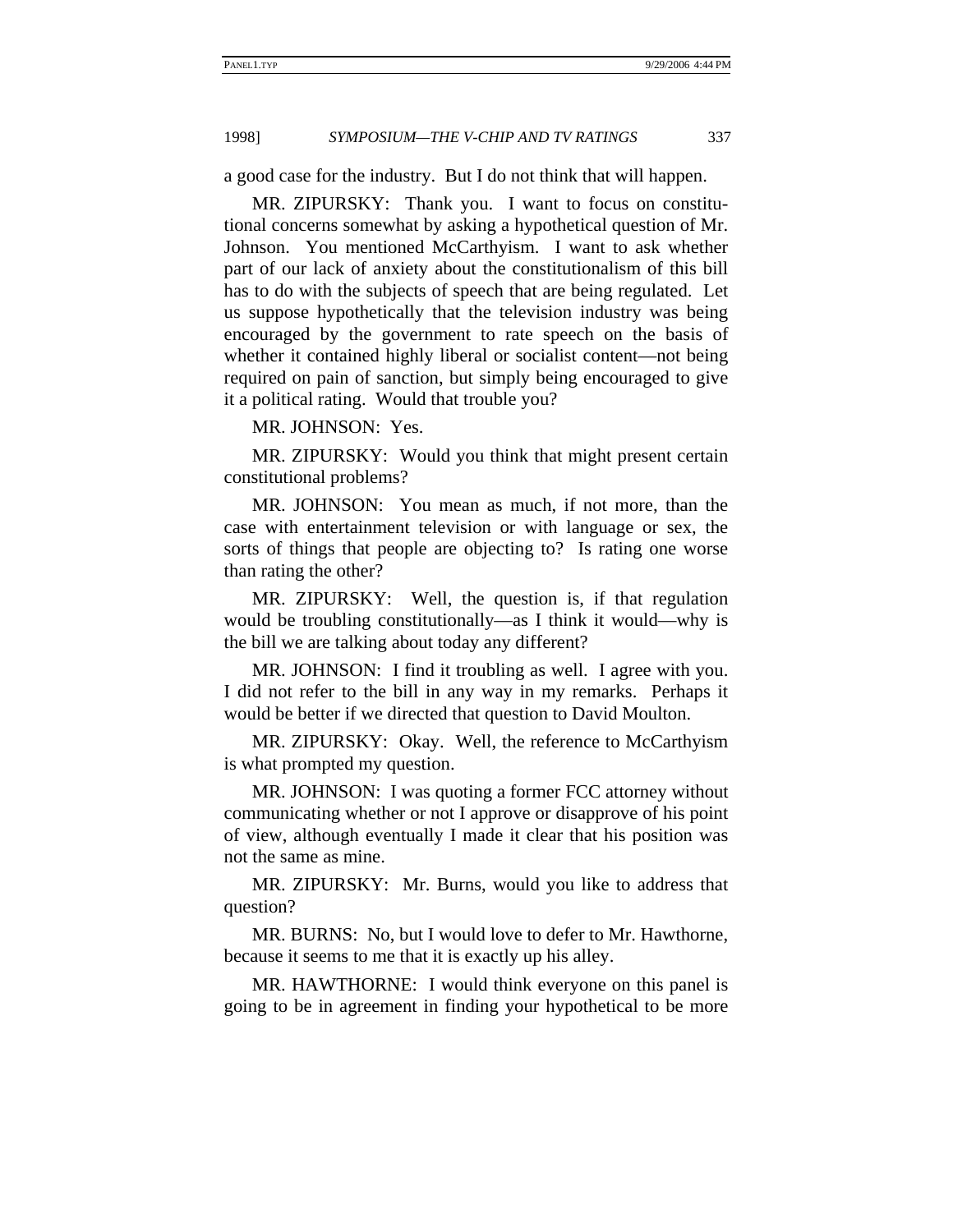problematic. Also, I think that a bill rating political content would never get enacted, for pretty obvious reasons. In sort of a pure legal context, a bill that is content-based and viewpoint-based raises even greater concerns than one that addresses subject matter only, like a prohibition on violence.

The example points out why a prohibition on violence, or any outright prohibition, would be problematic. I do not think that would be any more likely to pass muster with the courts than a prohibition or ban directed towards conservative or liberal content.

MR. PETERS: If I may, the concept of the core value of speech comes to mind. Certainly opinions—whether they be liberal versus conservative, heterosexual versus homosexual, or anything else—opinions and viewpoints on issues are at the core of First Amendment protection.

Depictions of sex and violence, as such, are not a core First Amendment value—at least they should not be. Certainly, if they are indecent, they are not supposed to be, although the Supreme Court seems to bounce back and forth as to the importance, or lack thereof, of indecent communications. But one could make an argument that mere depictions of sex and violence do not raise the kind of concerns that you have addressed.

It is a fine line. All of us would be concerned about Congress somehow wanting to protect our children from a Christian point of view or a Jewish point of view. That raises issues that are not raised by violent or sexually explicit entertainment. But, admittedly, it is a fine line.

MR. MOULTON: One area where this might come up in an interesting way is the reality shows—the police shows. The producers of those shows will have to make decisions under the rating system about whether they are news or not. Most of them are taking the initial position that they are news because all they do is show what the police actually did. We are likely to have a vigorous debate about whether that is news or entertainment, and it will ultimately come down to which department in the network is actually producing it, the news division or the entertainment division. But that is one gray area under this rating system that has not been resolved because news is exempt and the entertainment shows are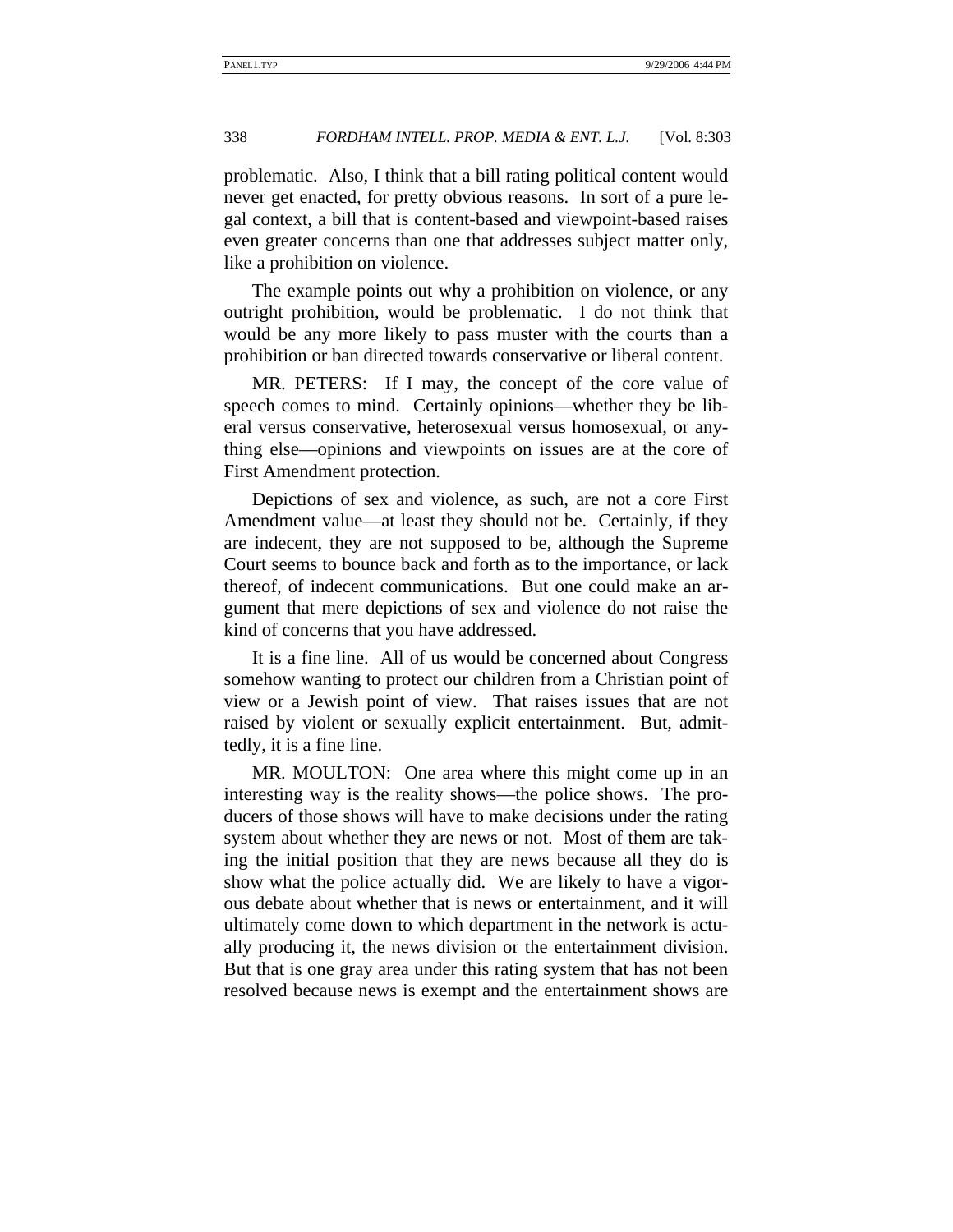not. That seems to be within a gray area.

MR. ZIPURSKY: Don, do you want to respond to that point?

MR. HAWTHORNE: The difficulty of drawing the distinctions Mr. Moulton is talking about is an indication of why, if this law were deemed to be mandatory in some sense, it would be deeply constitutionally problematic. The distinction as to whether something is news or whether it is not is difficult, and limiting speech rights based on such distinctions has traditionally been regarded with great suspicion in the First Amendment arena.

In addition, when you go back to the question of causation, presumably you would need some kind of evidence to justify drawing those distinctions. Certainly, the studies that exist now do not suggest or support the view that violence in the news does not have any of the purported terrible effects that violence in the entertainment context does. In the absence of that kind of evidence, it would be quite difficult to justify a distinction in a mandatory law.

MR. MOULTON: Can I respond to that? Mr. Hawthorne's view of what is harmful about violence and the evidence for it is not the one generally shared. Generally speaking, people think the evidence of harm on children from violence is much longer and stronger in the sociological sense than studies actually show. Psychologists have found that violence has a much stronger and longer effect on child development than sex. That is why, in fact, Congress initially focused on violence in promoting the V-chip.<sup>104</sup> In the end, because we have taken this voluntary approach and because parents want it so badly, information on sex and language will become part of the system.

Nevertheless, if you wanted to defend yourself for taking state action based on content, the literature would be much more supportive of you if you were to make decisions based on the effect violence has on children, rather than based on sex and language.

Let me also say that the harm is not just copy-cat—this gets into this issue of gratuitous violence versus violence. In the early stages of this whole debate, the Motion Picture Association of

<sup>104</sup>*. See* Ray Richmond, *Parents want to tune in and turn off*, TIMES UNION (Albany, N.Y.), Apr. 21, 1996, at I1 (noting that the "V" in V-chip "stands for violence").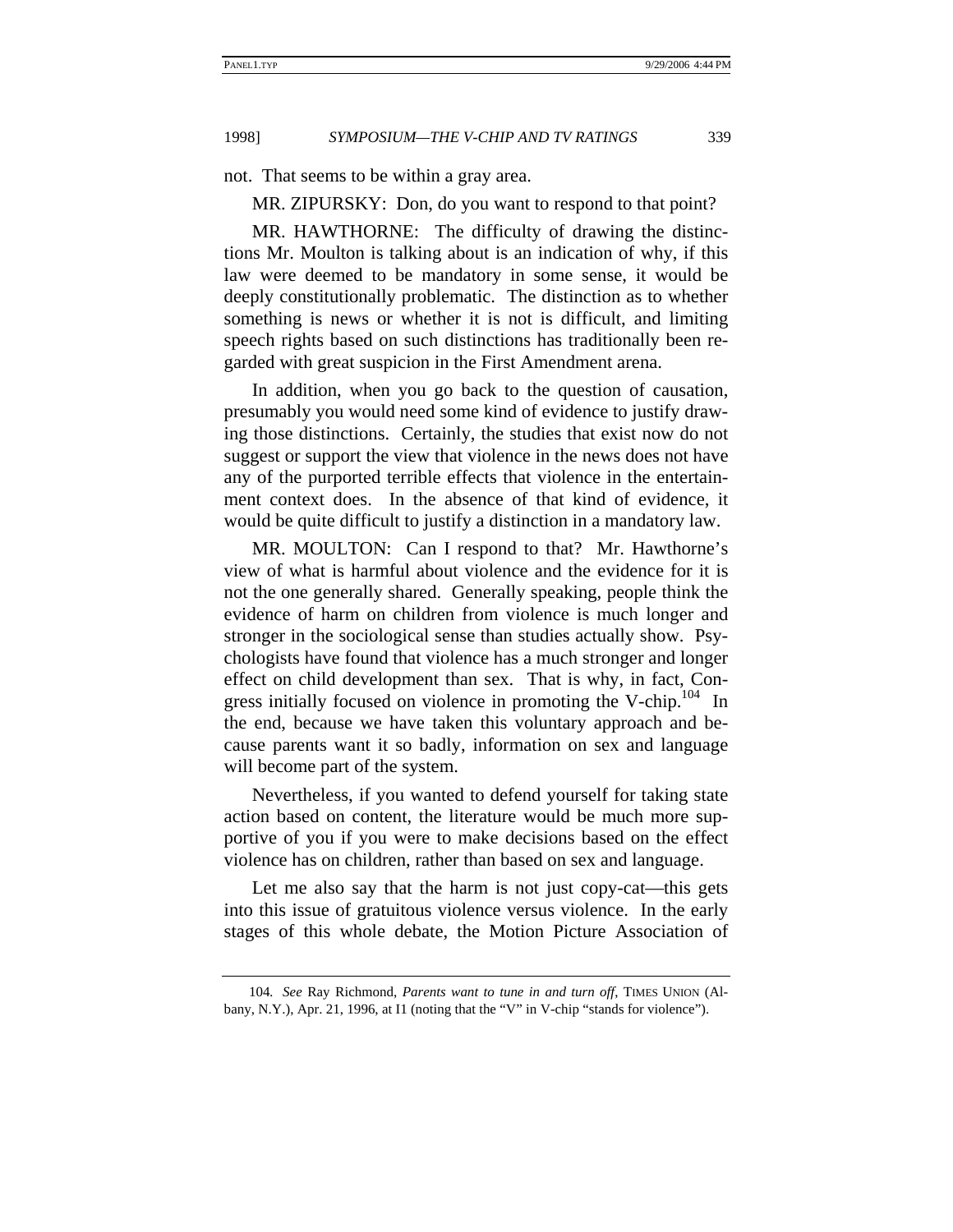America planned on using an advisory system to warn people about violence that may be considered gratuitous.

From the point of view of a parent with a young child who faces fifteen over-the-air channels and the possibility of sixty or seventy cable channels, I am at least as concerned about the volume of material that my child views as I am about the art associated with it. Even if every show that will be shown to my child on these stations did not contain gratuitous violence, my child will still see 8,000 televised murders or 100,000 acts of violence simply because everyone considered it good art. There is an effect that the psychologists refer to where you become numb to the meaning of violence and you begin to take it as some sort of norm rather than something that is abnormal.

Anyhow, there is a whole behavioral psychological set of literature on the effect of violence, which do not exist for sex. And yet, we have a situation constitutionally where obscenity is considered unconstitutional and indecency has quite a bit of legal support. But we are just beginning to look at violence.

MR. JOHNSON: Let me add that studies of this sort regarding sex may ensue simply because there is so much more sexual material, at least on the primary broadcast networks, than there is violence. It is not even close. In the 1960s there was considerably more violence than sex on television. Now the scales are well in favor of sex in terms of prevalence. So those studies may be in preparation as we speak.

MR. HAWTHORNE: May I make a quick point on the studies? I am aware of one case in which the studies of television violence are being considered by a court.<sup>105</sup> There is a recent case involving "True Crime" playing cards.<sup>106</sup> Those cards were found to

<sup>105</sup>*. See* Eclipse Enters. v. Gulotta, 134 F.3d 63 (2d Cir. 1997).

<sup>106</sup>*. See id.* at 64. According to the Second Circuit:

Eclipse Enterprises, Inc. has published several sets of trading cards that include pictures or drawings of famous criminals as well as information about their lives and the crimes they committed. These cards have been sold by set in book stores and trading card shops throughout the country since 1988. Among these card sets are "Coup D'etat," which presents theories pertaining to the assassination of President John F. Kennedy; "Friendly Dictators," which details U.S. support of authoritarian regimes and murderous dictators; "Drug Wars,"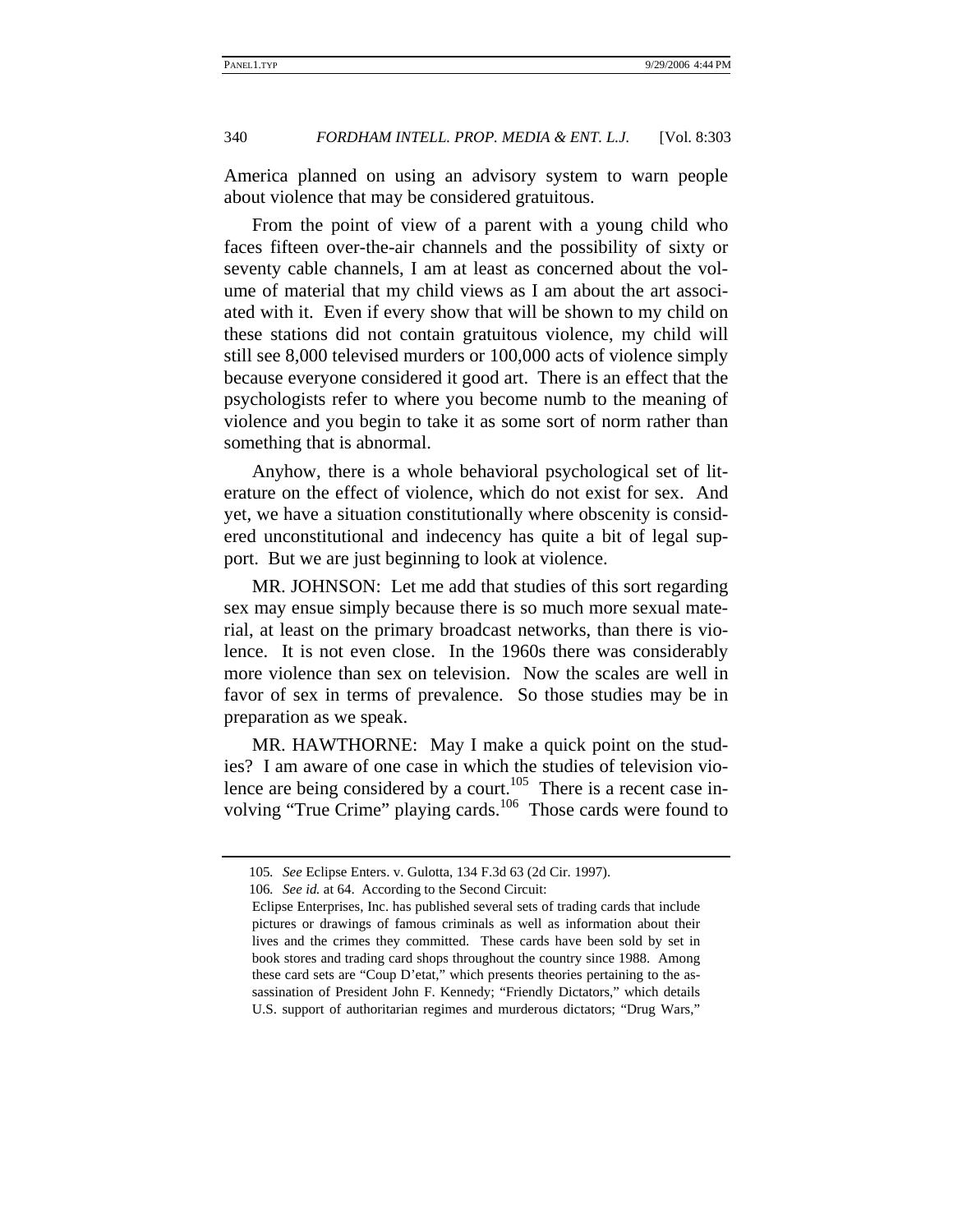be such a problem in the local community that an ordinance was passed barring these grisly things, which depicted murderers, like the Son of Sam, and described their activities. A law was passed barring them because of the dangers posed to minors.<sup>107</sup> This was challenged in court.<sup>108</sup>

The television studies were included as evidence to establish the kinds of psychological harms involved in exposure to violence. The trial court found that this type of evidence was too unreliable and unclear to serve as the basis for restricting speech based on a purported link to violence.<sup>109</sup> That decision, *Eclipse Enterprises v. Mulatto*,<sup>110</sup> was just affirmed by the Second Circuit.<sup>111</sup>

MR. ZIPURSKY: Are there questions from the audience?

MR. ZARIN: I am Heath Zarin, editor-in-chief of the *Fordham Intellectual Property, Media & Entertainment Law Journal*, and I have a question for any of the panelists. What is the legal distinction made when trying to decide whether a broadcast is news or entertainment, and what would you propose as a standard?

MR. MOULTON: In the V-chip law, we gave very little guidance in this regard because we considered the decision ultimately to be one for the broadcasters.<sup>112</sup> We made it very clear that our goal was a voluntary rating system that would allow parents the ability to block on the basis of violence and sexual material that the parent considered detrimental to children. In a sense, we put the

108*. Id.*

which discusses crimes associated with Prohibition and drug trafficking; "Crime and Punishment," which depicts scenes from trials of heinous criminals; and "True Crime," which presents information about serial killers and gangsters.

*Id.*

<sup>107</sup>*. See id.* (noting that Local Law 11-1992 was enacted by the Board of Supervisors of Nassau County to protect children from these trading cards).

<sup>109.</sup> Eclipse Enters. v. Gulotta, 942 F. Supp. 801, 811 (E.D.N.Y. 1996) (holding that "Local Law 11-1992 is unconstitutional because the County has failed to establish that trading cards depicting heinous crimes are harmful to minors, and that the ordinance is not narrowly tailored to meet a compelling state interest").

<sup>110. 134</sup> F.3d 63 (2d Cir. 1997)

<sup>111</sup>*. Id.* at 68 ("[W]e affirm the judgment of the district court to the extent that it determined that the Law is a content-based restriction on speech that does not survive strict scrutiny.").

<sup>112</sup>*. See* S. REP. NO. 104-230 (1996).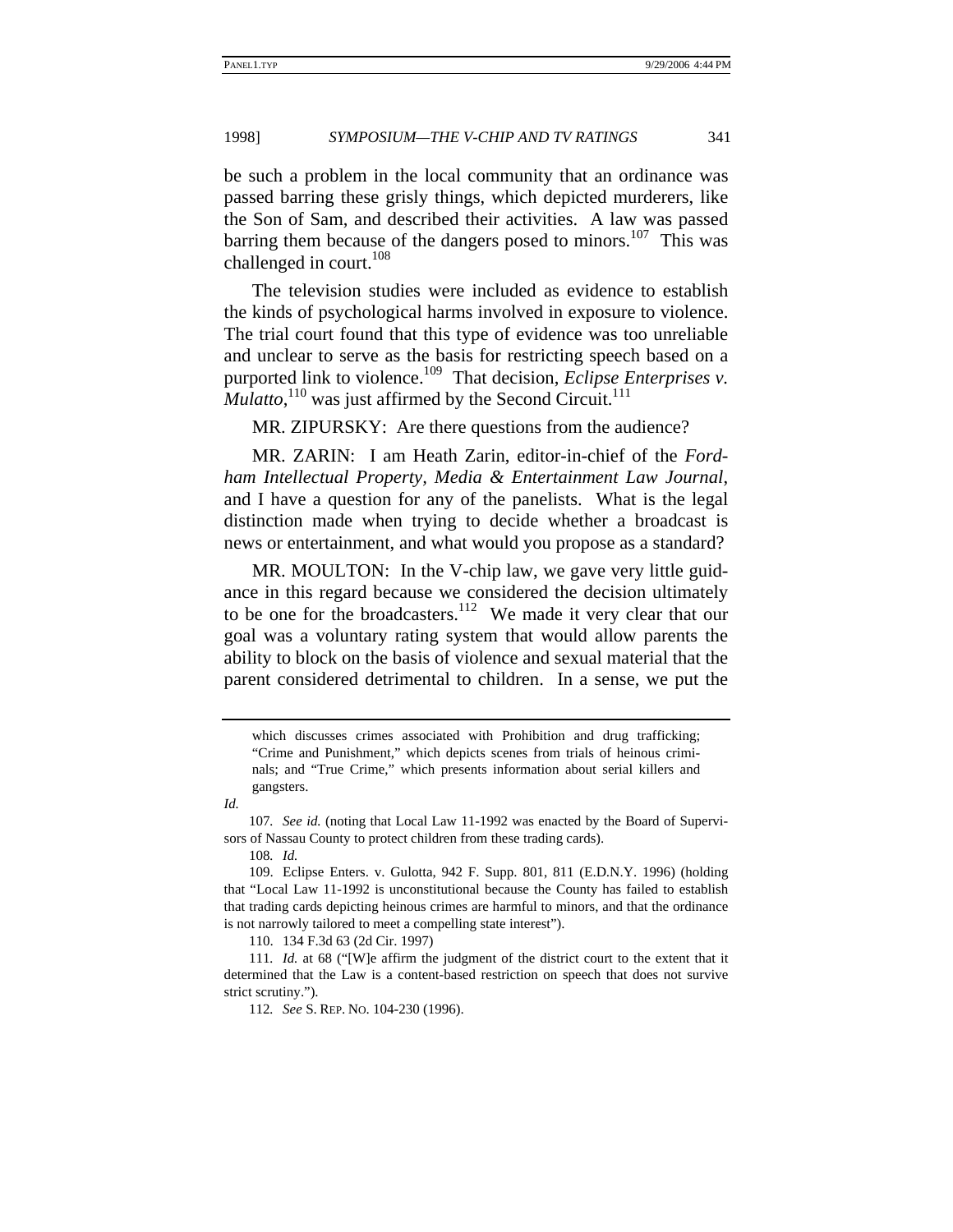broadcasters in the odd position of having to make the decision about what to rate based on their perception of what a parent might feel about the material.

But that is a decision-making process that is engaged in every day. Every standards and practices division makes decisions with sponsors and advertisers about whether they want their product associated with specific material. Our view is that the V-chip is a proxy for the parents; it kind of puts them in the room as part of that discussion. It is a discussion that occurs every day.

The industry has refused to rate news from the very beginning, and no one has disagreed with that refusal. But it was not legislated. The industry announced that they would not rate news. That leads to the line-drawing question. But, in the end, it is almost not a legal decision; it is a decision for their standards and practices divisions to make, about how to make this rating system operational.

They will have a monitoring board that includes some parents but will be controlled by the industry. They will look at how various networks are rating things. Presumably they will find differences between the networks and will have discussions on resolving those differences. They may not resolve it at all. The application of the rating system may be completely different between networks, and the monitoring board may be unable to do anything about it. We will see. But all of that will be worked out in the operational phase.

MR. PETERS: Just a quick comment. I am not an advocate of having the news serve as little more than a platform for the stories of the infinite number of crimes taking place in New York City, but there is a difference between reporting about a crime and depicting it. Thinking back to the television show *Perry Mason*. I do not recall ever seeing a murder. Was *Perry Mason* a violent program? Did the program show violence? It was a murder mystery that had the good taste to avoid giving all the close-up details.

Admittedly, it gets tough when you start making these distinctions, but on the whole the news does not depict the violent act. It is reporting. At this point, there is not an awful lot of concern or evidence that reporting is going to prompt some child to go out and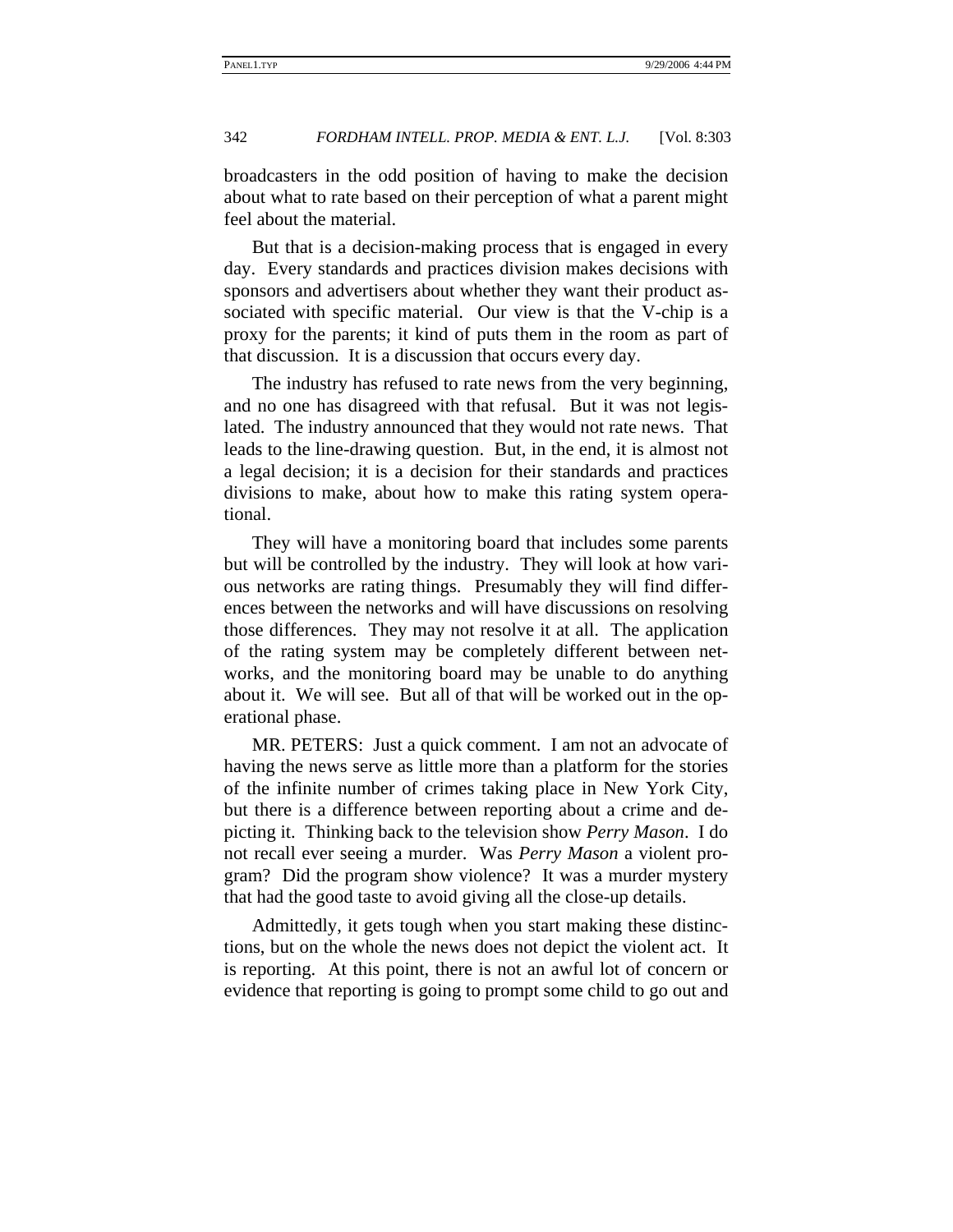commit a crime. Could it happen? Yes. But that certainly is not the primary concern that prompted this law. It was the graphic, sensationalistic, exploitative depictions of violence that prompted this law.

Arguably, news discussion really does not come into play, looking at the purpose of the statute. Of course, this statute does not require anything.

MR. MOULTON: Representatives of parents generally take the view that local news in particular is real objectionable and they hate the "if it bleeds, it leads" concept, which seems to be pretty standard practice now on most local news. And parents with young children do not view the violence that they see at six o'clock, during a news broadcast, all that differently from violence they see on entertainment shows. They are just sick and tired of the volume of violence that comes at them. They will not try to insist that news be rated, but, from the practical point of view, they hate that stuff too.

MR. ZIPURSKY: Is there pressure from those parents groups on the media to reduce the news leads approach?

MR. MOULTON: There are people here in the pressure business that can help answer that. It seems to me that there are advocacy organizations that have spent much time and much money trying to work out boycotts and other forms of pressure on the media, in attempts at some enduring effect. The evidence is pretty spotty. You can get a particular sponsor to pull back from a particular show every once in a while, but the ocean of material keeps flowing in. Most local television station managers concede, if you talk to them in private, that they hear a lot from people about what gets on the news and they make an effort to try to balance it.

MR. ZIPURSKY: Regarding the question asked earlier by Mr. Zarin of the *Fordham Intellectual Property, Media & Entertainment Law Journal*, would one of our panelists like to address the further issue concerning the media's ability to hold the line with entertainment and not creep over into softening the news or rating the news?

MR. PETERS: One point would be for the statute to be more specific about the types of depictions that trigger ratings. For ex-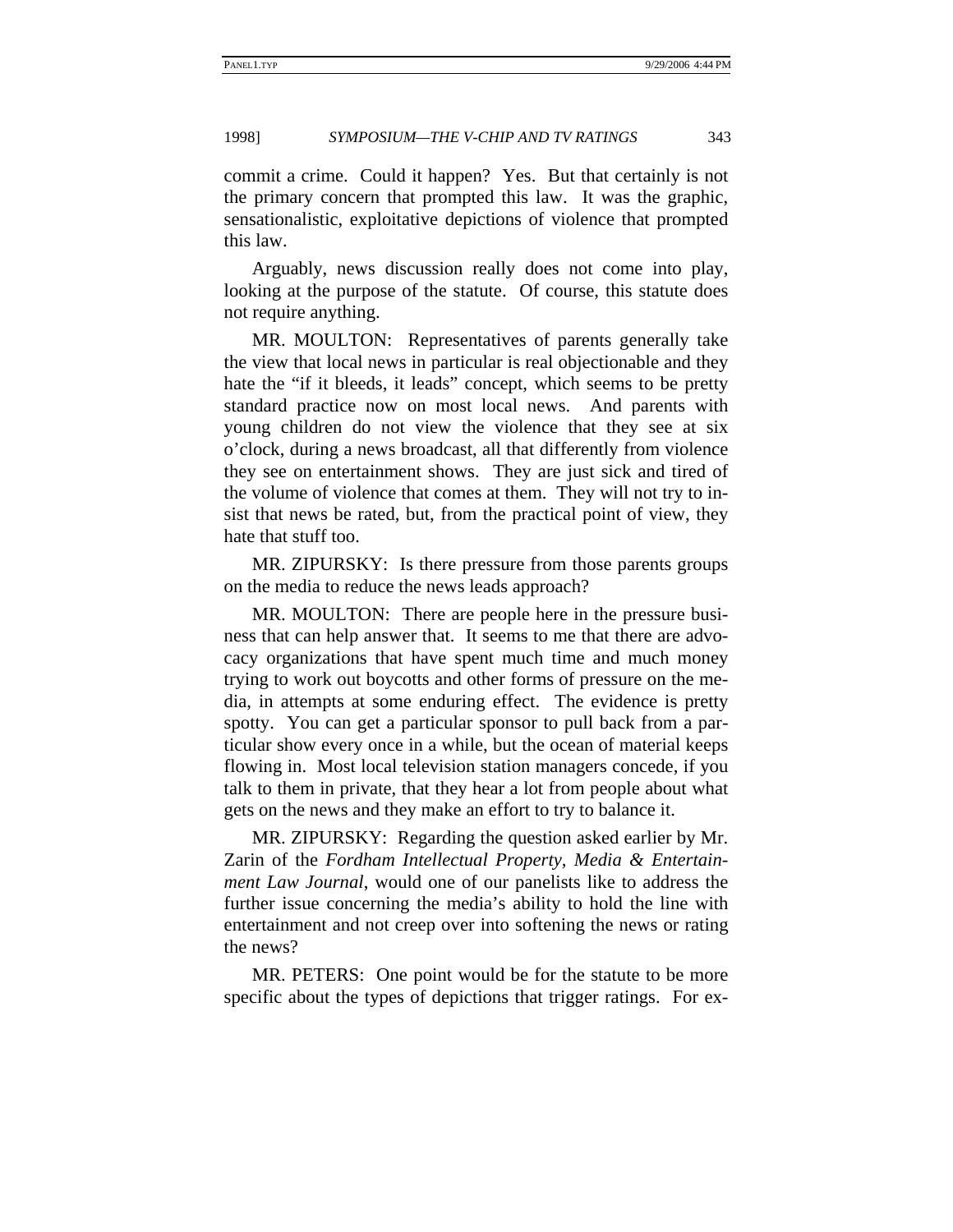ample, if a news magazine wants to re-enact a violent sexual crime and use their creative imagination to make it as titillating and sensationalistic as possible, that program should be rated. If the types of behavior that this hypothetical statute were aimed at were clear enough, there might still be an exception for news, but hopefully it would require something other than a program calling itself a news program.

What is the concern? There is great concern that young children, even teenagers, would imitate the behavior that they see. I can imagine some of those news magazines doing things like that.

QUESTION: I guess this question is directed toward one of Mr. Moulton's last comments. This is a two-part question. Seeing that the networks are fairly competitive, can a voluntary rating system survive without NBC's participation, and if it does not, then what, looking ahead to the congressional future?

MR. MOULTON: Right now our position is that we will not sanction NBC. Ninety-five percent of the complaints point out that every network, except NBC, and every major cable company, except BET, has agreed to follow this system.<sup>113</sup> They are setting up a monitoring system negotiation to try to deal with the NBC problem.

NBC has decided that it would be confusing to use the system that most of the country will use and it would be clearer if they used a different system. That is an absolutely preposterous position to take, having no regard for helping parents. In the end, NBC is providing the age-based part of the system but not the content part of the system.<sup>114</sup>

As a practical matter, if you have an activated V-chip, a grid will come up on the screen of your television. The age-based system is down the left side, going from "M" for the bad stuff down to "PG." Across on each of these lines is a "V," an "S," an "L," and a "D." I do not know whether you all know about the "D." The industry decided to add "D" to indicate suggestive dialogue that is not a sex act or swearing.

<sup>113</sup>*. See* Don Aucoin, *NBC, BET Resist Content Ratings*, BOSTON GLOBE, Nov. 15, 1997, at A12.

<sup>114</sup>*. See id.*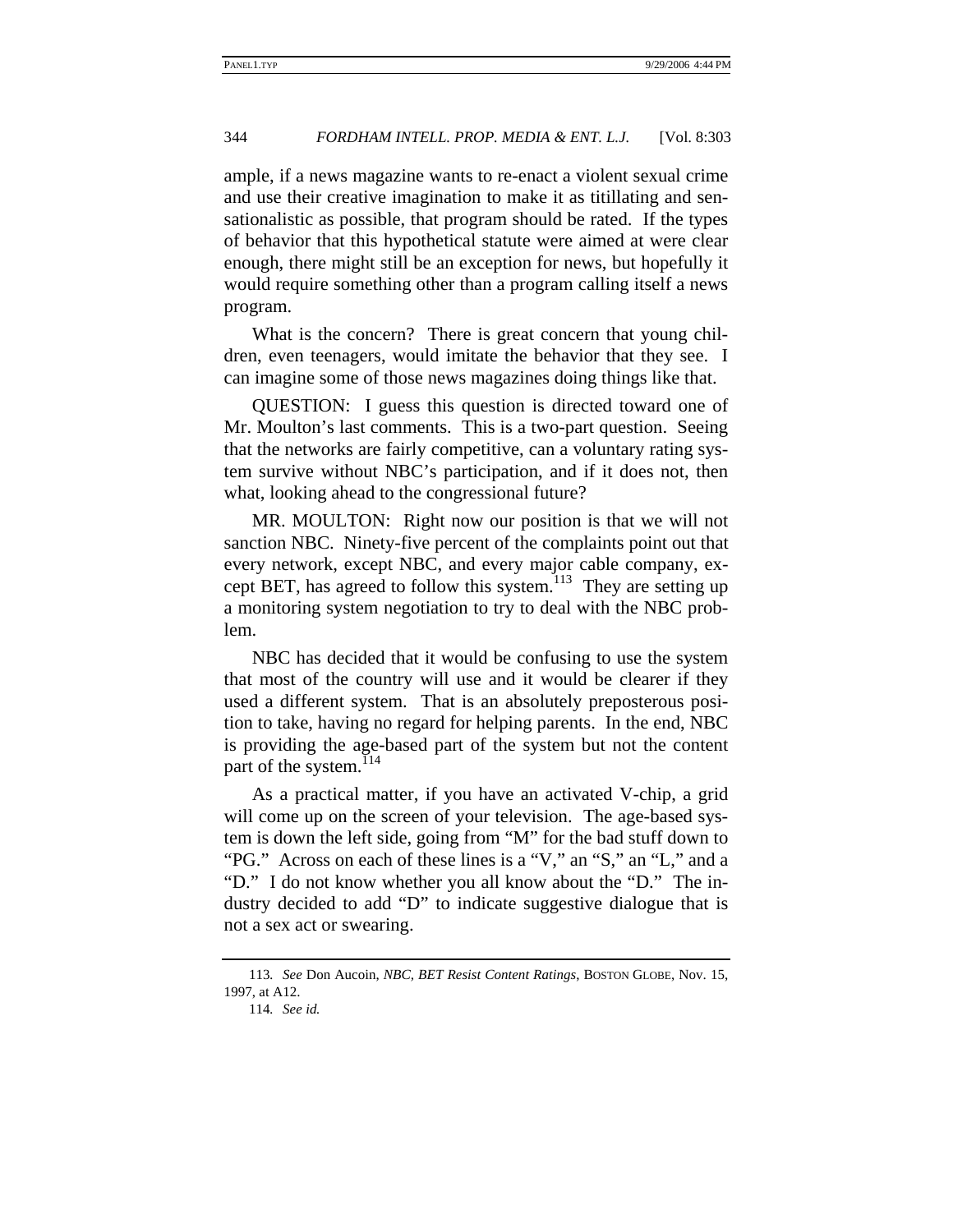But anyhow, all of these letters come up green, which means you have not activated it yet and nothing is blocked out. You can turn these letters red and block out that type of programming. If you turn the "PG" red and do nothing else, you are telling the system to block every show that carries the "PG" rating, whether it's a "V," an "S," an "L," or a "D."

If you turn the "PG" red and then turn the "V" red, the "L," the "D," and the "S" will all stay green. At this point, you are starting to make distinctions between content.

My point is that many people with young children will just block out "PG" because they do not like what the industry has decided is "PG." They will turn "PG" red and block everything. Those people will end up blocking out NBC shows because NBC shows will be rated "PG." Depending on how many people start to make distinctions between violence, sex, and language, there could be big or imperceptible differences between how NBC gets handled. We do not really know yet whether from the public's perspective, that is, the point of view of a parent using this, whether NBC's failure to include the content will be a big deal operationally or a little one. Thus we do not know whether the public reaction will be significant or not.

BET is not rating at all, so none of BET's programming will be blocked.<sup>115</sup> As MTV, a cable channel in competition with BET, will work within the rating system, BET will see a difference pretty quickly. While the MTV stuff will be blocked, nothing on BET will be blocked. So BET is likely to quickly become more of a topic of conversation than NBC.

It is inevitable, once NBC gets over its pique, that they will come on-board. Possibly, if there is no reaction to NBC, the other networks might question why they are participating in the present system. Then, the whole thing might start to unravel and people might go after NBC. But we just do not know yet.

MR. ZIPURSKY: Thanks very much.

MR. MOULTON: I did not tell you what would happen, though. I have no idea what would happen.

<sup>115</sup>*. See* Flynn, *supra* note 74 ("BET does not rate shows at all.").